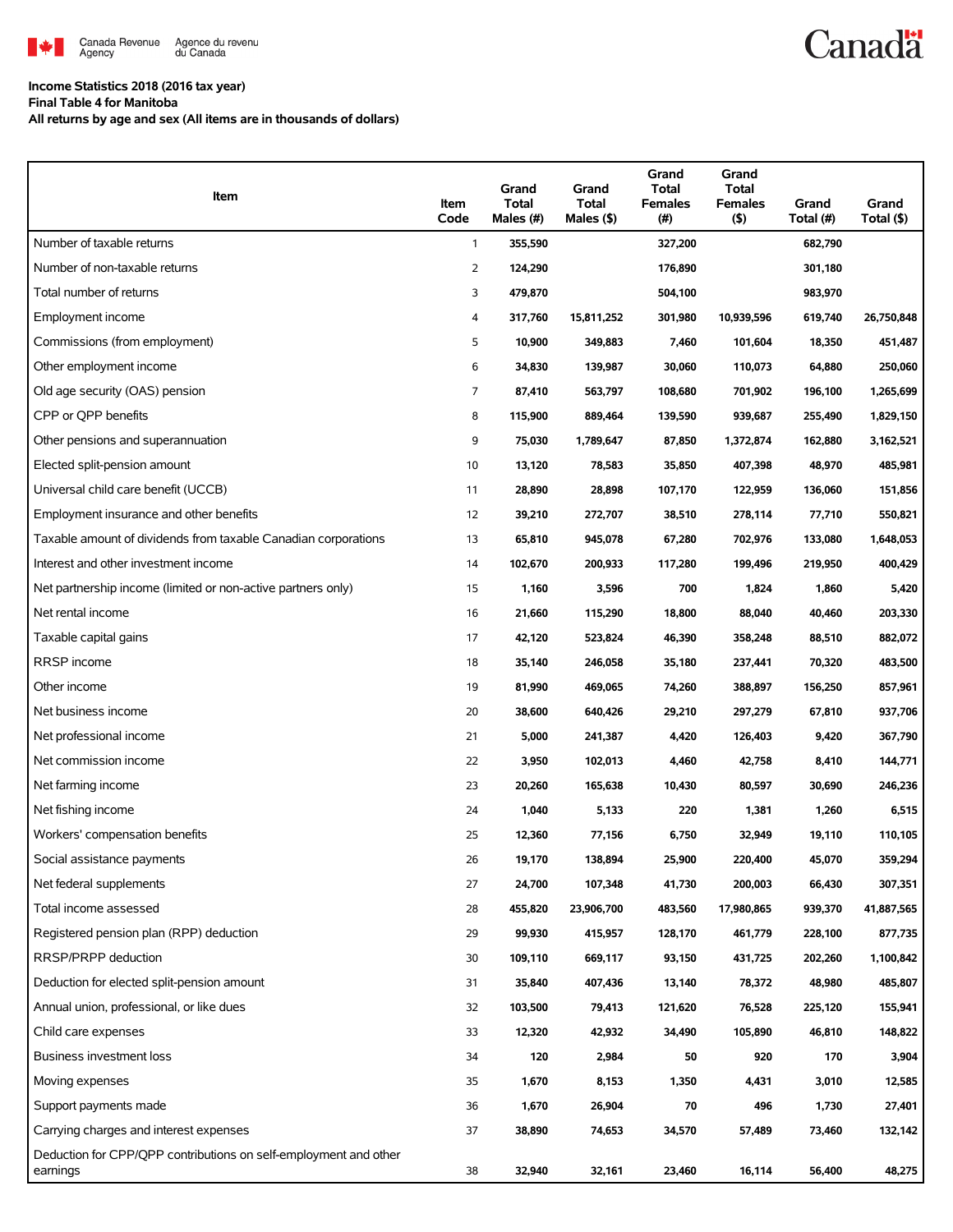

## **Income Statistics 2018 (2016 tax year)**

**Final Table 4 for Manitoba**

**All returns by age and sex (All items are in thousands of dollars)**

| Item                                                                                          | Item<br>Code | Grand<br><b>Total</b><br>Males (#) | Grand<br><b>Total</b><br>Males (\$) | Grand<br><b>Total</b><br><b>Females</b><br>$(\#)$ | Grand<br><b>Total</b><br><b>Females</b><br>$($ \$) | Grand<br>Total (#) | Grand<br>Total (\$) |
|-----------------------------------------------------------------------------------------------|--------------|------------------------------------|-------------------------------------|---------------------------------------------------|----------------------------------------------------|--------------------|---------------------|
| Deduction for provincial parental insurance plan (PPIP) premiums on<br>self-employment income | 39           |                                    |                                     |                                                   |                                                    |                    |                     |
| Exploration and development expenses                                                          | 40           | 880                                | 11,917                              | 370                                               | 2,632                                              | 1,250              | 14,549              |
| Other employment expenses                                                                     | 41           | 22,830                             | 107,646                             | 9,080                                             | 24,578                                             | 31,910             | 132,224             |
| Clergy residence deduction                                                                    | 42           | 1,300                              | 17,620                              | 340                                               | 3,860                                              | 1,630              | 21,480              |
| Other deductions                                                                              | 43           | 11,880                             | 28,645                              | 12,420                                            | 47,111                                             | 24,300             | 75,756              |
| Total deductions before adjustments                                                           | 44           | 279,050                            | 1,925,705                           | 256,540                                           | 1,312,783                                          | 535,580            | 3,238,488           |
| Social benefits repayment                                                                     | 45           | 9,250                              | 27,709                              | 5,220                                             | 16,893                                             | 14,470             | 44,602              |
| Net income                                                                                    | 46           | 454,400                            | 21,974,373                          | 482,330                                           | 16,660,426                                         | 936,730            | 38,634,799          |
| Canadian Forces personnel and police deduction                                                | 47           | 90                                 | 1,857                               | 30                                                | 473                                                | 120                | 2,330               |
| Security options deductions                                                                   | 48           | 280                                | 16,274                              | 110                                               | 1,595                                              | 390                | 17,869              |
| Other payments deduction                                                                      | 49           | 54,220                             | 324,582                             | 71,510                                            | 453,417                                            | 125,730            | 777,999             |
| Non-capital losses of other years                                                             | 50           | 470                                | 8,977                               | 420                                               | 1,945                                              | 890                | 10,922              |
| Net capital losses of other years                                                             | 51           | 7,680                              | 20,614                              | 6,550                                             | 10,940                                             | 14,240             | 31,554              |
| Capital gains deduction                                                                       | 52           | 2,350                              | 228,525                             | 1,700                                             | 143,260                                            | 4,050              | 371,784             |
| Northern residents deductions                                                                 | 53           | 9,540                              | 39,057                              | 6,440                                             | 21,635                                             | 15,980             | 60,692              |
| Additional deductions                                                                         | 54           | 1,950                              | 7,143                               | 2,600                                             | 9,861                                              | 4,540              | 17,005              |
| Farming/fishing losses of prior years                                                         | 55           | 550                                | 5,292                               | 150                                               | 1,483                                              | 700                | 6,775               |
| Total deductions from net income                                                              | 56           | 74,820                             | 652,700                             | 87,350                                            | 644,765                                            | 162,170            | 1,297,465           |
| Taxable income assessed                                                                       | 57           | 445,060                            | 21,326,125                          | 473,050                                           | 16,016,733                                         | 918,110            | 37,342,858          |
| Basic personal amount                                                                         | 58           | 479,860                            | 5,484,758                           | 504,080                                           | 5,764,915                                          | 983,940            | 11,249,672          |
| Age amount                                                                                    | 59           | 85,700                             | 533,744                             | 108,380                                           | 703,244                                            | 194,080            | 1,236,988           |
| Spouse or common-law partner amount                                                           | 60           | 53,800                             | 416,341                             | 18,390                                            | 149,423                                            | 72,190             | 565,764             |
| Amount for an eligible dependant                                                              | 61           | 5,860                              | 62,998                              | 34,200                                            | 373,739                                            | 40,050             | 436,737             |
| Family caregiver amount for children under 18 years of age                                    | 62           | 3,100                              | 7,626                               | 2,870                                             | 7,155                                              | 5,970              | 14,781              |
| Amount for infirm dependants age 18 or older                                                  | 63           | 450                                | 2,439                               | 410                                               | 2,021                                              | 860                | 4,459               |
| CPP or QPP contributions through employment                                                   | 64           | 299,540                            | 524,915                             | 285,620                                           | 410,137                                            | 585,150            | 935,052             |
| CPP or QPP contributions on self-employment and other earnings                                | 65           | 32,940                             | 32,161                              | 23,460                                            | 16,114                                             | 56,400             | 48,275              |
| Employment insurance premiums                                                                 | 66           | 290,130                            | 196,242                             | 279,120                                           | 162,539                                            | 569,250            | 358,780             |
| PPIP premiums paid                                                                            | 67           |                                    |                                     |                                                   |                                                    |                    |                     |
| PPIP premiums payable on employment income                                                    | 68           |                                    |                                     |                                                   |                                                    |                    |                     |
| PPIP premiums payable on self-employment income                                               | 69           |                                    |                                     |                                                   |                                                    |                    |                     |
| Volunteer firefighters' amount/search and rescue volunteers' amount                           | 70           | 1,720                              | 5,163                               | 140                                               | 408                                                | 1,860              | 5,571               |
| Canada employment amount                                                                      | 71           | 328,350                            | 369,106                             | 309,670                                           | 348,031                                            | 638,030            | 717,137             |
| Public transit amount                                                                         | 72           | 21,770                             | 13,243                              | 23,900                                            | 14,635                                             | 45,670             | 27,878              |
| Children's arts amount                                                                        | 73           | 12,050                             | 3,780                               | 9,680                                             | 2,820                                              | 21,730             | 6,601               |
| Home accessibility expenses                                                                   | 74           | 310                                | 1,464                               | 250                                               | 1,249                                              | 570                | 2,713               |
| Home buyers' amount                                                                           | 75           | 5,050                              | 23,892                              | 3,090                                             | 14,095                                             | 8,140              | 37,987              |
| Pension income amount                                                                         | 76           | 82,410                             | 157,548                             | 105,050                                           | 199,587                                            | 187,460            | 357,135             |

**Canadä**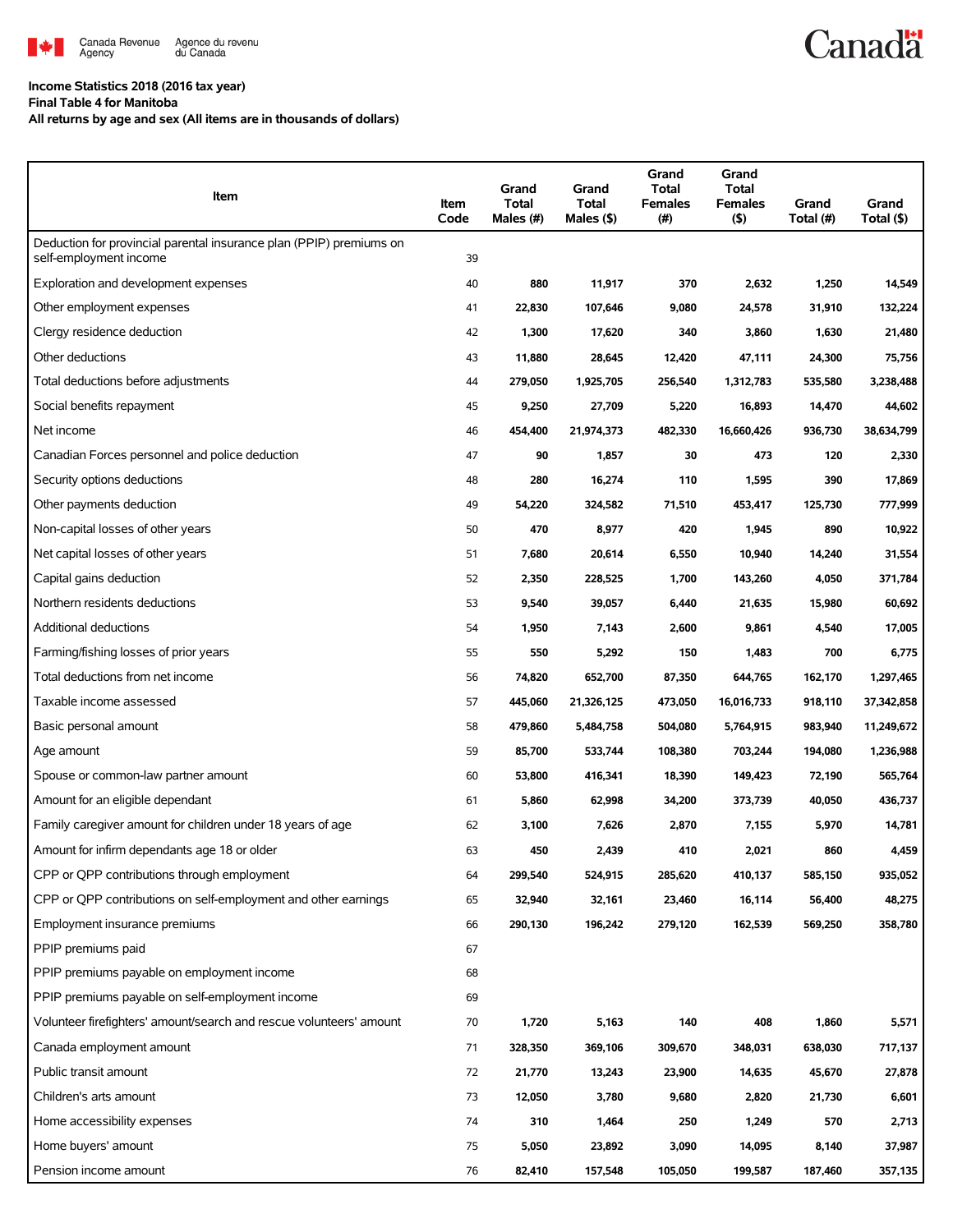

## **Canadä**

## **Income Statistics 2018 (2016 tax year)**

**Final Table 4 for Manitoba**

**All returns by age and sex (All items are in thousands of dollars)**

| Item                                                              | Item<br>Code | Grand<br><b>Total</b><br>Males (#) | Grand<br><b>Total</b><br>Males $($ \$) | Grand<br><b>Total</b><br><b>Females</b><br>(#) | Grand<br><b>Total</b><br><b>Females</b><br>$($ \$) | Grand<br>Total (#) | Grand<br>Total (\$) |
|-------------------------------------------------------------------|--------------|------------------------------------|----------------------------------------|------------------------------------------------|----------------------------------------------------|--------------------|---------------------|
| Caregiver amount                                                  | 77           | 3.610                              | 20.868                                 | 3,240                                          | 17,585                                             | 6,850              | 38,453              |
| Disability amount                                                 | 78           | 25,790                             | 206,607                                | 30,750                                         | 245,883                                            | 56,540             | 452,491             |
| Disability amount transferred from a dependant                    | 79           | 6,050                              | 67,065                                 | 6,560                                          | 73,669                                             | 12,610             | 140,733             |
| Interest paid on student loans                                    | 80           | 4,010                              | 1,837                                  | 7,150                                          | 3,379                                              | 11,160             | 5,216               |
| Tuition, education, and textbook amounts                          | 81           | 28,560                             | 166,675                                | 35,090                                         | 185,504                                            | 63,650             | 352,179             |
| Tuition, education, and textbook amounts transferred from a child | 82           | 10,370                             | 51,363                                 | 7,560                                          | 35,943                                             | 17,930             | 87,305              |
| Amounts transferred from spouse or common-law partner             | 83           | 23,260                             | 135,293                                | 15,380                                         | 83,725                                             | 38,630             | 219,019             |
| Medical expenses                                                  | 84           | 63,440                             | 152,948                                | 101,380                                        | 229,533                                            | 164,820            | 382,482             |
| Total tax credits on personal amounts                             | 85           | 479,860                            | 1,295,753                              | 504,090                                        | 1,356,838                                          | 983,950            | 2,652,591           |
| Allowable charitable donations and government gifts               | 86           | 119,780                            | 285,042                                | 109,260                                        | 166,926                                            | 229,040            | 451,968             |
| Eligible cultural and ecological gifts                            | 87           |                                    |                                        | 100                                            | 658                                                | 180                | 1,276               |
| Total tax credit on donations and gifts                           | 88           | 119,200                            | 82,748                                 | 108,740                                        | 47,106                                             | 227,940            | 129,854             |
| Total federal non-refundable tax credits                          | 89           | 479,860                            | 1,378,501                              | 504,090                                        | 1,403,944                                          | 983,950            | 2,782,445           |
| Federal dividend tax credit                                       | 90           | 59,760                             | 114,590                                | 58,030                                         | 83,110                                             | 117,800            | 197,701             |
| Minimum tax carryover                                             | 91           | 1,550                              | 5,073                                  | 1,100                                          | 3,280                                              | 2,650              | 8,353               |
| Basic federal tax                                                 | 92           | 326,280                            | 2,537,490                              | 291,090                                        | 1,469,757                                          | 617,380            | 4,007,247           |
| Federal foreign tax credit                                        | 93           | 19,370                             | 11,382                                 | 19,850                                         | 5,037                                              | 39,220             | 16,420              |
| Federal political contribution tax credit                         | 94           | 3,930                              | 754                                    | 2,440                                          | 412                                                | 6,380              | 1,166               |
| Investment tax credit                                             | 95           | 360                                | 2,108                                  | 120                                            | 207                                                | 480                | 2,315               |
| Labour-sponsored funds tax credit (federally registered)          | 96           |                                    |                                        |                                                |                                                    |                    |                     |
| Labour-sponsored funds tax credit (provincially registered)       | 97           | 80                                 | 56                                     | 40                                             | 31                                                 | 120                | 86                  |
| Alternative minimum tax payable                                   | 98           | 890                                | 8,265                                  | 690                                            | 5,558                                              | 1,570              | 13,823              |
| Net federal tax                                                   | 99           | 325,800                            | 2,523,476                              | 290,690                                        | 1,464,272                                          | 616,490            | 3,987,748           |
| CPP contributions on self-employment                              | 100          | 32,940                             | 64,322                                 | 23,460                                         | 32,228                                             | 56,400             | 96,550              |
| Social Benefits repayment                                         | 101          | 9,250                              | 27,709                                 | 5,220                                          | 16,893                                             | 14,470             | 44,602              |
| Working income tax benefit (WITB)                                 | 102          | 29,110                             | 22,975                                 | 25,370                                         | 20,326                                             | 54,480             | 43,301              |
| Children's fitness tax credit                                     | 103          | 28,620                             | 2,379                                  | 25,910                                         | 2,080                                              | 54,530             | 4,458               |
| Eligible educator school supply tax credit                        | 104          | 390                                | 17                                     | 1,430                                          | 83                                                 | 1,820              | 100                 |
| Net provincial or territorial tax                                 | 105          | 347,280                            | 1,927,909                              | 319,810                                        | 1,199,583                                          | 667,090            | 3,127,492           |
| Total tax payable                                                 | 106          | 355.590                            | 4.543.431                              | 327,200                                        | 2.713.063                                          | 682,790            | 7,256,493           |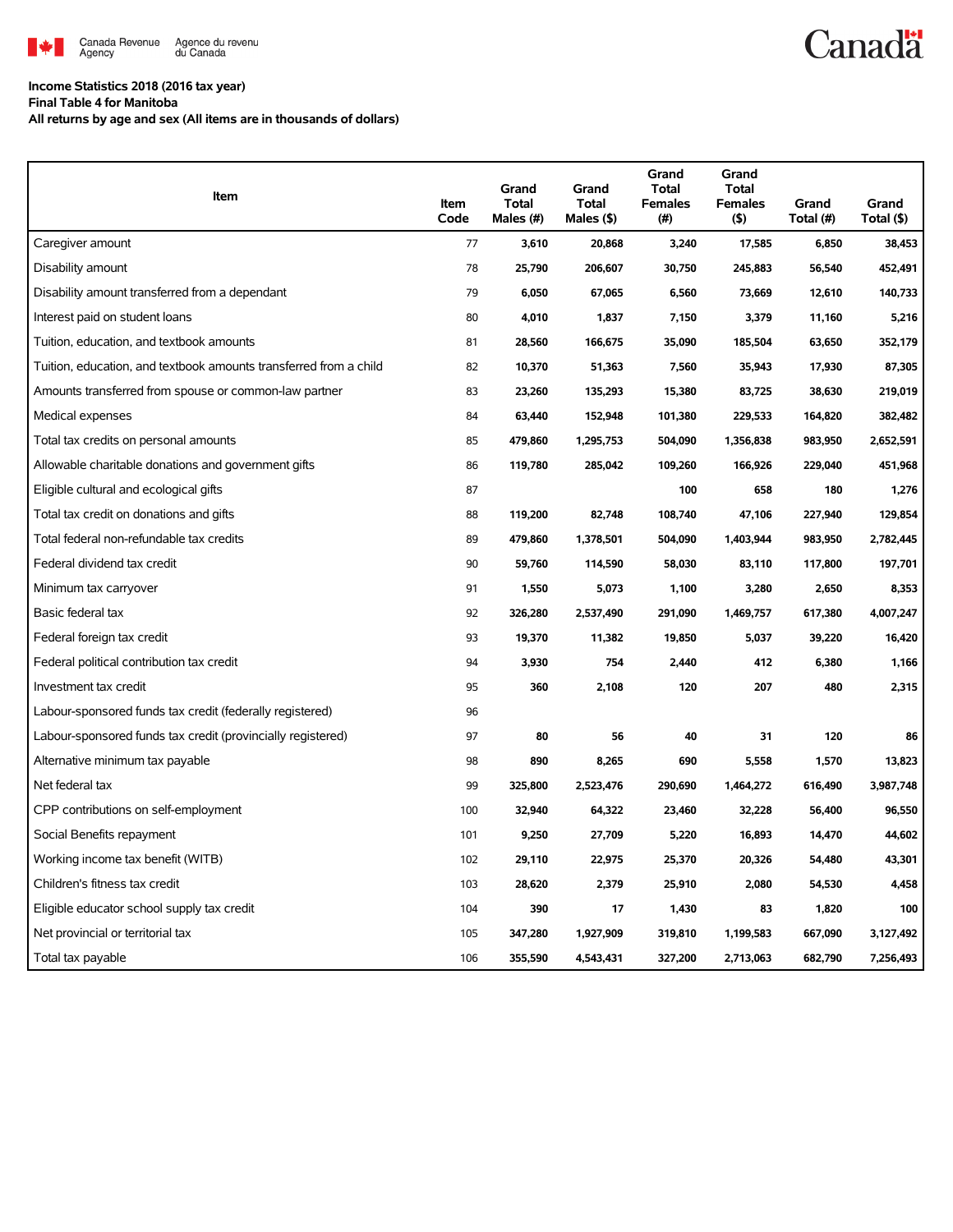| Item                                                                                          | Item<br>Code   | Age<br>Group:<br>Under 20<br>Males (#) | Age<br>Group:<br>Under 20<br>Males (\$) | Age<br>Group:<br>Under 20<br>Females (#) | Age<br>Group:<br>Under 20<br>Females (\$) |
|-----------------------------------------------------------------------------------------------|----------------|----------------------------------------|-----------------------------------------|------------------------------------------|-------------------------------------------|
| Number of taxable returns                                                                     | $\mathbf{1}$   | 6,370                                  |                                         | 4,380                                    |                                           |
| Number of non-taxable returns                                                                 | $\overline{2}$ | 14,970                                 |                                         | 16,380                                   |                                           |
| Total number of returns                                                                       | 3              | 21,340                                 |                                         | 20,750                                   |                                           |
| Employment income                                                                             | 4              | 16,890                                 | 171,996                                 | 16,160                                   | 131,347                                   |
| Commissions (from employment)                                                                 | 5              |                                        |                                         |                                          |                                           |
| Other employment income                                                                       | 6              | 540                                    | 1,371                                   | 660                                      | 1,423                                     |
| Old age security (OAS) pension                                                                | 7              |                                        |                                         |                                          |                                           |
| CPP or QPP benefits                                                                           | 8              | 720                                    | 1,893                                   | 720                                      | 1,888                                     |
| Other pensions and superannuation                                                             | 9              | 30                                     | 106                                     | 30                                       | 124                                       |
| Elected split-pension amount                                                                  | 10             |                                        |                                         |                                          |                                           |
| Universal child care benefit (UCCB)                                                           | 11             | 150                                    | 82                                      | 650                                      | 548                                       |
| Employment insurance and other benefits                                                       | 12             | 460                                    | 2,271                                   | 180                                      | 721                                       |
| Taxable amount of dividends from taxable Canadian corporations                                | 13             | 710                                    | 11,326                                  | 650                                      | 12,338                                    |
| Interest and other investment income                                                          | 14             | 1,430                                  | 872                                     | 1,350                                    | 742                                       |
| Net partnership income (limited or non-active partners only)                                  | 15             |                                        |                                         |                                          |                                           |
| Net rental income                                                                             | 16             | 20                                     | 57                                      | 10                                       | 21                                        |
| Taxable capital gains                                                                         | 17             | 480                                    | 4,383                                   | 420                                      | 4,232                                     |
| <b>RRSP</b> income                                                                            | 18             | 40                                     | 85                                      |                                          |                                           |
| Other income                                                                                  | 19             | 2,810                                  | 10,308                                  | 3,070                                    | 12,150                                    |
| Net business income                                                                           | 20             | 550                                    | 3,621                                   | 410                                      | 1,958                                     |
| Net professional income                                                                       | 21             | 20                                     | 109                                     | 10                                       | 15                                        |
| Net commission income                                                                         | 22             | 40                                     | 172                                     | 40                                       | 90                                        |
| Net farming income                                                                            | 23             | 370                                    | 4,624                                   | 240                                      | 3,433                                     |
| Net fishing income                                                                            | 24             |                                        |                                         |                                          |                                           |
| Workers' compensation benefits                                                                | 25             | 220                                    | 253                                     | 130                                      | 188                                       |
| Social assistance payments                                                                    | 26             | 730                                    | 4,039                                   | 880                                      | 5,200                                     |
| Net federal supplements                                                                       | 27             |                                        |                                         |                                          |                                           |
| Total income assessed                                                                         | 28             | 18,760                                 | 218,103                                 | 18,250                                   | 176,725                                   |
| Registered pension plan (RPP) deduction                                                       | 29             | 450                                    | 298                                     | 510                                      | 305                                       |
| RRSP/PRPP deduction                                                                           | 30             | 320                                    | 376                                     | 180                                      | 155                                       |
| Deduction for elected split-pension amount                                                    | 31             |                                        |                                         |                                          |                                           |
| Annual union, professional, or like dues                                                      | 32             | 2,060                                  | 551                                     | 1,960                                    | 411                                       |
| Child care expenses                                                                           | 33             |                                        |                                         |                                          |                                           |
| Business investment loss                                                                      | 34             |                                        |                                         |                                          |                                           |
| Moving expenses                                                                               | 35             |                                        |                                         |                                          |                                           |
| Support payments made                                                                         | 36             |                                        |                                         |                                          |                                           |
| Carrying charges and interest expenses                                                        | 37             | 220                                    | 139                                     | 150                                      | 124                                       |
| Deduction for CPP/QPP contributions on self-employment and other earnings                     | 38             | 430                                    | 128                                     | 260                                      | 46                                        |
| Deduction for provincial parental insurance plan (PPIP) premiums on self-employment<br>income | 39             |                                        |                                         |                                          |                                           |
| Exploration and development expenses                                                          | 40             |                                        |                                         |                                          |                                           |
| Other employment expenses                                                                     | 41             | 230                                    | 333                                     |                                          |                                           |
| Clergy residence deduction                                                                    | 42             |                                        |                                         |                                          |                                           |
| Other deductions                                                                              | 43             | 100                                    | 56                                      | 70                                       | 27                                        |
| Total deductions before adjustments                                                           | 44             | 3,350                                  | 1,908                                   | 2,790                                    | 1,171                                     |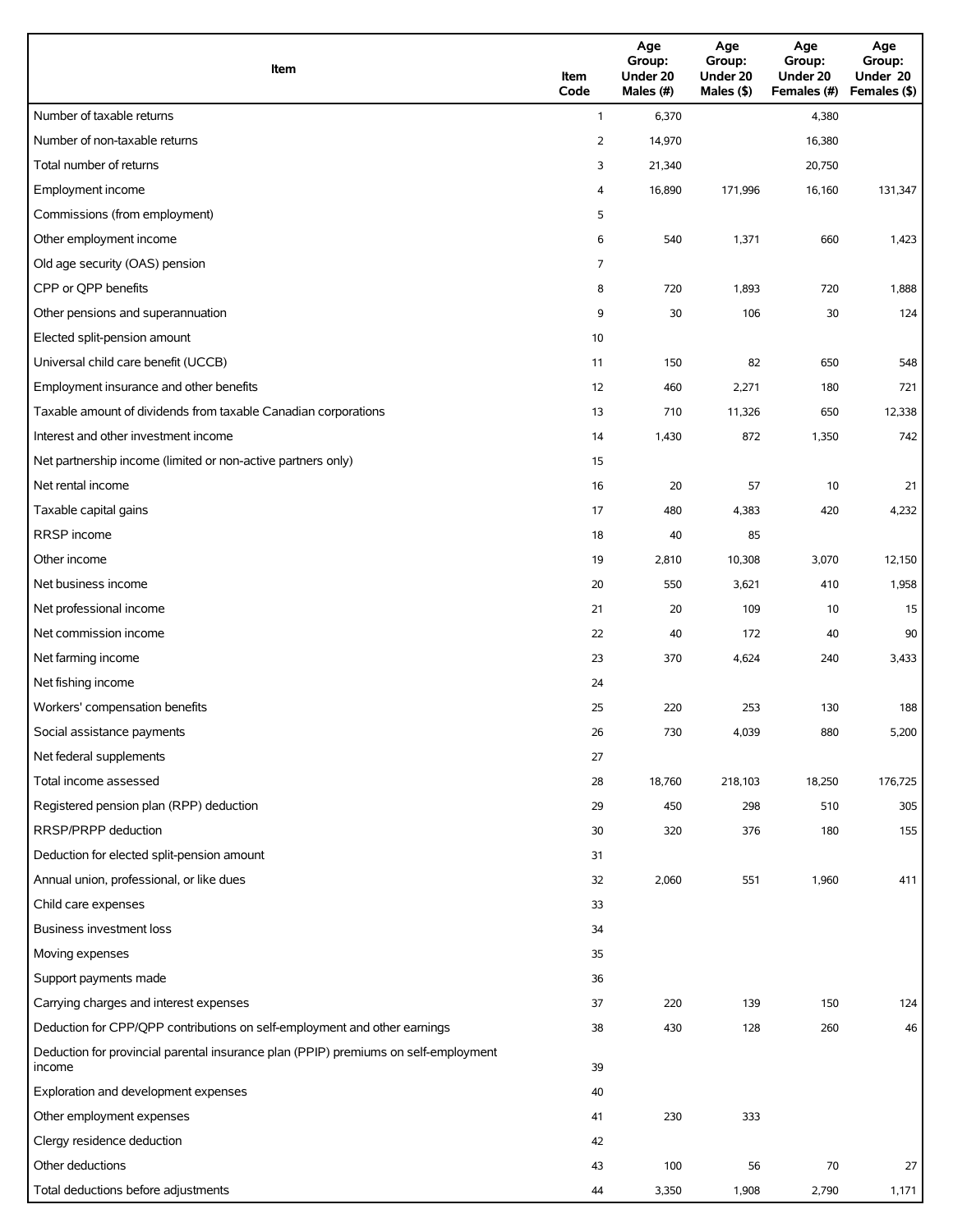| Item                                                                | <b>Item Code</b> | Under 20<br>Males (#) | Age Group: Age Group:<br>Under 20<br>Males (\$) | Age Group: Age Group:<br>Under 20<br>Females (#) | Under 20<br>Females (\$) |
|---------------------------------------------------------------------|------------------|-----------------------|-------------------------------------------------|--------------------------------------------------|--------------------------|
| Social benefits repayment                                           | 45               |                       |                                                 |                                                  |                          |
| Net income                                                          | 46               | 18.750                | 216,239                                         | 18,250                                           | 175,556                  |
| Canadian Forces personnel and police deduction                      | 47               |                       |                                                 |                                                  |                          |
| Security options deductions                                         | 48               |                       |                                                 |                                                  |                          |
| Other payments deduction                                            | 49               | 950                   | 4,292                                           | 1,010                                            | 5,388                    |
| Non-capital losses of other years                                   | 50               |                       |                                                 |                                                  |                          |
| Net capital losses of other years                                   | 51               |                       |                                                 |                                                  |                          |
| Capital gains deduction                                             | 52               | 30                    | 2,658                                           | 30                                               | 2,846                    |
| Northern residents deductions                                       | 53               | 80                    | 158                                             | 70                                               | 127                      |
| <b>Additional deductions</b>                                        | 54               |                       |                                                 |                                                  |                          |
| Farming/fishing losses of prior years                               | 55               |                       |                                                 |                                                  |                          |
| Total deductions from net income                                    | 56               | 1,080                 | 7,145                                           | 1,120                                            | 8,379                    |
| Taxable income assessed                                             | 57               | 18,280                | 209,094                                         | 17,750                                           | 167,177                  |
| Basic personal amount                                               | 58               | 21,340                | 244,186                                         | 20,750                                           | 237,507                  |
| Age amount                                                          | 59               |                       |                                                 |                                                  |                          |
| Spouse or common-law partner amount                                 | 60               | 50                    | 459                                             | 60                                               | 534                      |
| Amount for an eligible dependant                                    | 61               |                       |                                                 | 560                                              | 6,393                    |
| Family caregiver amount for children under 18 years of age          | 62               |                       |                                                 |                                                  |                          |
| Amount for infirm dependants age 18 or older                        | 63               |                       |                                                 |                                                  |                          |
| CPP or QPP contributions through employment                         | 64               | 10,880                | 4,814                                           | 10,270                                           | 3,118                    |
| CPP or QPP contributions on self-employment and other earnings      | 65               | 430                   | 128                                             | 260                                              | 46                       |
| Employment insurance premiums                                       | 66               | 14,290                | 3,019                                           | 13,630                                           | 2,339                    |
| PPIP premiums paid                                                  | 67               |                       |                                                 |                                                  |                          |
| PPIP premiums payable on employment income                          | 68               |                       |                                                 |                                                  |                          |
| PPIP premiums payable on self-employment income                     | 69               |                       |                                                 |                                                  |                          |
| Volunteer firefighters' amount/search and rescue volunteers' amount | 70               | 30                    | 84                                              |                                                  |                          |
| Canada employment amount                                            | 71               | 17,030                | 19,140                                          | 16,280                                           | 18,199                   |
| Public transit amount                                               | 72               | 910                   | 306                                             | 1,120                                            | 372                      |
| Children's arts amount                                              | 73               |                       |                                                 |                                                  |                          |
| Home accessibility expenses                                         | 74               |                       |                                                 |                                                  |                          |
| Home buyers' amount                                                 | 75               | 30                    | 123                                             | 10                                               | 50                       |
| Pension income amount                                               | 76               | 30                    | 47                                              | 30                                               | 45                       |
| Caregiver amount                                                    | 77               |                       |                                                 |                                                  |                          |
| Disability amount                                                   | 78               | 440                   | 3,956                                           | 230                                              | 2,055                    |
| Disability amount transferred from a dependant                      | 79               |                       |                                                 |                                                  |                          |
| Interest paid on student loans                                      | 80               |                       |                                                 | 20                                               | 2                        |
| Tuition, education, and textbook amounts                            | 81               | 1,580                 | 6,100                                           | 1,800                                            | 6,325                    |
| Tuition, education, and textbook amounts transferred from a child   | 82               |                       |                                                 |                                                  |                          |
| Amounts transferred from spouse or common-law partner               | 83               |                       |                                                 |                                                  |                          |
| Medical expenses                                                    | 84               | 350                   | 266                                             | 520                                              | 401                      |
| Total tax credits on personal amounts                               | 85               | 21,340                | 42,400                                          | 20,750                                           | 41,621                   |
| Allowable charitable donations and government gifts                 | 86               | 540                   | 536                                             | 390                                              | 303                      |
| Eligible cultural and ecological gifts                              | 87               |                       |                                                 |                                                  |                          |
| Total tax credit on donations and gifts                             | 88               | 520                   | 162                                             | 370                                              | 89                       |
| Total federal non-refundable tax credits                            | 89               | 21,340                | 42,562                                          | 20,750                                           | 41,710                   |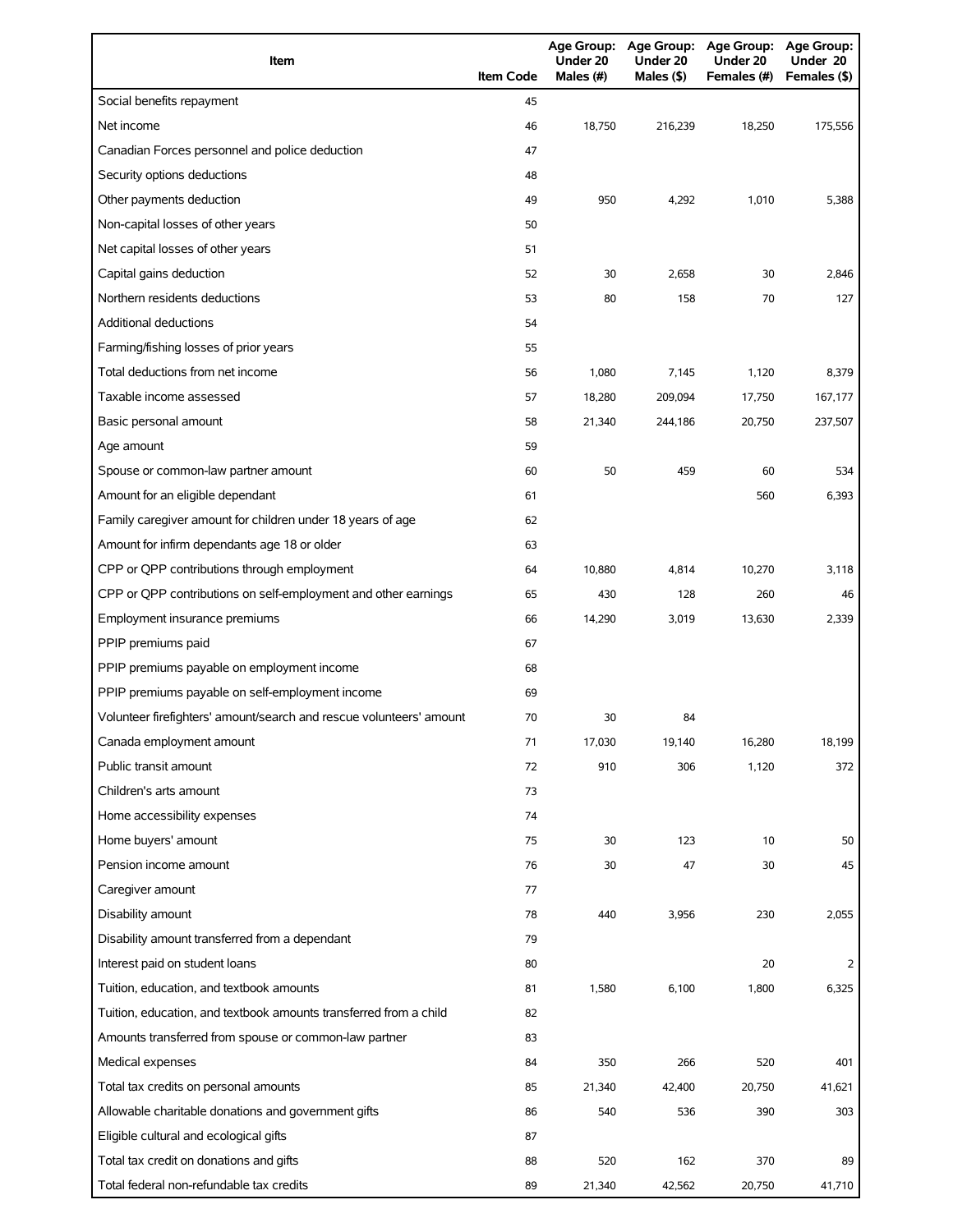| Item                                                        | <b>Item Code</b> | Under 20<br>Males (#) | Age Group: Age Group:<br>Under 20<br>Males $($ \$) | <b>Age Group:</b><br>Under 20<br>Females (#) | Age Group:<br>Under 20<br>Females (\$) |
|-------------------------------------------------------------|------------------|-----------------------|----------------------------------------------------|----------------------------------------------|----------------------------------------|
| Federal dividend tax credit                                 | 90               | 470                   | 1.198                                              | 440                                          | 1,304                                  |
| Minimum tax carryover                                       | 91               |                       |                                                    |                                              |                                        |
| Basic federal tax                                           | 92               | 4,580                 | 6,826                                              | 2,610                                        | 3,014                                  |
| Federal foreign tax credit                                  | 93               | 80                    | 21                                                 | 50                                           | 19                                     |
| Federal political contribution tax credit                   | 94               |                       |                                                    |                                              |                                        |
| Investment tax credit                                       | 95               |                       |                                                    |                                              |                                        |
| Labour-sponsored funds tax credit (federally registered)    | 96               |                       |                                                    |                                              |                                        |
| Labour-sponsored funds tax credit (provincially registered) | 97               |                       |                                                    |                                              |                                        |
| Alternative minimum tax payable                             | 98               | 20                    | 137                                                | 20                                           | 171                                    |
| Net federal tax                                             | 99               | 4,570                 | 6,804                                              | 2,600                                        | 2,995                                  |
| CPP contributions on self-employment                        | 100              | 430                   | 255                                                | 260                                          | 93                                     |
| Social Benefits repayment                                   | 101              |                       |                                                    |                                              |                                        |
| Working income tax benefit (WITB)                           | 102              | 1,930                 | 1,312                                              | 1,680                                        | 1,181                                  |
| Children's fitness tax credit                               | 103              |                       |                                                    |                                              |                                        |
| Eligible educator school supply tax credit                  | 104              |                       |                                                    |                                              |                                        |
| Net provincial or territorial tax                           | 105              | 6,180                 | 7,410                                              | 4,200                                        | 3,918                                  |
| Total tax payable                                           | 106              | 6,370                 | 14,470                                             | 4,380                                        | 7,007                                  |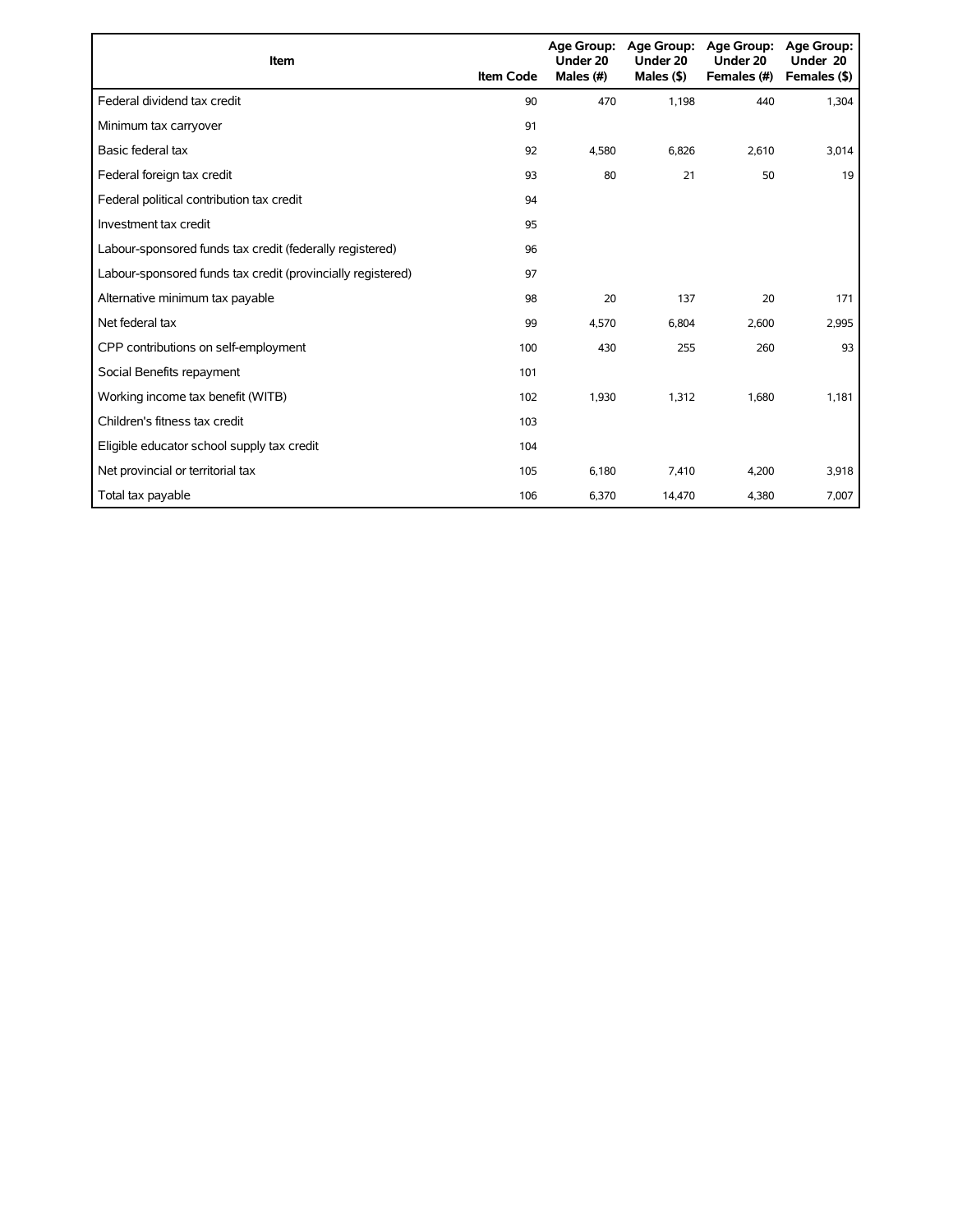| Item                                                                                          | Item<br>Code   | Age<br>Group:<br>20 to 24<br>Males (#) | Age<br>Group:<br>20 to 24<br>Males (\$) | Age<br>Group:<br>20 to 24<br>Females (#) | Age<br>Group:<br>20 to 24<br>Females (\$) |
|-----------------------------------------------------------------------------------------------|----------------|----------------------------------------|-----------------------------------------|------------------------------------------|-------------------------------------------|
| Number of taxable returns                                                                     | $\mathbf{1}$   | 23,960                                 |                                         | 17,390                                   |                                           |
| Number of non-taxable returns                                                                 | $\overline{2}$ | 20,740                                 |                                         | 25,430                                   |                                           |
| Total number of returns                                                                       | 3              | 44,700                                 |                                         | 42,820                                   |                                           |
| Employment income                                                                             | 4              | 35,550                                 | 850,317                                 | 32,760                                   | 581,431                                   |
| Commissions (from employment)                                                                 | 5              | 1,240                                  | 9,487                                   | 1,430                                    | 6,041                                     |
| Other employment income                                                                       | 6              | 1,720                                  | 4,826                                   | 2,110                                    | 5,056                                     |
| Old age security (OAS) pension                                                                | 7              |                                        |                                         |                                          |                                           |
| CPP or QPP benefits                                                                           | 8              | 460                                    | 1,188                                   | 740                                      | 1,895                                     |
| Other pensions and superannuation                                                             | 9              | 30                                     | 152                                     | 50                                       | 186                                       |
| Elected split-pension amount                                                                  | 10             |                                        |                                         |                                          |                                           |
| Universal child care benefit (UCCB)                                                           | 11             | 300                                    | 412                                     | 5,570                                    | 7,404                                     |
| Employment insurance and other benefits                                                       | 12             | 5,180                                  | 35,710                                  | 2,780                                    | 18,708                                    |
| Taxable amount of dividends from taxable Canadian corporations                                | 13             | 1,880                                  | 30,567                                  | 1,540                                    | 31,489                                    |
| Interest and other investment income                                                          | 14             | 3,140                                  | 1,335                                   | 3,040                                    | 1,196                                     |
| Net partnership income (limited or non-active partners only)                                  | 15             |                                        |                                         |                                          |                                           |
| Net rental income                                                                             | 16             | 310                                    | 527                                     | 200                                      | 463                                       |
| Taxable capital gains                                                                         | 17             | 990                                    | 4,539                                   | 770                                      | 3,099                                     |
| <b>RRSP</b> income                                                                            | 18             | 620                                    | 1,130                                   |                                          |                                           |
| Other income                                                                                  | 19             | 5,410                                  | 16,575                                  | 5,170                                    | 15,910                                    |
| Net business income                                                                           | 20             | 1,840                                  | 17,422                                  | 1,350                                    | 7,361                                     |
| Net professional income                                                                       | 21             | 120                                    | 769                                     | 180                                      | 839                                       |
| Net commission income                                                                         | 22             | 210                                    | 1,064                                   | 310                                      | 1,099                                     |
| Net farming income                                                                            | 23             | 900                                    | 9,778                                   | 550                                      | 6,706                                     |
| Net fishing income                                                                            | 24             | 60                                     | 280                                     |                                          |                                           |
| Workers' compensation benefits                                                                | 25             | 930                                    | 1,805                                   | 420                                      | 623                                       |
| Social assistance payments                                                                    | 26             | 2,350                                  | 16,444                                  | 3,750                                    | 32,577                                    |
| Net federal supplements                                                                       | 27             |                                        |                                         |                                          |                                           |
| Total income assessed                                                                         | 28             | 39,180                                 | 1,004,378                               | 39,090                                   | 722,648                                   |
| Registered pension plan (RPP) deduction                                                       | 29             | 4,920                                  | 8,556                                   | 5,610                                    | 8,379                                     |
| RRSP/PRPP deduction                                                                           | 30             | 3,810                                  | 8,627                                   | 2,620                                    | 3,861                                     |
| Deduction for elected split-pension amount                                                    | 31             |                                        |                                         |                                          |                                           |
| Annual union, professional, or like dues                                                      | 32             | 7,700                                  | 3,603                                   | 8,120                                    | 2,722                                     |
| Child care expenses                                                                           | 33             | $70\,$                                 | 190                                     | 850                                      | 1,783                                     |
| Business investment loss                                                                      | 34             |                                        |                                         |                                          |                                           |
| Moving expenses                                                                               | 35             | 250                                    | 302                                     | 290                                      | 299                                       |
| Support payments made                                                                         | 36             |                                        |                                         |                                          |                                           |
| Carrying charges and interest expenses                                                        | 37             | 830                                    | 297                                     | 610                                      | 188                                       |
| Deduction for CPP/QPP contributions on self-employment and other earnings                     | 38             | 1,880                                  | 979                                     | 1,300                                    | 411                                       |
| Deduction for provincial parental insurance plan (PPIP) premiums on self-employment<br>income | 39             |                                        |                                         |                                          |                                           |
| Exploration and development expenses                                                          | 40             |                                        |                                         |                                          |                                           |
| Other employment expenses                                                                     | 41             | 1,340                                  | 3,545                                   | 510                                      | 684                                       |
| Clergy residence deduction                                                                    | 42             | 20                                     | 123                                     |                                          |                                           |
| Other deductions                                                                              | 43             | 540                                    | 348                                     | 520                                      | 259                                       |
| Total deductions before adjustments                                                           | 44             | 15,310                                 | 26,648                                  | 14,110                                   | 18,690                                    |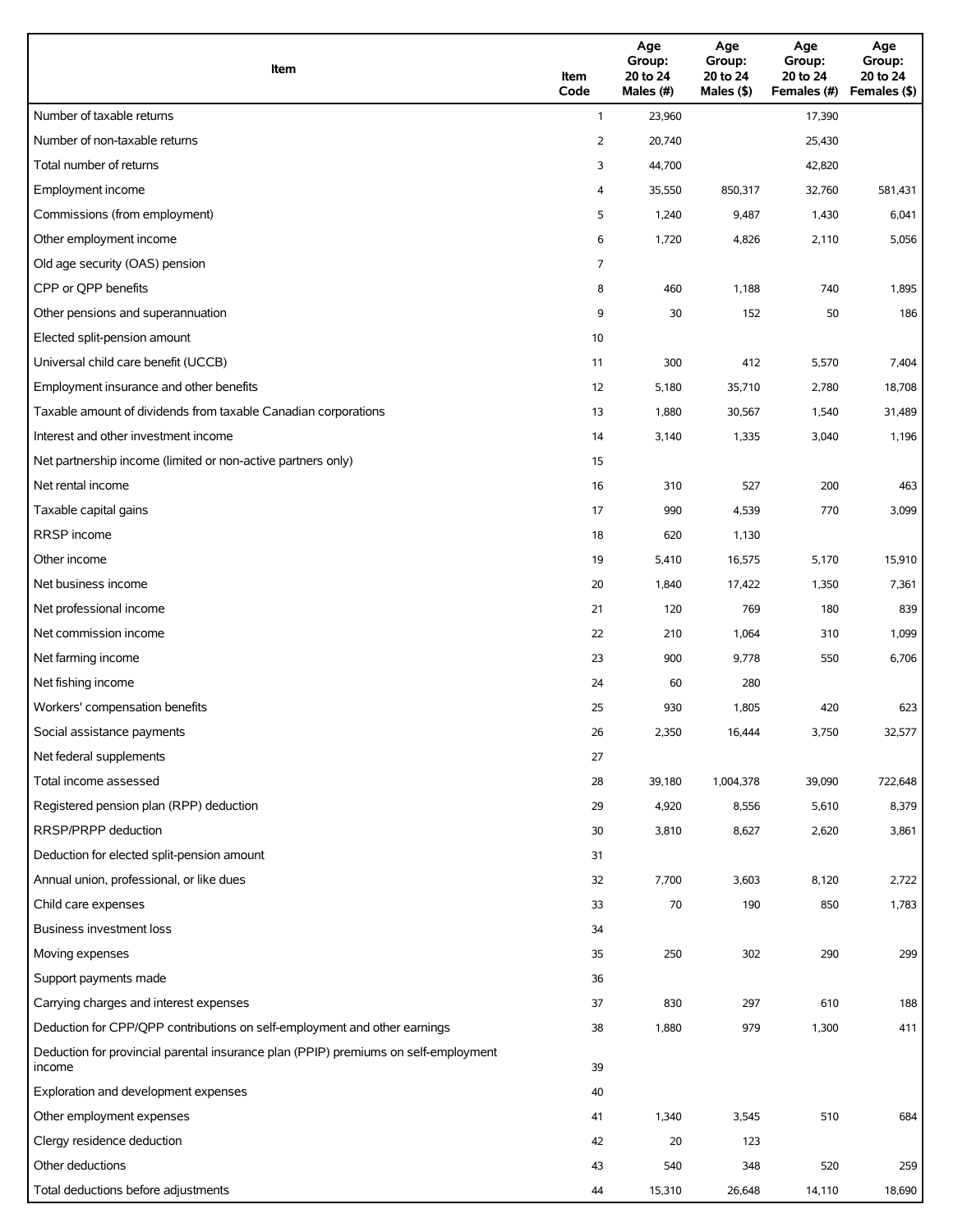| Item                                                                | <b>Item Code</b> | <b>Age Group:</b><br>20 to 24<br>Males (#) | <b>Age Group:</b><br>20 to 24<br>Males (\$) | <b>Age Group:</b><br>20 to 24<br>Females (#) | <b>Age Group:</b><br>20 to 24<br>Females (\$) |
|---------------------------------------------------------------------|------------------|--------------------------------------------|---------------------------------------------|----------------------------------------------|-----------------------------------------------|
| Social benefits repayment                                           | 45               |                                            |                                             |                                              |                                               |
| Net income                                                          | 46               | 39,140                                     | 978,137                                     | 39,050                                       | 704,095                                       |
| Canadian Forces personnel and police deduction                      | 47               |                                            |                                             |                                              |                                               |
| Security options deductions                                         | 48               |                                            |                                             |                                              |                                               |
| Other payments deduction                                            | 49               | 3,250                                      | 18,249                                      | 4,160                                        | 33,199                                        |
| Non-capital losses of other years                                   | 50               |                                            |                                             |                                              |                                               |
| Net capital losses of other years                                   | 51               | 40                                         | 23                                          |                                              |                                               |
| Capital gains deduction                                             | 52               | 30                                         | 2,971                                       | 40                                           | 1,942                                         |
| Northern residents deductions                                       | 53               | 480                                        | 1,378                                       | 380                                          | 913                                           |
| <b>Additional deductions</b>                                        | 54               | 20                                         | 54                                          | 20                                           | 41                                            |
| Farming/fishing losses of prior years                               | 55               |                                            |                                             |                                              |                                               |
| Total deductions from net income                                    | 56               | 3,800                                      | 22,796                                      | 4,610                                        | 36,130                                        |
| Taxable income assessed                                             | 57               | 37,890                                     | 955,360                                     | 37,730                                       | 667,990                                       |
| Basic personal amount                                               | 58               | 44,700                                     | 511,311                                     | 42,820                                       | 490,026                                       |
| Age amount                                                          | 59               |                                            |                                             |                                              |                                               |
| Spouse or common-law partner amount                                 | 60               | 1,460                                      | 12,159                                      | 720                                          | 6,602                                         |
| Amount for an eligible dependant                                    | 61               | 130                                        | 1,402                                       | 3,770                                        | 42,457                                        |
| Family caregiver amount for children under 18 years of age          | 62               | 10                                         | 32                                          | 50                                           | 106                                           |
| Amount for infirm dependants age 18 or older                        | 63               |                                            |                                             |                                              |                                               |
| CPP or QPP contributions through employment                         | 64               | 35,130                                     | 35,430                                      | 32,360                                       | 23,657                                        |
| CPP or QPP contributions on self-employment and other earnings      | 65               | 1,880                                      | 979                                         | 1,300                                        | 411                                           |
| Employment insurance premiums                                       | 66               | 33,920                                     | 14,914                                      | 31,180                                       | 10,766                                        |
| PPIP premiums paid                                                  | 67               |                                            |                                             |                                              |                                               |
| PPIP premiums payable on employment income                          | 68               |                                            |                                             |                                              |                                               |
| PPIP premiums payable on self-employment income                     | 69               |                                            |                                             |                                              |                                               |
| Volunteer firefighters' amount/search and rescue volunteers' amount | 70               | 180                                        | 537                                         | 20                                           | 51                                            |
| Canada employment amount                                            | 71               | 35,810                                     | 40,858                                      | 32,940                                       | 37,438                                        |
| Public transit amount                                               | 72               | 3,080                                      | 1,342                                       | 4,020                                        | 1,787                                         |
| Children's arts amount                                              | 73               |                                            |                                             | 20                                           | 4                                             |
| Home accessibility expenses                                         | 74               |                                            |                                             |                                              |                                               |
| Home buyers' amount                                                 | 75               | 720                                        | 3,421                                       | 410                                          | 1,862                                         |
| Pension income amount                                               | 76               | 30                                         | 46                                          | 40                                           | 61                                            |
| Caregiver amount                                                    | 77               |                                            |                                             |                                              |                                               |
| Disability amount                                                   | 78               | 860                                        | 6,859                                       | 540                                          | 4,275                                         |
| Disability amount transferred from a dependant                      | 79               | 30                                         | 315                                         | 90                                           | 1,190                                         |
| Interest paid on student loans                                      | 80               | 460                                        | 133                                         | 960                                          | 333                                           |
| Tuition, education, and textbook amounts                            | 81               | 9,850                                      | 56,812                                      | 11,420                                       | 63,464                                        |
| Tuition, education, and textbook amounts transferred from a child   | 82               |                                            |                                             |                                              |                                               |
| Amounts transferred from spouse or common-law partner               | 83               | 220                                        | 851                                         |                                              |                                               |
| Medical expenses                                                    | 84               | 1,460                                      | 1,502                                       | 2,720                                        | 2,342                                         |
| Total tax credits on personal amounts                               | 85               | 44,700                                     |                                             | 42,820                                       | 103,094                                       |
| Allowable charitable donations and government gifts                 | 86               | 3,080                                      | 103,359<br>3,028                            | 2,640                                        | 1,843                                         |
| Eligible cultural and ecological gifts                              | 87               |                                            |                                             |                                              |                                               |
| Total tax credit on donations and gifts                             | 88               | 3,000                                      | 843                                         | 2,570                                        | 509                                           |
| Total federal non-refundable tax credits                            | 89               | 44,700                                     | 104,203                                     | 42,820                                       | 103,603                                       |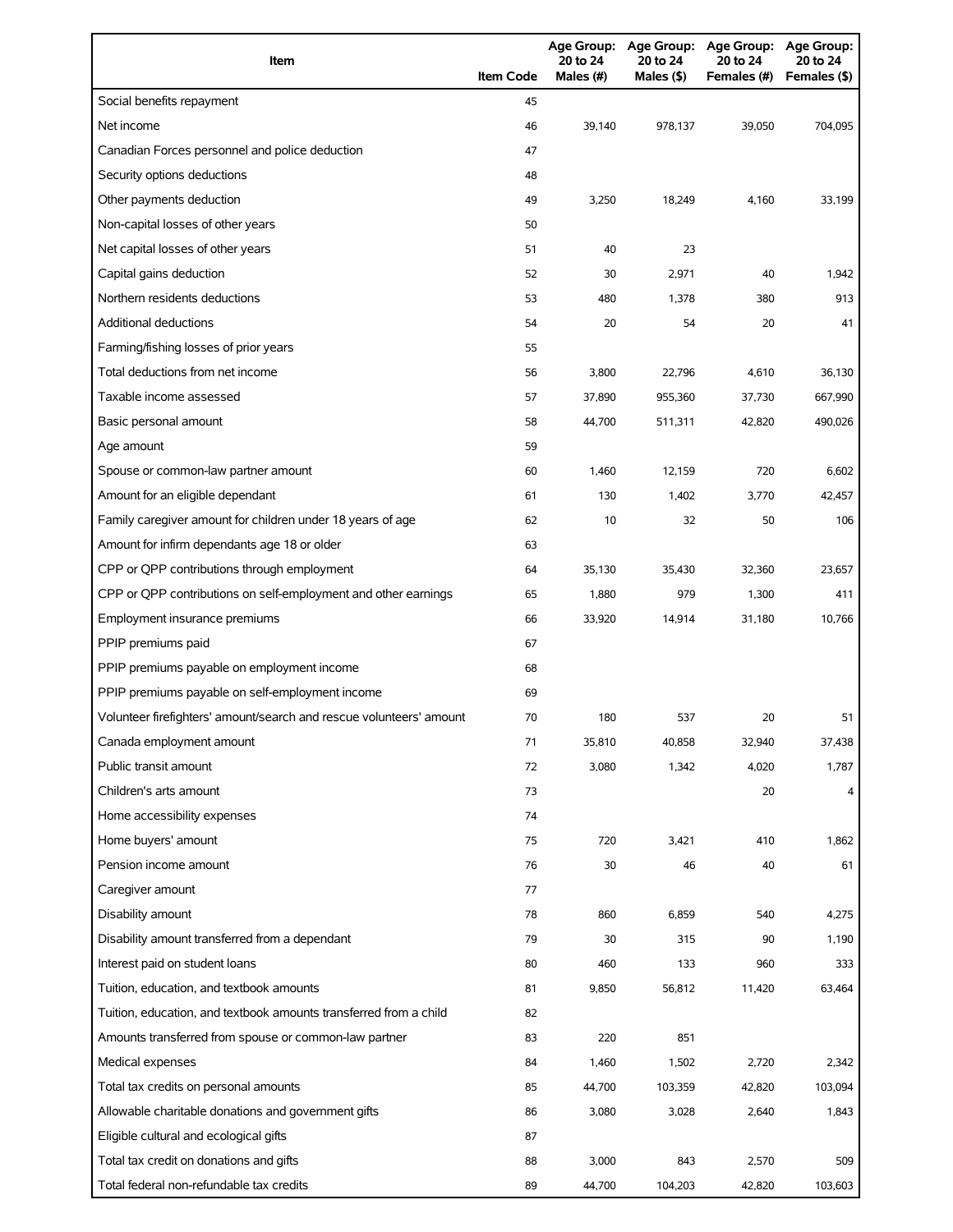| Item                                                        | <b>Item Code</b> | 20 to 24<br>Males (#) | Age Group: Age Group:<br>20 to 24<br>Males $($ \$) | Age Group:<br>20 to 24<br>Females (#) | Age Group:<br>20 to 24<br>Females (\$) |
|-------------------------------------------------------------|------------------|-----------------------|----------------------------------------------------|---------------------------------------|----------------------------------------|
| Federal dividend tax credit                                 | 90               | 1,590                 | 3,210                                              | 1,230                                 | 3,221                                  |
| Minimum tax carryover                                       | 91               |                       |                                                    |                                       |                                        |
| Basic federal tax                                           | 92               | 20.840                | 66,409                                             | 13.800                                | 27,311                                 |
| Federal foreign tax credit                                  | 93               | 260                   | 187                                                | 140                                   | 46                                     |
| Federal political contribution tax credit                   | 94               |                       |                                                    |                                       |                                        |
| Investment tax credit                                       | 95               |                       |                                                    |                                       |                                        |
| Labour-sponsored funds tax credit (federally registered)    | 96               |                       |                                                    |                                       |                                        |
| Labour-sponsored funds tax credit (provincially registered) | 97               |                       |                                                    |                                       |                                        |
| Alternative minimum tax payable                             | 98               | 20                    | 211                                                | 20                                    | 117                                    |
| Net federal tax                                             | 99               | 20,810                | 66,221                                             | 13,770                                | 27,270                                 |
| CPP contributions on self-employment                        | 100              | 1,880                 | 1,957                                              | 1,300                                 | 821                                    |
| Social Benefits repayment                                   | 101              |                       |                                                    |                                       |                                        |
| Working income tax benefit (WITB)                           | 102              | 6,930                 | 4,737                                              | 6,650                                 | 4,846                                  |
| Children's fitness tax credit                               | 103              | 70                    | $\overline{2}$                                     | 190                                   | 6                                      |
| Eligible educator school supply tax credit                  | 104              | 10                    | 1                                                  | 50                                    | 3                                      |
| Net provincial or territorial tax                           | 105              | 23,210                | 56,955                                             | 16,600                                | 25,708                                 |
| Total tax payable                                           | 106              | 23,960                | 125,294                                            | 17,390                                | 53,804                                 |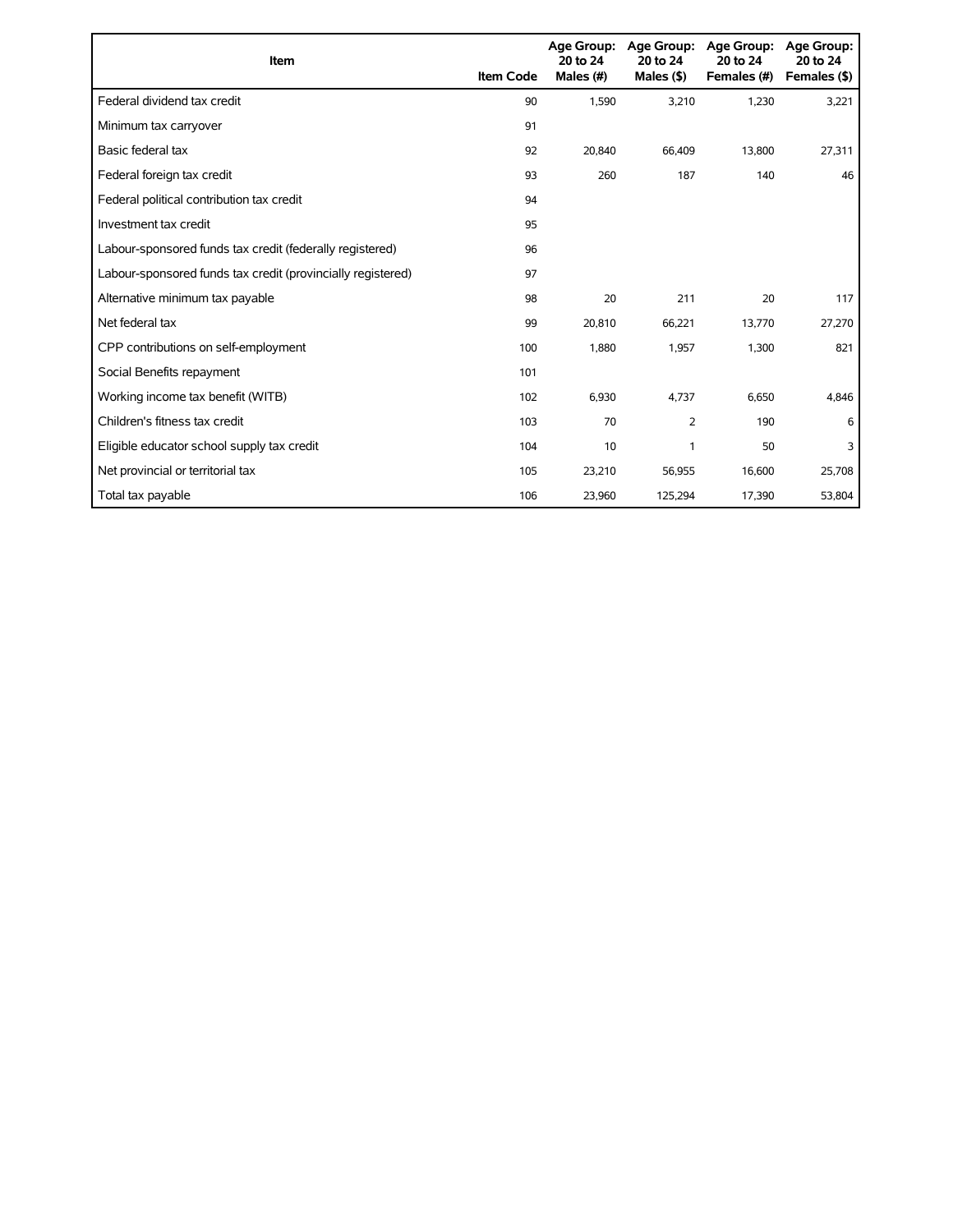| Item                                                                                          | Item<br>Code   | Age<br>Group:<br>25 to 29<br>Males (#) | Age<br>Group:<br>25 to 29<br>Males (\$) | Age<br>Group:<br>25 to 29<br>Females (#) | Age<br>Group:<br>25 to 29<br>Females (\$) |
|-----------------------------------------------------------------------------------------------|----------------|----------------------------------------|-----------------------------------------|------------------------------------------|-------------------------------------------|
| Number of taxable returns                                                                     | $\mathbf{1}$   | 31,640                                 |                                         | 25,810                                   |                                           |
| Number of non-taxable returns                                                                 | $\overline{2}$ | 12,640                                 |                                         | 18,480                                   |                                           |
| Total number of returns                                                                       | 3              | 44,270                                 |                                         | 44,290                                   |                                           |
| Employment income                                                                             | 4              | 36,280                                 | 1,438,878                               | 33,370                                   | 1,019,020                                 |
| Commissions (from employment)                                                                 | 5              | 1,590                                  | 22,788                                  | 1,390                                    | 11,705                                    |
| Other employment income                                                                       | 6              | 2,550                                  | 8,462                                   | 2,570                                    | 7,344                                     |
| Old age security (OAS) pension                                                                | 7              |                                        |                                         |                                          |                                           |
| CPP or QPP benefits                                                                           | 8              | 80                                     | 339                                     | 130                                      | 355                                       |
| Other pensions and superannuation                                                             | 9              | 20                                     | 98                                      | 30                                       | 169                                       |
| Elected split-pension amount                                                                  | 10             |                                        |                                         | 10                                       | 63                                        |
| Universal child care benefit (UCCB)                                                           | 11             | 1,260                                  | 1,727                                   | 12,630                                   | 18,550                                    |
| Employment insurance and other benefits                                                       | 12             | 5,810                                  | 41,172                                  | 6,150                                    | 52,512                                    |
| Taxable amount of dividends from taxable Canadian corporations                                | 13             | 2,590                                  | 24,570                                  | 1,920                                    | 19,409                                    |
| Interest and other investment income                                                          | 14             | 3,970                                  | 2,086                                   | 3,720                                    | 1,748                                     |
| Net partnership income (limited or non-active partners only)                                  | 15             |                                        |                                         |                                          |                                           |
| Net rental income                                                                             | 16             | 900                                    | 2,029                                   | 780                                      | 1,503                                     |
| Taxable capital gains                                                                         | 17             | 1,470                                  | 6,494                                   | 990                                      | 2,543                                     |
| <b>RRSP</b> income                                                                            | 18             | 1,830                                  | 4,492                                   | 1,290                                    | 2,302                                     |
| Other income                                                                                  | 19             | 4,380                                  | 12,603                                  | 3,150                                    | 9,282                                     |
| Net business income                                                                           | 20             | 3,000                                  | 43,410                                  | 2,360                                    | 20,835                                    |
| Net professional income                                                                       | 21             | 290                                    | 7,740                                   | 370                                      | 8,732                                     |
| Net commission income                                                                         | 22             | 390                                    | 5,903                                   | 550                                      | 2,112                                     |
| Net farming income                                                                            | 23             | 1,190                                  | 11,176                                  | 670                                      | 5,112                                     |
| Net fishing income                                                                            | 24             | 60                                     | 265                                     | 10                                       | 71                                        |
| Workers' compensation benefits                                                                | 25             | 970                                    | 2,556                                   | 540                                      | 1,115                                     |
| Social assistance payments                                                                    | 26             | 2,090                                  | 15,850                                  | 3,540                                    | 34,773                                    |
| Net federal supplements                                                                       | 27             |                                        |                                         |                                          |                                           |
| Total income assessed                                                                         | 28             | 40,720                                 | 1,652,766                               | 41,900                                   | 1,219,430                                 |
| Registered pension plan (RPP) deduction                                                       | 29             | 9,780                                  | 28,557                                  | 12,500                                   | 35,432                                    |
| RRSP/PRPP deduction                                                                           | 30             | 8,340                                  | 26,110                                  | 7,410                                    | 16,517                                    |
| Deduction for elected split-pension amount                                                    | 31             |                                        |                                         |                                          |                                           |
| Annual union, professional, or like dues                                                      | 32             | 10,790                                 | 7,852                                   | 12,680                                   | 7,707                                     |
| Child care expenses                                                                           | 33             | 520                                    | 1,628                                   | 3,800                                    | 10,732                                    |
| Business investment loss                                                                      | 34             |                                        |                                         |                                          |                                           |
| Moving expenses                                                                               | 35             | 370                                    | 958                                     | 310                                      | 634                                       |
| Support payments made                                                                         | 36             |                                        |                                         |                                          |                                           |
| Carrying charges and interest expenses                                                        | 37             | 1,160                                  | 635                                     | 850                                      | 367                                       |
| Deduction for CPP/QPP contributions on self-employment and other earnings                     | 38             | 3,010                                  | 2,399                                   | 2,070                                    | 1,214                                     |
| Deduction for provincial parental insurance plan (PPIP) premiums on self-employment<br>income | 39             |                                        |                                         |                                          |                                           |
| Exploration and development expenses                                                          | 40             |                                        |                                         |                                          |                                           |
| Other employment expenses                                                                     | 41             | 2,140                                  | 7,360                                   | 910                                      | 1,625                                     |
| Clergy residence deduction                                                                    | 42             | 70                                     | 677                                     | 20                                       | 162                                       |
| Other deductions                                                                              | 43             | 930                                    | 715                                     |                                          |                                           |
| Total deductions before adjustments                                                           | 44             | 23,370                                 | 77,003                                  | 23,560                                   | 75,110                                    |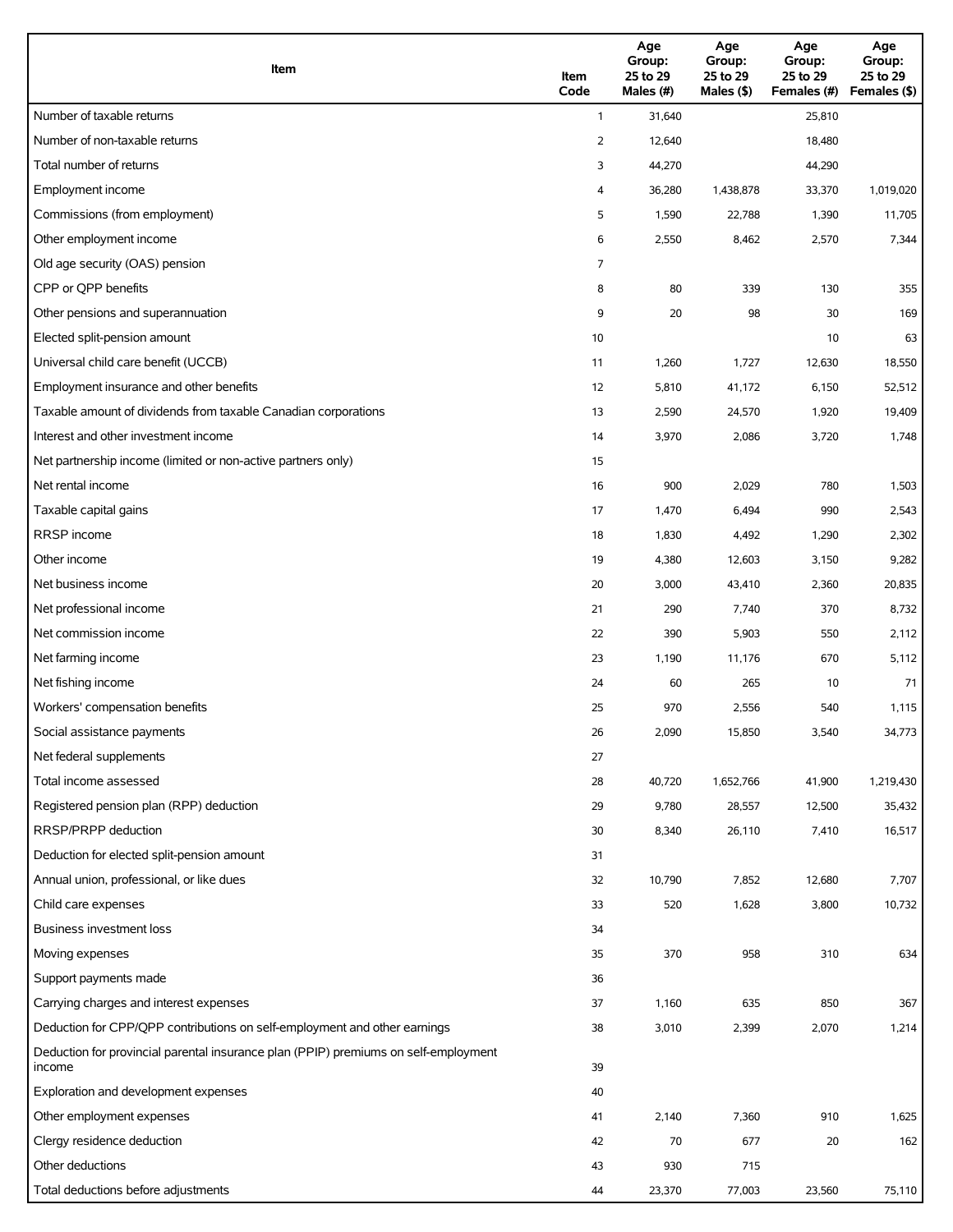| Item                                                                | <b>Item Code</b> | 25 to 29<br>Males (#) | 25 to 29<br>Males (\$) | Age Group: Age Group: Age Group:<br>25 to 29<br>Females (#) | <b>Age Group:</b><br>25 to 29<br>Females (\$) |
|---------------------------------------------------------------------|------------------|-----------------------|------------------------|-------------------------------------------------------------|-----------------------------------------------|
| Social benefits repayment                                           | 45               | 420                   | 505                    |                                                             |                                               |
| Net income                                                          | 46               | 40,650                | 1,576,049              | 41,810                                                      | 1,144,736                                     |
| Canadian Forces personnel and police deduction                      | 47               | 20                    | 363                    |                                                             |                                               |
| Security options deductions                                         | 48               | 30                    | 317                    | 10                                                          | 48                                            |
| Other payments deduction                                            | 49               | 3,030                 | 18,405                 | 4,060                                                       | 35,910                                        |
| Non-capital losses of other years                                   | 50               |                       |                        | 30                                                          | 57                                            |
| Net capital losses of other years                                   | 51               |                       |                        | 90                                                          | 44                                            |
| Capital gains deduction                                             | 52               | 60                    | 4,294                  | 40                                                          | 1,246                                         |
| Northern residents deductions                                       | 53               | 900                   | 3,240                  | 570                                                         | 1,746                                         |
| Additional deductions                                               | 54               | 20                    | 145                    |                                                             |                                               |
| Farming/fishing losses of prior years                               | 55               | 20                    | 145                    |                                                             |                                               |
| Total deductions from net income                                    | 56               | 4,160                 | 27,007                 | 4,760                                                       | 39,252                                        |
| Taxable income assessed                                             | 57               | 39,610                | 1,549,127              | 40,780                                                      | 1,105,521                                     |
| Basic personal amount                                               | 58               | 44,270                | 504,828                | 44,290                                                      | 504,625                                       |
| Age amount                                                          | 59               |                       |                        |                                                             |                                               |
| Spouse or common-law partner amount                                 | 60               | 4,630                 | 37,877                 | 1,690                                                       | 15,041                                        |
| Amount for an eligible dependant                                    | 61               | 390                   | 4,376                  | 5,120                                                       | 57,415                                        |
| Family caregiver amount for children under 18 years of age          | 62               | 90                    | 211                    | 200                                                         | 504                                           |
| Amount for infirm dependants age 18 or older                        | 63               |                       |                        |                                                             |                                               |
| CPP or QPP contributions through employment                         | 64               | 35,990                | 56,890                 | 33,070                                                      | 42,290                                        |
| CPP or QPP contributions on self-employment and other earnings      | 65               | 3,010                 | 2,399                  | 2,070                                                       | 1,214                                         |
| Employment insurance premiums                                       | 66               | 35,020                | 22,222                 | 32,070                                                      | 17,337                                        |
| PPIP premiums paid                                                  | 67               |                       |                        |                                                             |                                               |
| PPIP premiums payable on employment income                          | 68               |                       |                        |                                                             |                                               |
| PPIP premiums payable on self-employment income                     | 69               |                       |                        |                                                             |                                               |
| Volunteer firefighters' amount/search and rescue volunteers' amount | 70               | 200                   | 600                    | 20                                                          | 57                                            |
| Canada employment amount                                            | 71               | 36,550                | 41,958                 | 33,670                                                      | 38,362                                        |
| Public transit amount                                               | 72               | 2,720                 | 1,590                  | 3,220                                                       | 1,873                                         |
| Children's arts amount                                              | 73               | 150                   | 33                     | 310                                                         | 68                                            |
| Home accessibility expenses                                         | 74               |                       |                        |                                                             |                                               |
| Home buyers' amount                                                 | 75               | 1,410                 | 6,635                  | 950                                                         | 4,301                                         |
| Pension income amount                                               | 76               | 20                    | 27                     | 40                                                          | 60                                            |
| Caregiver amount                                                    | 77               | 60                    | 341                    | 40                                                          | 211                                           |
| Disability amount                                                   | 78               | 770                   | 6,129                  | 530                                                         | 4,245                                         |
| Disability amount transferred from a dependant                      | 79               | 160                   | 1,728                  | 340                                                         | 4,262                                         |
| Interest paid on student loans                                      | 80               | 1,170                 | 564                    | 2,180                                                       | 1,074                                         |
| Tuition, education, and textbook amounts                            | 81               | 7,320                 | 54,426                 | 8,540                                                       | 59,834                                        |
| Tuition, education, and textbook amounts transferred from a child   | 82               |                       |                        |                                                             |                                               |
| Amounts transferred from spouse or common-law partner               | 83               | 580                   | 2,269                  | 290                                                         | 1,095                                         |
| Medical expenses                                                    | 84               | 2,130                 | 2,519                  | 3,900                                                       | 4,205                                         |
| Total tax credits on personal amounts                               | 85               | 44,270                | 112,152                | 44,290                                                      | 113,721                                       |
| Allowable charitable donations and government gifts                 | 86               | 6,080                 | 7,399                  | 5,610                                                       | 4,470                                         |
| Eligible cultural and ecological gifts                              | 87               |                       |                        |                                                             |                                               |
| Total tax credit on donations and gifts                             | 88               | 6,010                 | 2,054                  | 5,560                                                       | 1,216                                         |
| Total federal non-refundable tax credits                            | 89               | 44,270                | 114,205                | 44,290                                                      | 114,936                                       |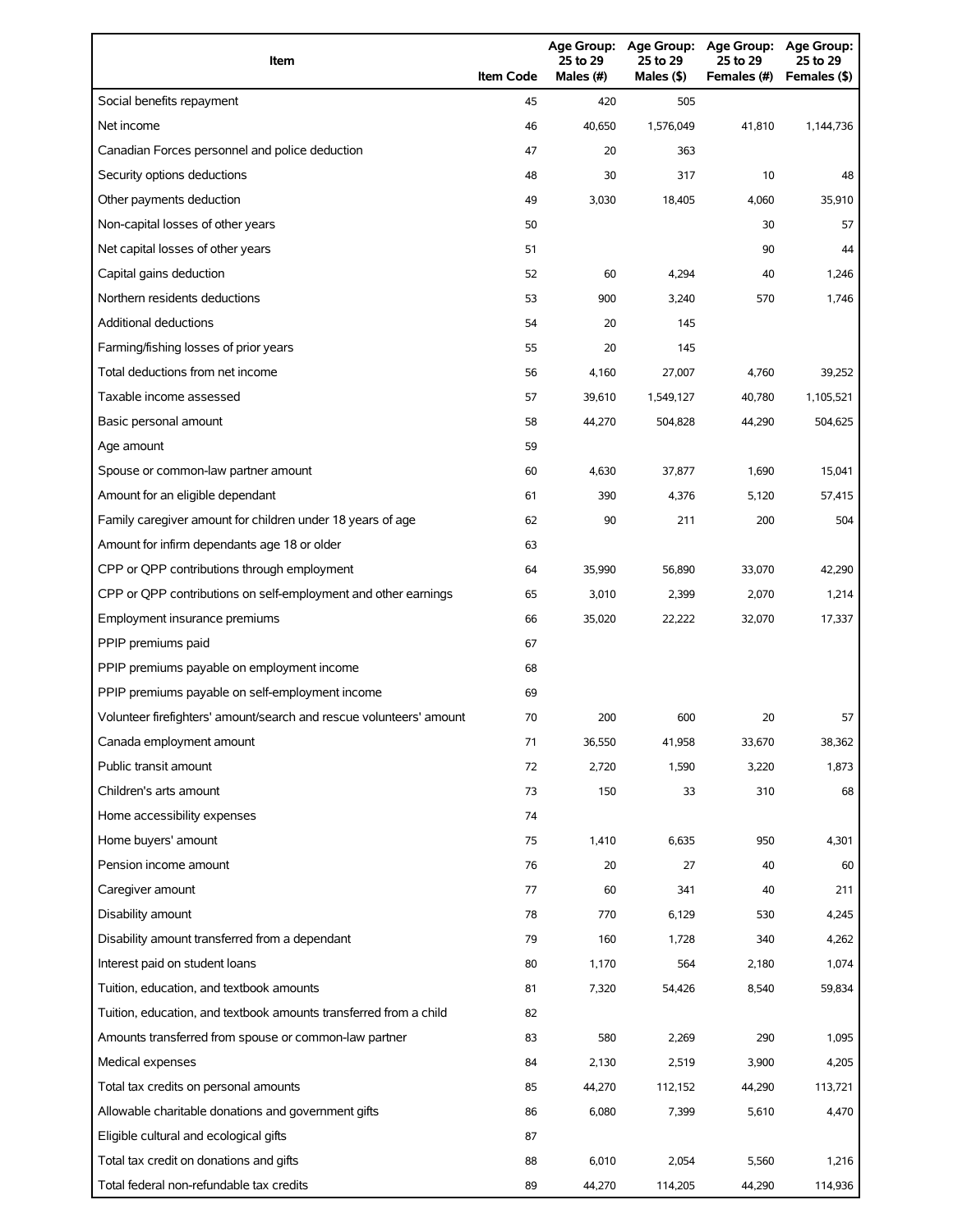| Item                                                        | <b>Item Code</b> | 25 to 29<br>Males (#) | Age Group: Age Group:<br>25 to 29<br>Males $(§)$ | Age Group:<br>25 to 29<br>Females (#) | Age Group:<br>25 to 29<br>Females (\$) |
|-------------------------------------------------------------|------------------|-----------------------|--------------------------------------------------|---------------------------------------|----------------------------------------|
| Federal dividend tax credit                                 | 90               | 2,430                 | 2,596                                            | 1,760                                 | 2,061                                  |
| Minimum tax carryover                                       | 91               | 20                    | 67                                               | 20                                    | 70                                     |
| Basic federal tax                                           | 92               | 29,520                | 154,696                                          | 23,430                                | 85,203                                 |
| Federal foreign tax credit                                  | 93               | 470                   | 370                                              | 290                                   | 209                                    |
| Federal political contribution tax credit                   | 94               | 80                    | 12                                               |                                       |                                        |
| Investment tax credit                                       | 95               | 10                    | 12                                               |                                       |                                        |
| Labour-sponsored funds tax credit (federally registered)    | 96               |                       |                                                  |                                       |                                        |
| Labour-sponsored funds tax credit (provincially registered) | 97               |                       |                                                  |                                       |                                        |
| Alternative minimum tax payable                             | 98               | 20                    | 199                                              | 10                                    | 73                                     |
| Net federal tax                                             | 99               | 29,480                | 154,303                                          | 23,400                                | 85,000                                 |
| CPP contributions on self-employment                        | 100              | 3,010                 | 4,799                                            | 2,070                                 | 2,428                                  |
| Social Benefits repayment                                   | 101              | 420                   | 505                                              |                                       |                                        |
| Working income tax benefit (WITB)                           | 102              | 4,770                 | 3,500                                            | 4,260                                 | 3,453                                  |
| Children's fitness tax credit                               | 103              | 780                   | 34                                               | 1,410                                 | 69                                     |
| Eligible educator school supply tax credit                  | 104              | 40                    | $\overline{2}$                                   | 230                                   | 13                                     |
| Net provincial or territorial tax                           | 105              | 30,540                | 113,994                                          | 24,680                                | 60,283                                 |
| Total tax payable                                           | 106              | 31,640                | 273,602                                          | 25,810                                | 147,736                                |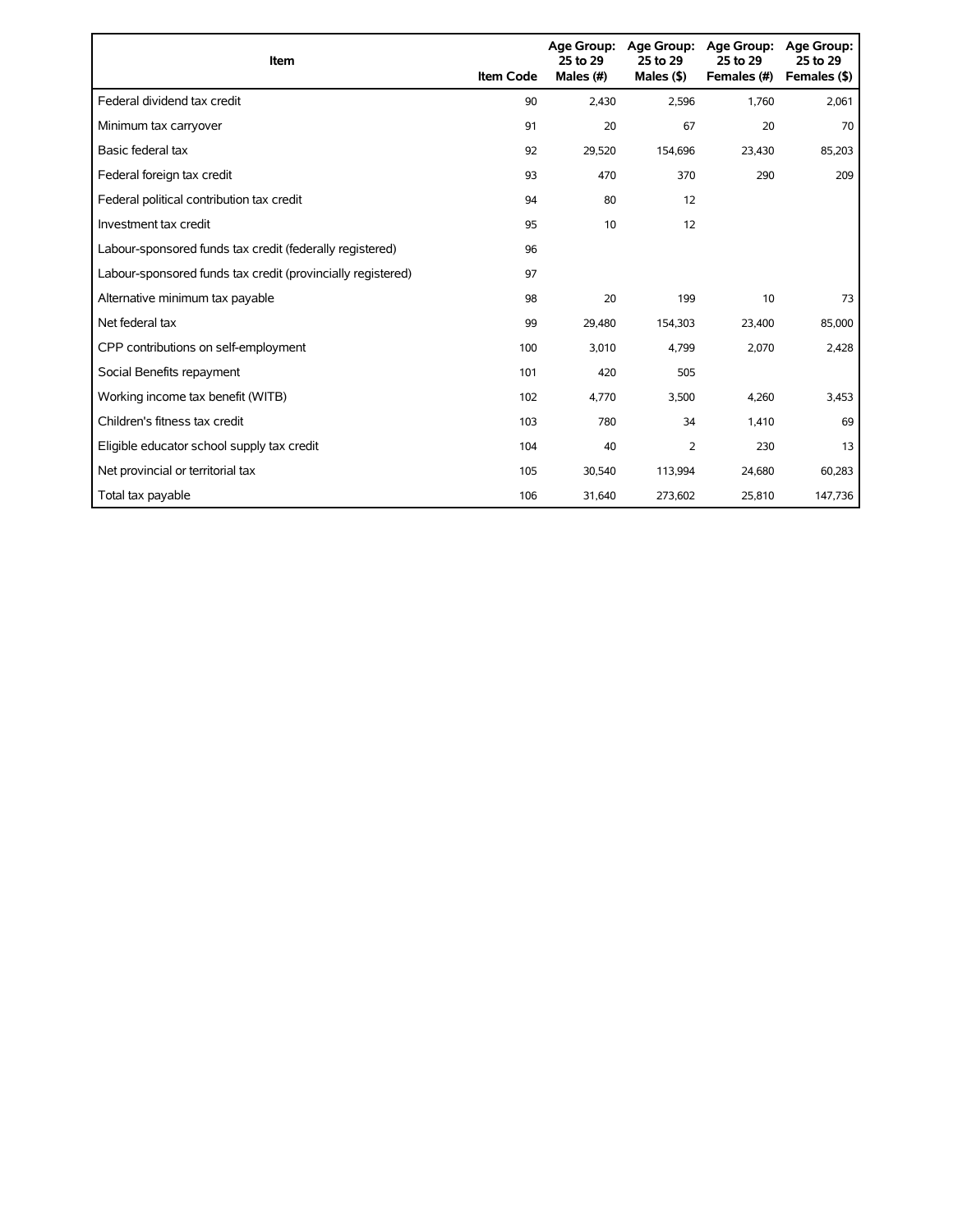| Item                                                                                          | Item<br>Code | Age<br>Group:<br>30 to 34<br>Males (#) | Age<br>Group:<br>30 to 34<br>Males (\$) | Age<br>Group:<br>30 to 34<br>Females (#) | Age<br>Group:<br>30 to 34<br>Females (\$) |
|-----------------------------------------------------------------------------------------------|--------------|----------------------------------------|-----------------------------------------|------------------------------------------|-------------------------------------------|
| Number of taxable returns                                                                     | $\mathbf{1}$ | 33,950                                 |                                         | 28,410                                   |                                           |
| Number of non-taxable returns                                                                 | 2            | 8,790                                  |                                         | 15,210                                   |                                           |
| Total number of returns                                                                       | 3            | 42,740                                 |                                         | 43,620                                   |                                           |
| Employment income                                                                             | 4            | 35,110                                 | 1,752,039                               | 32,030                                   | 1,158,261                                 |
| Commissions (from employment)                                                                 | 5            | 1,470                                  | 38,110                                  | 980                                      | 12,425                                    |
| Other employment income                                                                       | 6            | 2,770                                  | 9,387                                   | 2,480                                    | 6,731                                     |
| Old age security (OAS) pension                                                                | 7            |                                        |                                         |                                          |                                           |
| CPP or QPP benefits                                                                           | 8            | 90                                     | 712                                     | 170                                      | 1,199                                     |
| Other pensions and superannuation                                                             | 9            | 30                                     | 264                                     | 30                                       | 266                                       |
| Elected split-pension amount                                                                  | 10           |                                        |                                         | 20                                       | 152                                       |
| Universal child care benefit (UCCB)                                                           | 11           | 3,320                                  | 4,479                                   | 20,480                                   | 30,647                                    |
| Employment insurance and other benefits                                                       | 12           | 5,210                                  | 36,567                                  | 8,210                                    | 78,580                                    |
| Taxable amount of dividends from taxable Canadian corporations                                | 13           | 3,160                                  | 40,409                                  | 2,470                                    | 33,024                                    |
| Interest and other investment income                                                          | 14           | 4,450                                  | 2,857                                   | 4,370                                    | 1,979                                     |
| Net partnership income (limited or non-active partners only)                                  | 15           |                                        |                                         |                                          |                                           |
| Net rental income                                                                             | 16           | 1,600                                  | 4,135                                   | 1,470                                    | 3,363                                     |
| Taxable capital gains                                                                         | 17           | 1,680                                  | 11,047                                  | 1,250                                    | 4,916                                     |
| <b>RRSP</b> income                                                                            | 18           | 3,150                                  | 8,155                                   | 2,480                                    | 5,283                                     |
| Other income                                                                                  | 19           | 4,630                                  | 12,477                                  | 3,240                                    | 9,843                                     |
| Net business income                                                                           | 20           | 3,770                                  | 66,473                                  | 3,170                                    | 31,932                                    |
| Net professional income                                                                       | 21           | 480                                    | 19,946                                  | 540                                      | 16,497                                    |
| Net commission income                                                                         | 22           | 480                                    | 9,752                                   | 720                                      | 4,850                                     |
| Net farming income                                                                            | 23           | 1,230                                  | 8,476                                   | 740                                      | 4,645                                     |
| Net fishing income                                                                            | 24           | 70                                     | 331                                     | 10                                       | 64                                        |
| Workers' compensation benefits                                                                | 25           | 1,100                                  | 4,146                                   | 510                                      | 1,256                                     |
| Social assistance payments                                                                    | 26           | 1,770                                  | 14,369                                  | 2,980                                    | 32,901                                    |
| Net federal supplements                                                                       | 27           |                                        |                                         |                                          |                                           |
| Total income assessed                                                                         | 28           | 40,200                                 | 2,044,204                               | 41,950                                   | 1,439,232                                 |
| Registered pension plan (RPP) deduction                                                       | 29           | 12,070                                 | 45,650                                  | 14,850                                   | 48,705                                    |
| RRSP/PRPP deduction                                                                           | 30           | 11,390                                 | 43,591                                  | 9,980                                    | 25,989                                    |
| Deduction for elected split-pension amount                                                    | 31           |                                        |                                         |                                          |                                           |
| Annual union, professional, or like dues                                                      | 32           | 11,910                                 | 10,029                                  | 13,750                                   | 8,843                                     |
| Child care expenses                                                                           | 33           | 1,990                                  | 7,656                                   | 8,390                                    | 30,737                                    |
| <b>Business investment loss</b>                                                               | 34           |                                        |                                         |                                          |                                           |
| Moving expenses                                                                               | 35           | 320                                    | 1,542                                   | 210                                      | 647                                       |
| Support payments made                                                                         | 36           |                                        |                                         |                                          |                                           |
| Carrying charges and interest expenses                                                        | 37           | 1,500                                  | 1,443                                   | 1,020                                    | 599                                       |
| Deduction for CPP/QPP contributions on self-employment and other earnings                     | 38           | 3,590                                  | 3,403                                   | 2,640                                    | 1,784                                     |
| Deduction for provincial parental insurance plan (PPIP) premiums on self-employment<br>income | 39           |                                        |                                         |                                          |                                           |
| Exploration and development expenses                                                          | 40           |                                        |                                         |                                          |                                           |
| Other employment expenses                                                                     | 41           | 2,500                                  | 10,145                                  | 1,050                                    | 2,420                                     |
| Clergy residence deduction                                                                    | 42           | 110                                    | 1,334                                   | 30                                       | 261                                       |
| Other deductions                                                                              | 43           | 1,040                                  | 886                                     |                                          |                                           |
| Total deductions before adjustments                                                           | 44           | 27,170                                 | 126,056                                 | 26,780                                   | 121,197                                   |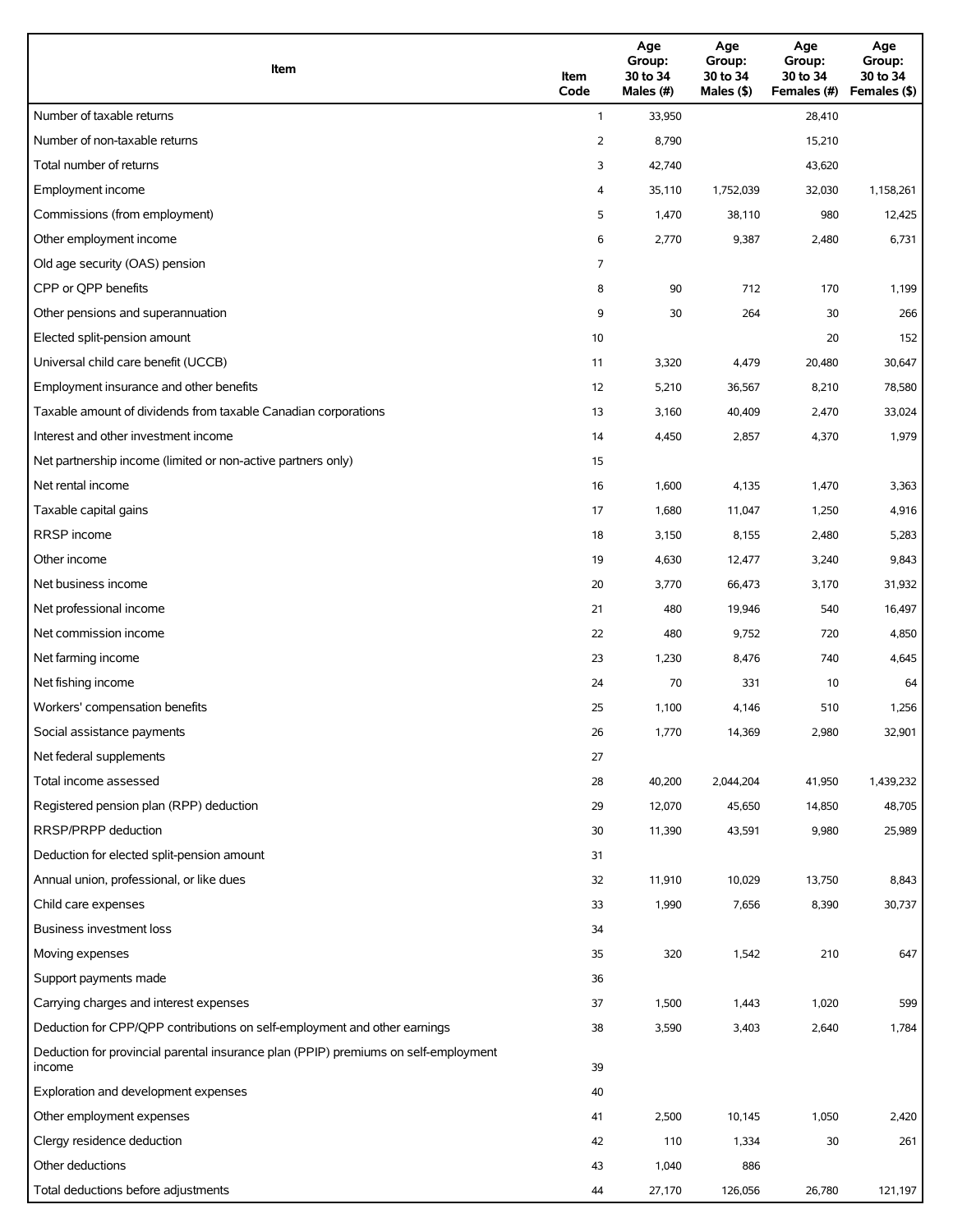| Item                                                                | <b>Item Code</b> | 30 to 34<br>Males (#) | 30 to 34<br>Males (\$) | Age Group: Age Group: Age Group:<br>30 to 34<br>Females (#) | Age Group:<br>30 to 34<br>Females (\$) |
|---------------------------------------------------------------------|------------------|-----------------------|------------------------|-------------------------------------------------------------|----------------------------------------|
| Social benefits repayment                                           | 45               | 420                   | 540                    | 20                                                          | 15                                     |
| Net income                                                          | 46               | 40.110                | 1,919,106              | 41.800                                                      | 1,318,812                              |
| Canadian Forces personnel and police deduction                      | 47               | 20                    | 535                    | 10                                                          | 181                                    |
| Security options deductions                                         | 48               | 30                    | 732                    |                                                             |                                        |
| Other payments deduction                                            | 49               | 2,850                 | 18,515                 | 3,470                                                       | 34,158                                 |
| Non-capital losses of other years                                   | 50               |                       |                        | 30                                                          | 106                                    |
| Net capital losses of other years                                   | 51               | 180                   | 140                    | 110                                                         | 65                                     |
| Capital gains deduction                                             | 52               | 90                    | 7,457                  | 40                                                          | 1,736                                  |
| Northern residents deductions                                       | 53               | 950                   | 4,135                  | 640                                                         | 2,089                                  |
| <b>Additional deductions</b>                                        | 54               | 20                    | 300                    | 20                                                          | 142                                    |
| Farming/fishing losses of prior years                               | 55               | 20                    | 330                    | 10                                                          | 95                                     |
| Total deductions from net income                                    | 56               | 4,100                 | 32,324                 | 4,290                                                       | 38,594                                 |
| Taxable income assessed                                             | 57               | 39,190                | 1,886,921              | 40,990                                                      | 1,280,279                              |
| Basic personal amount                                               | 58               | 42,740                | 486,178                | 43,610                                                      | 496,549                                |
| Age amount                                                          | 59               |                       |                        |                                                             |                                        |
| Spouse or common-law partner amount                                 | 60               | 7,360                 | 59.484                 | 2,340                                                       | 19,908                                 |
| Amount for an eligible dependant                                    | 61               | 630                   | 6,994                  | 5,520                                                       | 61,591                                 |
| Family caregiver amount for children under 18 years of age          | 62               | 340                   | 809                    | 480                                                         | 1,224                                  |
| Amount for infirm dependants age 18 or older                        | 63               |                       |                        |                                                             |                                        |
| CPP or QPP contributions through employment                         | 64               | 34,850                | 64,990                 | 31,790                                                      | 46,608                                 |
| CPP or QPP contributions on self-employment and other earnings      | 65               | 3,590                 | 3,403                  | 2,640                                                       | 1,784                                  |
| Employment insurance premiums                                       | 66               | 33,460                | 24,267                 | 30,580                                                      | 18,234                                 |
| PPIP premiums paid                                                  | 67               |                       |                        |                                                             |                                        |
| PPIP premiums payable on employment income                          | 68               |                       |                        |                                                             |                                        |
| PPIP premiums payable on self-employment income                     | 69               |                       |                        |                                                             |                                        |
| Volunteer firefighters' amount/search and rescue volunteers' amount | 70               | 250                   | 750                    | 10                                                          | 39                                     |
| Canada employment amount                                            | 71               | 35,370                | 40,659                 | 32,330                                                      | 36,866                                 |
| Public transit amount                                               | 72               | 2,800                 | 1,768                  | 2,620                                                       | 1,695                                  |
| Children's arts amount                                              | 73               | 1,120                 | 300                    | 1,250                                                       | 312                                    |
| Home accessibility expenses                                         | 74               |                       |                        |                                                             |                                        |
| Home buyers' amount                                                 | 75               | 1,030                 | 4,856                  | 680                                                         | 3,134                                  |
| Pension income amount                                               | 76               | 40                    | 67                     | 50                                                          | 75                                     |
| Caregiver amount                                                    | 77               | 120                   | 667                    | 90                                                          | 485                                    |
| Disability amount                                                   | 78               | 700                   | 5,613                  | 530                                                         | 4,225                                  |
| Disability amount transferred from a dependant                      | 79               | 440                   | 5,498                  | 770                                                         | 10,246                                 |
| Interest paid on student loans                                      | 80               | 990                   | 509                    | 1,740                                                       | 930                                    |
| Tuition, education, and textbook amounts                            | 81               | 4,050                 | 25,073                 | 4,440                                                       | 23,967                                 |
| Tuition, education, and textbook amounts transferred from a child   | 82               | 20                    | 26                     | 10                                                          | 22                                     |
| Amounts transferred from spouse or common-law partner               | 83               | 780                   | 2,956                  | 290                                                         | 1,166                                  |
| Medical expenses                                                    | 84               | 2,930                 | 4,195                  | 5,130                                                       | 6,686                                  |
| Total tax credits on personal amounts                               | 85               | 42,740                | 110,877                | 43,610                                                      | 110,377                                |
| Allowable charitable donations and government gifts                 | 86               | 8,610                 | 12,341                 | 7,280                                                       | 6,216                                  |
| Eligible cultural and ecological gifts                              | 87               |                       |                        |                                                             |                                        |
| Total tax credit on donations and gifts                             | 88               | 8,550                 | 3,432                  | 7,220                                                       | 1,679                                  |
| Total federal non-refundable tax credits                            | 89               | 42,740                | 114,310                | 43,610                                                      | 112,056                                |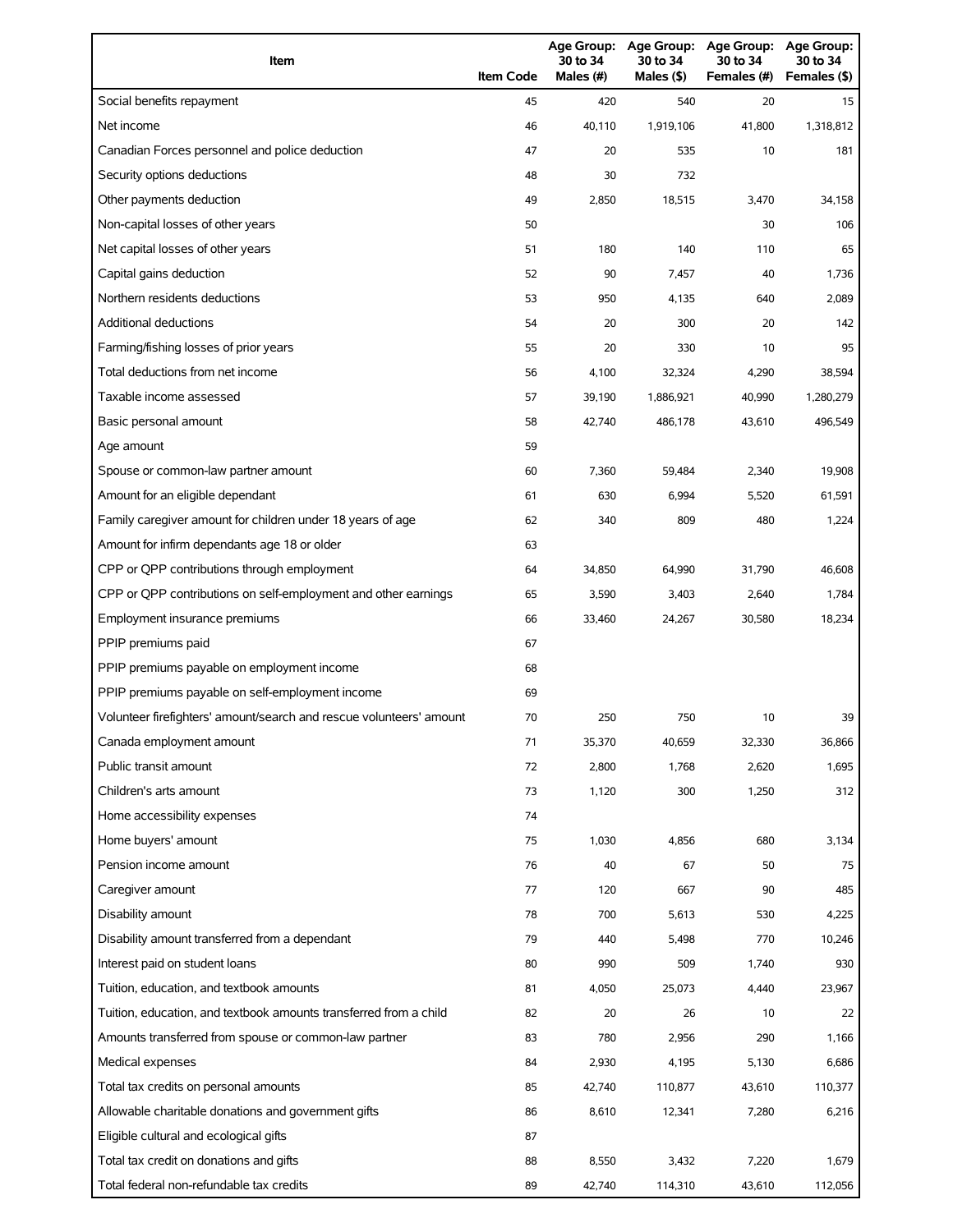| Item                                                        | <b>Item Code</b> | <b>Age Group:</b><br>30 to 34<br>Males (#) | <b>Age Group:</b><br>30 to 34<br>Males $($ \$) | <b>Age Group:</b><br>30 to 34<br>Females (#) | <b>Age Group:</b><br>30 to 34<br>Females (\$) |
|-------------------------------------------------------------|------------------|--------------------------------------------|------------------------------------------------|----------------------------------------------|-----------------------------------------------|
| Federal dividend tax credit                                 | 90               | 3,130                                      | 4,369                                          | 2,320                                        | 3,552                                         |
| Minimum tax carryover                                       | 91               | 80                                         | 297                                            | 30                                           | 122                                           |
| Basic federal tax                                           | 92               | 32,290                                     | 215,037                                        | 26,270                                       | 117,866                                       |
| Federal foreign tax credit                                  | 93               | 640                                        | 537                                            | 390                                          | 207                                           |
| Federal political contribution tax credit                   | 94               | 130                                        | 24                                             | 50                                           | 10                                            |
| Investment tax credit                                       | 95               | 20                                         | 22                                             |                                              |                                               |
| Labour-sponsored funds tax credit (federally registered)    | 96               |                                            |                                                |                                              |                                               |
| Labour-sponsored funds tax credit (provincially registered) | 97               |                                            |                                                |                                              |                                               |
| Alternative minimum tax payable                             | 98               | 30                                         | 341                                            | 10                                           | 84                                            |
| Net federal tax                                             | 99               | 32,260                                     | 214,468                                        | 26,240                                       | 117,659                                       |
| CPP contributions on self-employment                        | 100              | 3,590                                      | 6,806                                          | 2,640                                        | 3,567                                         |
| Social Benefits repayment                                   | 101              | 420                                        | 540                                            | 20                                           | 15                                            |
| Working income tax benefit (WITB)                           | 102              | 3,250                                      | 2,698                                          | 2,890                                        | 2,589                                         |
| Children's fitness tax credit                               | 103              | 3,510                                      | 209                                            | 4,430                                        | 282                                           |
| Eligible educator school supply tax credit                  | 104              | 50                                         | 2                                              | 250                                          | 14                                            |
| Net provincial or territorial tax                           | 105              | 32,870                                     | 161,148                                        | 27,280                                       | 90,052                                        |
| Total tax payable                                           | 106              | 33,950                                     | 382,964                                        | 28,410                                       | 211,323                                       |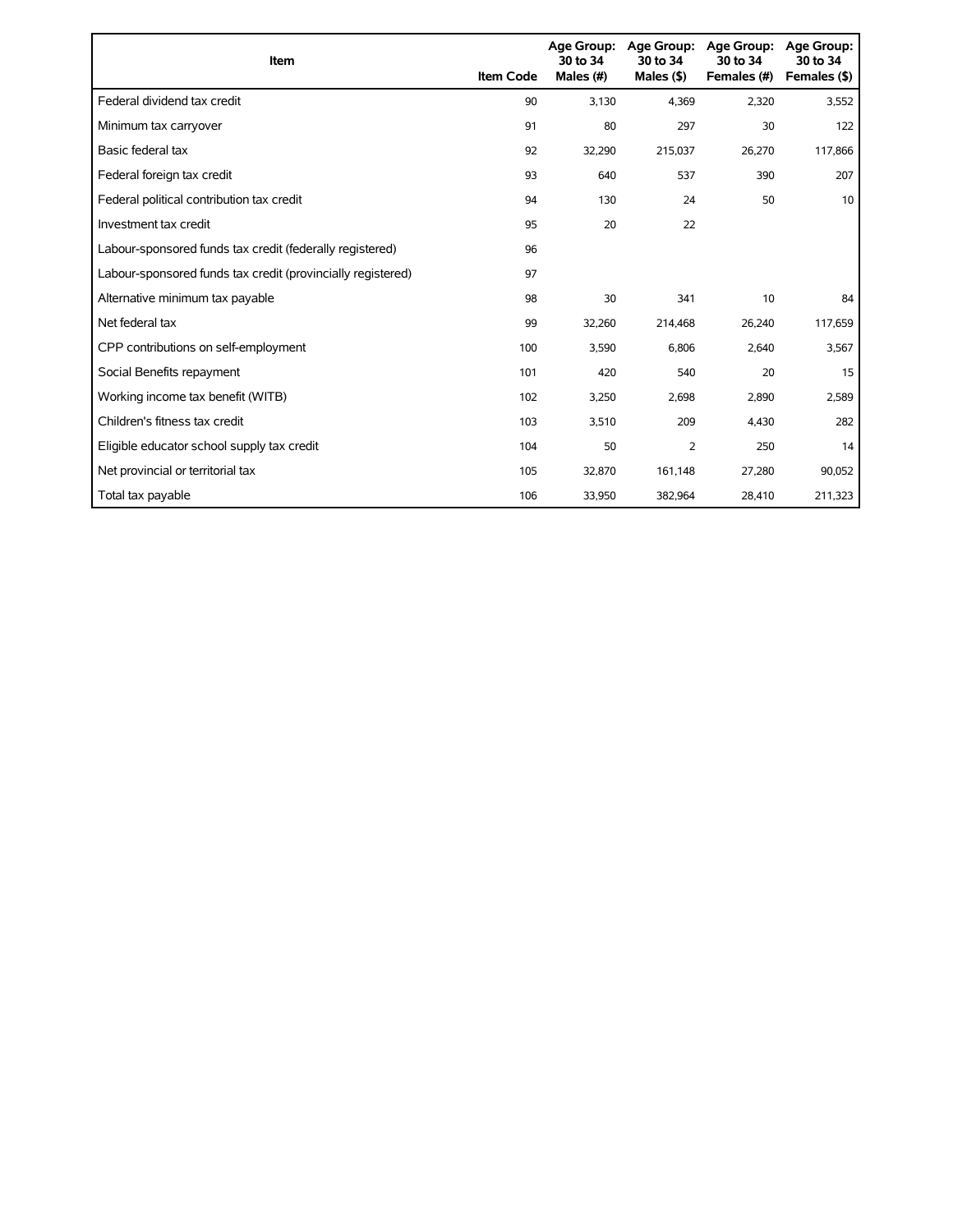| Item                                                                                          | Item<br>Code | Age<br>Group:<br>35 to 39<br>Males (#) | Age<br>Group:<br>35 to 39<br>Males (\$) | Age<br>Group:<br>35 to 39<br>Females (#) | Age<br>Group:<br>35 to 39<br>Females (\$) |
|-----------------------------------------------------------------------------------------------|--------------|----------------------------------------|-----------------------------------------|------------------------------------------|-------------------------------------------|
| Number of taxable returns                                                                     | $\mathbf{1}$ | 32,890                                 |                                         | 28,320                                   |                                           |
| Number of non-taxable returns                                                                 | 2            | 7,110                                  |                                         | 12,860                                   |                                           |
| Total number of returns                                                                       | 3            | 40,000                                 |                                         | 41,180                                   |                                           |
| Employment income                                                                             | 4            | 32,740                                 | 1,858,302                               | 30,740                                   | 1,265,205                                 |
| Commissions (from employment)                                                                 | 5            | 1,260                                  | 43,425                                  | 750                                      | 12,039                                    |
| Other employment income                                                                       | 6            | 2,710                                  | 11,851                                  | 2,350                                    | 6,985                                     |
| Old age security (OAS) pension                                                                | 7            |                                        |                                         |                                          |                                           |
| CPP or OPP benefits                                                                           | 8            | 200                                    | 1,600                                   | 340                                      | 2,382                                     |
| Other pensions and superannuation                                                             | 9            | 60                                     | 777                                     | 50                                       | 541                                       |
| Elected split-pension amount                                                                  | 10           | 10                                     | 55                                      | 70                                       | 470                                       |
| Universal child care benefit (UCCB)                                                           | 11           | 5,430                                  | 7,000                                   | 22,790                                   | 30,290                                    |
| Employment insurance and other benefits                                                       | 12           | 4,340                                  | 30,002                                  | 5,530                                    | 47,873                                    |
| Taxable amount of dividends from taxable Canadian corporations                                | 13           | 3,520                                  | 51,431                                  | 3,000                                    | 47,865                                    |
| Interest and other investment income                                                          | 14           | 4,530                                  | 3,211                                   | 4,640                                    | 2,682                                     |
| Net partnership income (limited or non-active partners only)                                  | 15           | 40                                     | 224                                     |                                          |                                           |
| Net rental income                                                                             | 16           | 1,780                                  | 4,598                                   | 1,580                                    | 4,039                                     |
| Taxable capital gains                                                                         | 17           | 1,920                                  | 12,308                                  | 1,600                                    | 9,389                                     |
| <b>RRSP</b> income                                                                            | 18           | 3,950                                  | 11,838                                  | 3,450                                    | 8,468                                     |
| Other income                                                                                  | 19           | 4,940                                  | 14,610                                  | 3,690                                    | 12,944                                    |
| Net business income                                                                           | 20           | 3,780                                  | 66,754                                  | 3,220                                    | 34,190                                    |
| Net professional income                                                                       | 21           | 430                                    | 18,954                                  | 550                                      | 16,867                                    |
| Net commission income                                                                         | 22           | 440                                    | 10,217                                  | 660                                      | 5,600                                     |
| Net farming income                                                                            | 23           | 1,190                                  | 7,366                                   | 700                                      | 3,783                                     |
| Net fishing income                                                                            | 24           | 80                                     | 594                                     |                                          |                                           |
| Workers' compensation benefits                                                                | 25           | 1,070                                  | 4,423                                   | 630                                      | 1,940                                     |
| Social assistance payments                                                                    | 26           | 1,640                                  | 14,001                                  | 2,590                                    | 29,355                                    |
| Net federal supplements                                                                       | 27           |                                        |                                         |                                          |                                           |
| Total income assessed                                                                         | 28           | 38,080                                 | 2,173,576                               | 39,840                                   | 1,544,770                                 |
| Registered pension plan (RPP) deduction                                                       | 29           | 12,440                                 | 53,135                                  | 15,620                                   | 58,486                                    |
| RRSP/PRPP deduction                                                                           | 30           | 12,400                                 | 53,507                                  | 10,600                                   | 30,746                                    |
| Deduction for elected split-pension amount                                                    | 31           |                                        |                                         |                                          |                                           |
| Annual union, professional, or like dues                                                      | 32           | 11,690                                 | 10,108                                  | 13,680                                   | 9,180                                     |
| Child care expenses                                                                           | 33           | 3,280                                  | 14,157                                  | 9,820                                    | 35,491                                    |
| <b>Business investment loss</b>                                                               | 34           | 20                                     | 291                                     |                                          |                                           |
| Moving expenses                                                                               | 35           | 190                                    | 1,447                                   | 120                                      | 694                                       |
| Support payments made                                                                         | 36           | 80                                     | 714                                     |                                          |                                           |
| Carrying charges and interest expenses                                                        | 37           | 1,780                                  | 2,031                                   | 1,280                                    | 1,156                                     |
| Deduction for CPP/QPP contributions on self-employment and other earnings                     | 38           | 3,350                                  | 3,338                                   | 2,660                                    | 1,876                                     |
| Deduction for provincial parental insurance plan (PPIP) premiums on self-employment<br>income | 39           |                                        |                                         |                                          |                                           |
| Exploration and development expenses                                                          | 40           |                                        |                                         |                                          |                                           |
| Other employment expenses                                                                     | 41           | 2,550                                  | 11,805                                  | 1,100                                    | 2,728                                     |
| Clergy residence deduction                                                                    | 42           | 140                                    | 1,853                                   | 20                                       | 271                                       |
| Other deductions                                                                              | 43           | 980                                    | 988                                     | 1,010                                    | 1,145                                     |
| Total deductions before adjustments                                                           | 44           | 27,400                                 | 153,758                                 | 27,150                                   | 142,218                                   |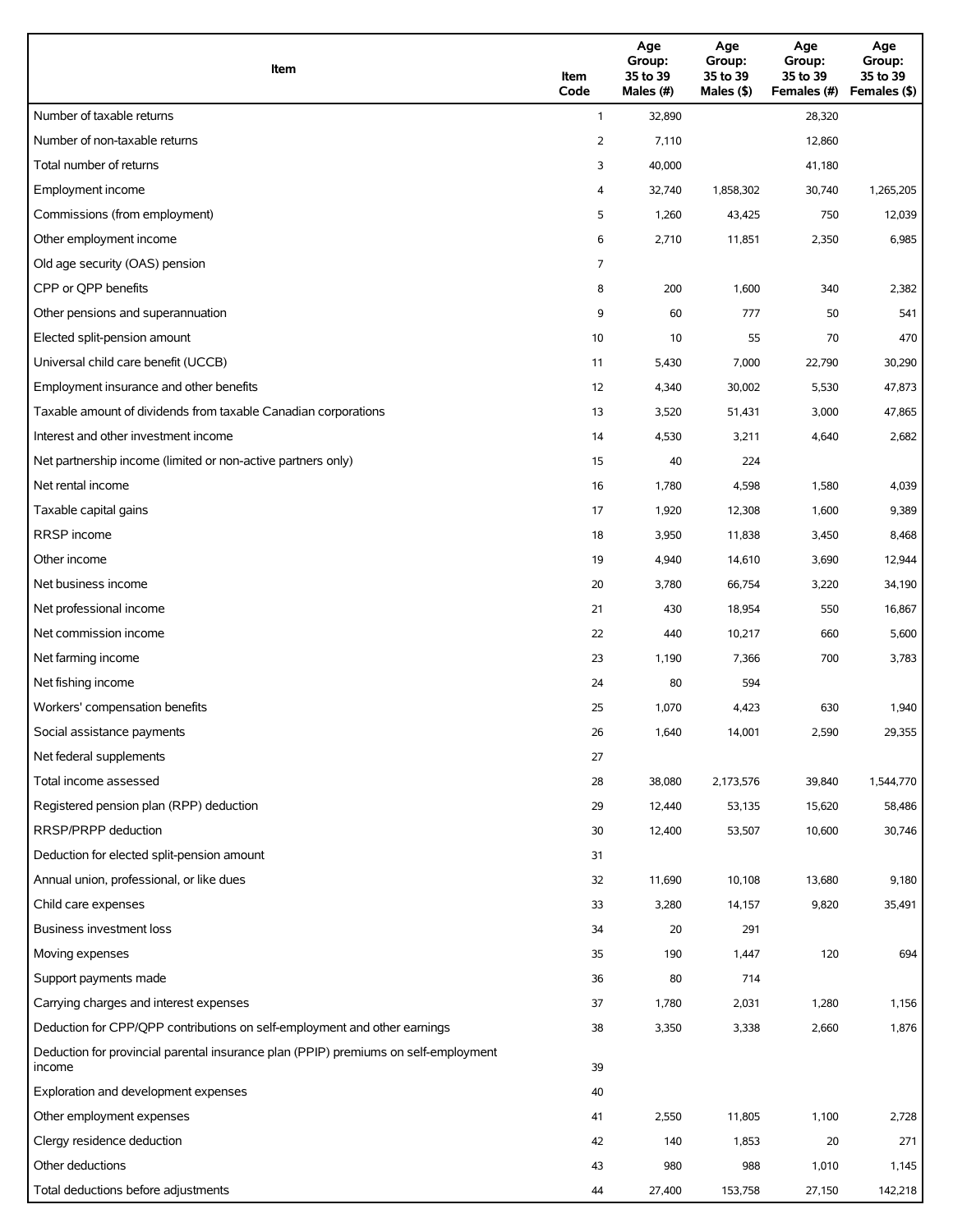| Item                                                                | <b>Item Code</b> | 35 to 39<br>Males (#) | 35 to 39<br>Males (\$) | Age Group: Age Group: Age Group:<br>35 to 39<br>Females (#) | Age Group:<br>35 to 39<br>Females (\$) |
|---------------------------------------------------------------------|------------------|-----------------------|------------------------|-------------------------------------------------------------|----------------------------------------|
| Social benefits repayment                                           | 45               | 330                   | 471                    | 20                                                          | 26                                     |
| Net income                                                          | 46               | 37,950                | 2,021,360              | 39,680                                                      | 1,403,209                              |
| Canadian Forces personnel and police deduction                      | 47               | 10                    | 188                    |                                                             |                                        |
| Security options deductions                                         | 48               |                       |                        | 10                                                          | 19                                     |
| Other payments deduction                                            | 49               | 2,680                 | 18,434                 | 3,200                                                       | 31,298                                 |
| Non-capital losses of other years                                   | 50               |                       |                        | 50                                                          | 230                                    |
| Net capital losses of other years                                   | 51               | 260                   | 245                    | 170                                                         | 103                                    |
| Capital gains deduction                                             | 52               | 110                   | 7,164                  | 70                                                          | 5,727                                  |
| Northern residents deductions                                       | 53               | 910                   | 3,965                  | 600                                                         | 2,007                                  |
| Additional deductions                                               | 54               | 20                    | 482                    | 10                                                          | 157                                    |
| Farming/fishing losses of prior years                               | 55               | 30                    | 159                    |                                                             |                                        |
| Total deductions from net income                                    | 56               | 4,000                 | 32,418                 | 4,070                                                       | 39,640                                 |
| Taxable income assessed                                             | 57               | 37,160                | 1,989,121              | 38,960                                                      | 1,363,599                              |
| Basic personal amount                                               | 58               | 39,990                | 454,889                | 41,180                                                      | 469,203                                |
| Age amount                                                          | 59               |                       |                        |                                                             |                                        |
| Spouse or common-law partner amount                                 | 60               | 7,500                 | 60,421                 | 2,130                                                       | 17,938                                 |
| Amount for an eligible dependant                                    | 61               | 1,030                 | 11,474                 | 5,930                                                       | 65,472                                 |
| Family caregiver amount for children under 18 years of age          | 62               | 640                   | 1,544                  | 660                                                         | 1,739                                  |
| Amount for infirm dependants age 18 or older                        | 63               | 10                    | 61                     |                                                             |                                        |
| CPP or QPP contributions through employment                         | 64               | 32,570                | 64,836                 | 30,550                                                      | 48,920                                 |
| CPP or QPP contributions on self-employment and other earnings      | 65               | 3,350                 | 3,338                  | 2,660                                                       | 1,876                                  |
| Employment insurance premiums                                       | 66               | 30,960                | 23,736                 | 29,200                                                      | 18,925                                 |
| PPIP premiums paid                                                  | 67               |                       |                        |                                                             |                                        |
| PPIP premiums payable on employment income                          | 68               |                       |                        |                                                             |                                        |
| PPIP premiums payable on self-employment income                     | 69               |                       |                        |                                                             |                                        |
| Volunteer firefighters' amount/search and rescue volunteers' amount | 70               | 220                   | 669                    | 10                                                          | 36                                     |
| Canada employment amount                                            | 71               | 33,020                | 37,972                 | 31,010                                                      | 35,400                                 |
| Public transit amount                                               | 72               | 2,540                 | 1,674                  | 2,220                                                       | 1,463                                  |
| Children's arts amount                                              | 73               | 2,840                 | 873                    | 2,600                                                       | 750                                    |
| Home accessibility expenses                                         | 74               | 10                    | 59                     | 10                                                          | 55                                     |
| Home buyers' amount                                                 | 75               | 720                   | 3,424                  | 360                                                         | 1,688                                  |
| Pension income amount                                               | 76               | 70                    | 122                    | 120                                                         | 199                                    |
| Caregiver amount                                                    | 77               | 230                   | 1,373                  | 210                                                         | 1,234                                  |
| Disability amount                                                   | 78               | 660                   | 5,289                  | 640                                                         | 5,125                                  |
| Disability amount transferred from a dependant                      | 79               | 800                   | 10,298                 | 1,010                                                       | 13,539                                 |
| Interest paid on student loans                                      | 80               | 650                   | 299                    | 1,080                                                       | 522                                    |
| Tuition, education, and textbook amounts                            | 81               | 2,190                 | 10,751                 | 3,050                                                       | 12,330                                 |
| Tuition, education, and textbook amounts transferred from a child   | 82               | 110                   | 331                    | 130                                                         | 429                                    |
| Amounts transferred from spouse or common-law partner               | 83               | 680                   | 2,775                  | 270                                                         | 1,180                                  |
| Medical expenses                                                    | 84               | 3,320                 | 5,227                  | 5,820                                                       | 8,674                                  |
| Total tax credits on personal amounts                               | 85               | 39,990                | 105,236                | 41,180                                                      | 106,032                                |
| Allowable charitable donations and government gifts                 | 86               | 10,080                | 17,021                 | 8,220                                                       | 9,270                                  |
| Eligible cultural and ecological gifts                              | 87               |                       |                        | 10                                                          |                                        |
| Total tax credit on donations and gifts                             | 88               | 10,030                | 4,808                  | 8,180                                                       | 2,569                                  |
| Total federal non-refundable tax credits                            | 89               | 39,990                | 110,044                | 41,180                                                      | 108,601                                |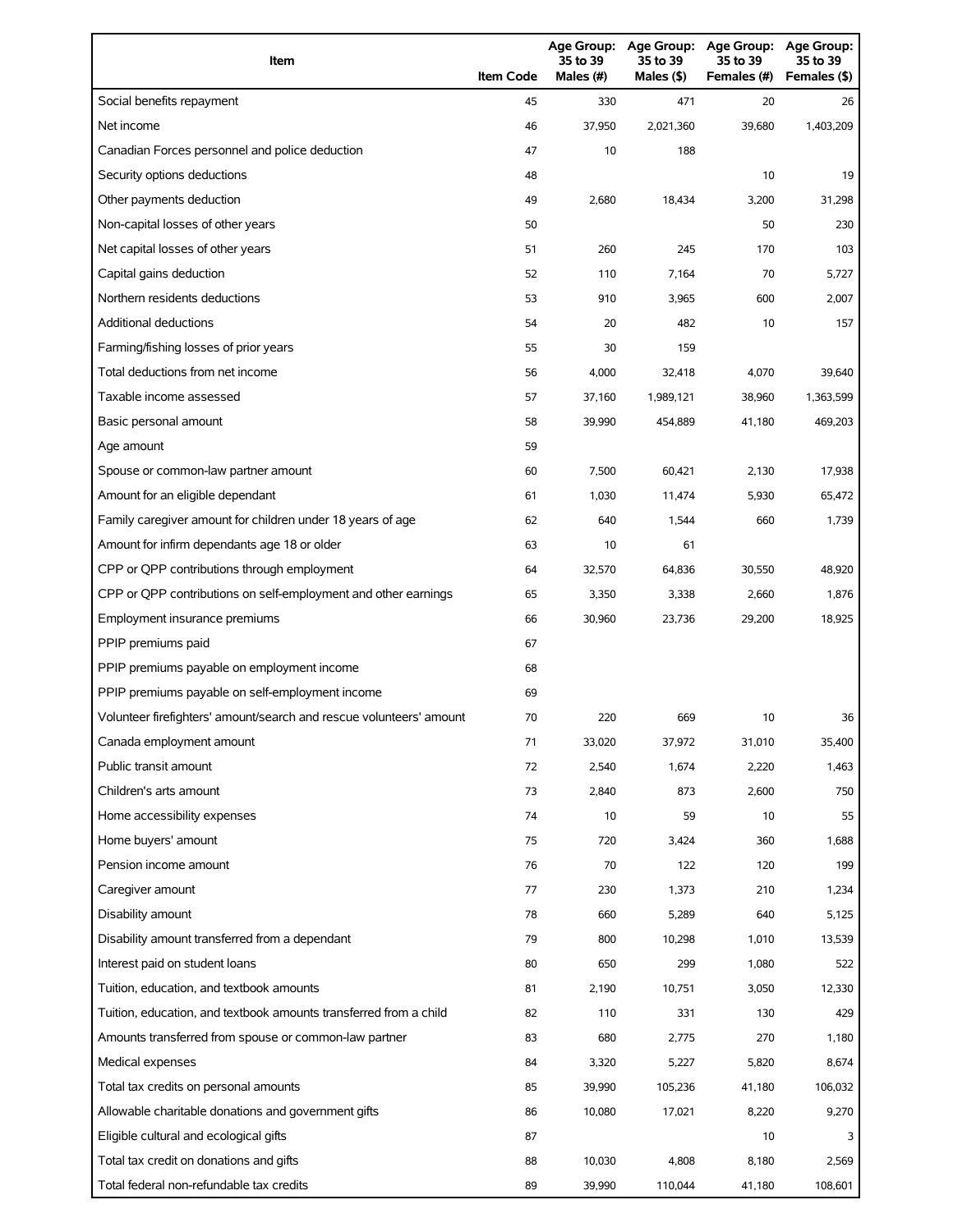| Item                                                        | <b>Item Code</b> | 35 to 39<br>Males (#) | Age Group: Age Group:<br>35 to 39<br>Males $($ \$) | <b>Age Group:</b><br>35 to 39<br>Females (#) | <b>Age Group:</b><br>35 to 39<br>Females (\$) |
|-------------------------------------------------------------|------------------|-----------------------|----------------------------------------------------|----------------------------------------------|-----------------------------------------------|
| Federal dividend tax credit                                 | 90               | 3,490                 | 5,670                                              | 2,870                                        | 5,231                                         |
| Minimum tax carryover                                       | 91               | 80                    | 327                                                | 50                                           | 193                                           |
| Basic federal tax                                           | 92               | 31,470                | 244,542                                            | 26,330                                       | 135,048                                       |
| Federal foreign tax credit                                  | 93               | 700                   | 533                                                | 520                                          | 255                                           |
| Federal political contribution tax credit                   | 94               | 160                   | 30                                                 | 70                                           | 10                                            |
| Investment tax credit                                       | 95               | 20                    | 21                                                 | 10                                           | 28                                            |
| Labour-sponsored funds tax credit (federally registered)    | 96               |                       |                                                    |                                              |                                               |
| Labour-sponsored funds tax credit (provincially registered) | 97               |                       |                                                    |                                              |                                               |
| Alternative minimum tax payable                             | 98               | 40                    | 311                                                | 30                                           | 234                                           |
| Net federal tax                                             | 99               | 31,440                | 243,974                                            | 26,320                                       | 134,772                                       |
| CPP contributions on self-employment                        | 100              | 3,350                 | 6,676                                              | 2,660                                        | 3,752                                         |
| Social Benefits repayment                                   | 101              | 330                   | 471                                                | 20                                           | 26                                            |
| Working income tax benefit (WITB)                           | 102              | 2,480                 | 2,188                                              | 2,310                                        | 2,113                                         |
| Children's fitness tax credit                               | 103              | 6,880                 | 554                                                | 7,040                                        | 597                                           |
| Eligible educator school supply tax credit                  | 104              | 70                    | 3                                                  | 240                                          | 12                                            |
| Net provincial or territorial tax                           | 105              | 31,820                | 184,210                                            | 27,380                                       | 107,341                                       |
| Total tax payable                                           | 106              | 32,890                | 435,335                                            | 28,320                                       | 245,911                                       |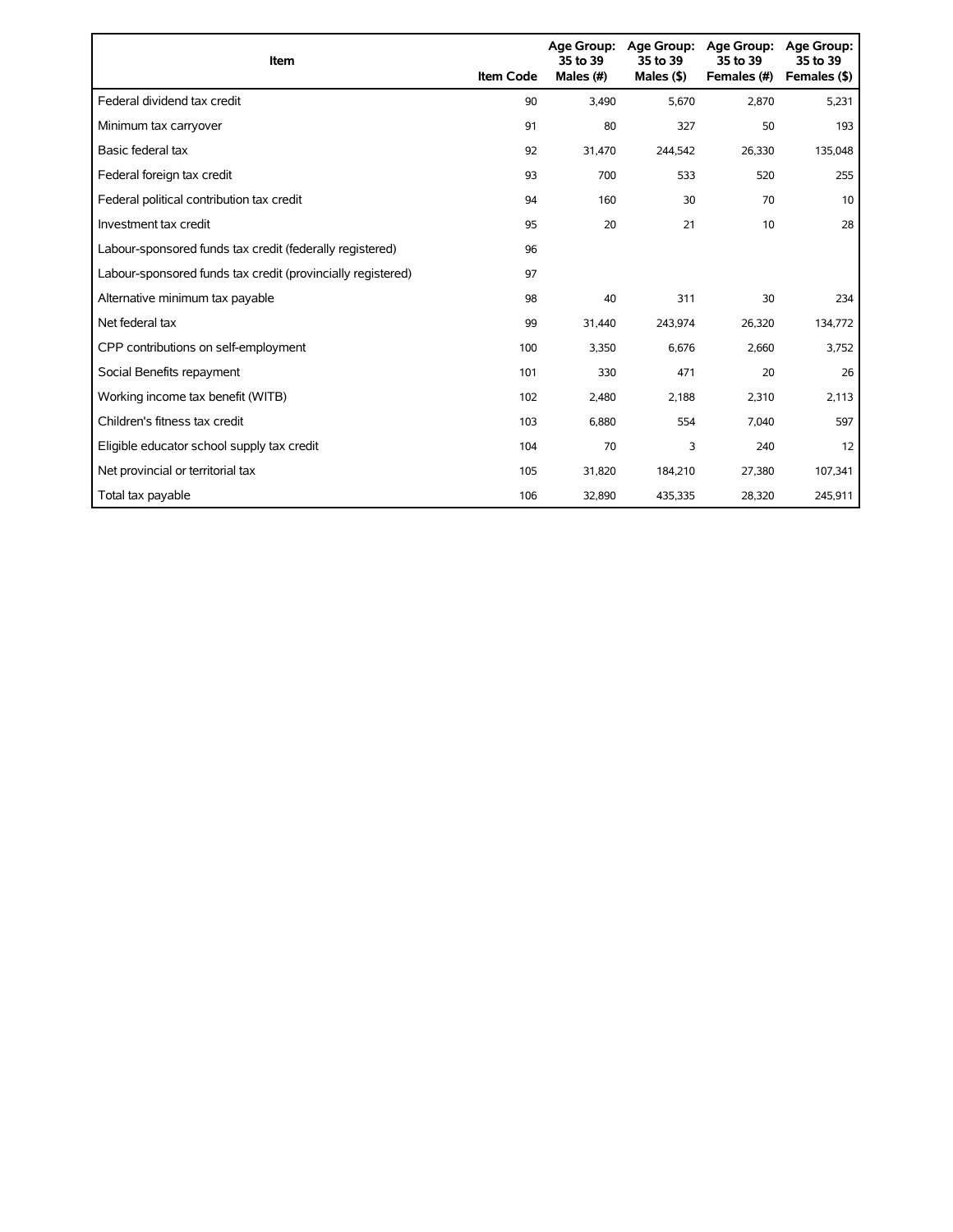| Item                                                                                          | Item<br>Code | Age<br>Group:<br>40 to 44<br>Males (#) | Age<br>Group:<br>40 to 44<br>Males (\$) | Age<br>Group:<br>40 to 44<br>Females (#) | Age<br>Group:<br>40 to 44<br>Females (\$) |
|-----------------------------------------------------------------------------------------------|--------------|----------------------------------------|-----------------------------------------|------------------------------------------|-------------------------------------------|
| Number of taxable returns                                                                     | $\mathbf{1}$ | 31,690                                 |                                         | 28,180                                   |                                           |
| Number of non-taxable returns                                                                 | 2            | 6,680                                  |                                         | 10,550                                   |                                           |
| Total number of returns                                                                       | 3            | 38,370                                 |                                         | 38,730                                   |                                           |
| Employment income                                                                             | 4            | 30,840                                 | 1,931,666                               | 29,550                                   | 1,356,034                                 |
| Commissions (from employment)                                                                 | 5            | 1,160                                  | 49,037                                  | 590                                      | 10,468                                    |
| Other employment income                                                                       | 6            | 2,780                                  | 12,731                                  | 2,370                                    | 9,468                                     |
| Old age security (OAS) pension                                                                | 7            |                                        |                                         |                                          |                                           |
| CPP or OPP benefits                                                                           | 8            | 380                                    | 3,007                                   | 640                                      | 4,397                                     |
| Other pensions and superannuation                                                             | 9            | 100                                    | 2,098                                   | 110                                      | 1,132                                     |
| Elected split-pension amount                                                                  | 10           | 30                                     | 137                                     | 180                                      | 1,671                                     |
| Universal child care benefit (UCCB)                                                           | 11           | 6,290                                  | 6,628                                   | 19,950                                   | 19,638                                    |
| Employment insurance and other benefits                                                       | 12           | 3,490                                  | 24,057                                  | 3,530                                    | 22,201                                    |
| Taxable amount of dividends from taxable Canadian corporations                                | 13           | 3,960                                  | 72,959                                  | 3,490                                    | 60,666                                    |
| Interest and other investment income                                                          | 14           | 5,050                                  | 5,034                                   | 5,100                                    | 3,872                                     |
| Net partnership income (limited or non-active partners only)                                  | 15           | 60                                     | 5                                       | 30                                       | 63                                        |
| Net rental income                                                                             | 16           | 1,880                                  | 7,202                                   | 1,660                                    | 5,953                                     |
| Taxable capital gains                                                                         | 17           | 2,210                                  | 28,822                                  | 1,970                                    | 12,372                                    |
| <b>RRSP</b> income                                                                            | 18           | 4,150                                  | 15,729                                  | 3,590                                    | 12,664                                    |
| Other income                                                                                  | 19           | 5,380                                  | 16,787                                  | 4,030                                    | 12,818                                    |
| Net business income                                                                           | 20           | 3,860                                  | 74,105                                  | 3,200                                    | 36,997                                    |
| Net professional income                                                                       | 21           | 440                                    | 23,489                                  | 470                                      | 16,058                                    |
| Net commission income                                                                         | 22           | 360                                    | 8,342                                   | 520                                      | 4,173                                     |
| Net farming income                                                                            | 23           | 1,350                                  | 10,132                                  | 770                                      | 6,268                                     |
| Net fishing income                                                                            | 24           | 80                                     | 443                                     | 20                                       | 267                                       |
| Workers' compensation benefits                                                                | 25           | 1,090                                  | 5,546                                   | 650                                      | 2,392                                     |
| Social assistance payments                                                                    | 26           | 1,680                                  | 14,357                                  | 2,100                                    | 21,873                                    |
| Net federal supplements                                                                       | 27           |                                        |                                         |                                          |                                           |
| Total income assessed                                                                         | 28           | 36,590                                 | 2,312,368                               | 37,360                                   | 1,624,164                                 |
| Registered pension plan (RPP) deduction                                                       | 29           | 12,460                                 | 57,552                                  | 16,000                                   | 64,617                                    |
| RRSP/PRPP deduction                                                                           | 30           | 12,830                                 | 67,807                                  | 10,840                                   | 39,059                                    |
| Deduction for elected split-pension amount                                                    | 31           | 50                                     | 312                                     | 20                                       | 89                                        |
| Annual union, professional, or like dues                                                      | 32           | 11,430                                 | 9,966                                   | 13,780                                   | 9,684                                     |
| Child care expenses                                                                           | 33           | 3,230                                  | 11,660                                  | 7,080                                    | 19,294                                    |
| Business investment loss                                                                      | 34           | 10                                     | 195                                     |                                          |                                           |
| Moving expenses                                                                               | 35           | 130                                    | 968                                     | 90                                       | 649                                       |
| Support payments made                                                                         | 36           | 140                                    | 1,646                                   | 20                                       | 163                                       |
| Carrying charges and interest expenses                                                        | 37           | 2,190                                  | 3,525                                   | 1,590                                    | 2,304                                     |
| Deduction for CPP/QPP contributions on self-employment and other earnings                     | 38           | 3,330                                  | 3,539                                   | 2,650                                    | 1,973                                     |
| Deduction for provincial parental insurance plan (PPIP) premiums on self-employment<br>income | 39           |                                        |                                         |                                          |                                           |
| Exploration and development expenses                                                          | 40           | 30                                     | 885                                     | 10                                       | 101                                       |
| Other employment expenses                                                                     | 41           | 2,630                                  | 13,461                                  | 1,090                                    | 2,955                                     |
| Clergy residence deduction                                                                    | 42           | 140                                    | 1,896                                   | 30                                       | 351                                       |
| Other deductions                                                                              | 43           | 880                                    | 974                                     | 900                                      | 1,415                                     |
| Total deductions before adjustments                                                           | 44           | 26,920                                 | 174,401                                 | 26,240                                   | 142,861                                   |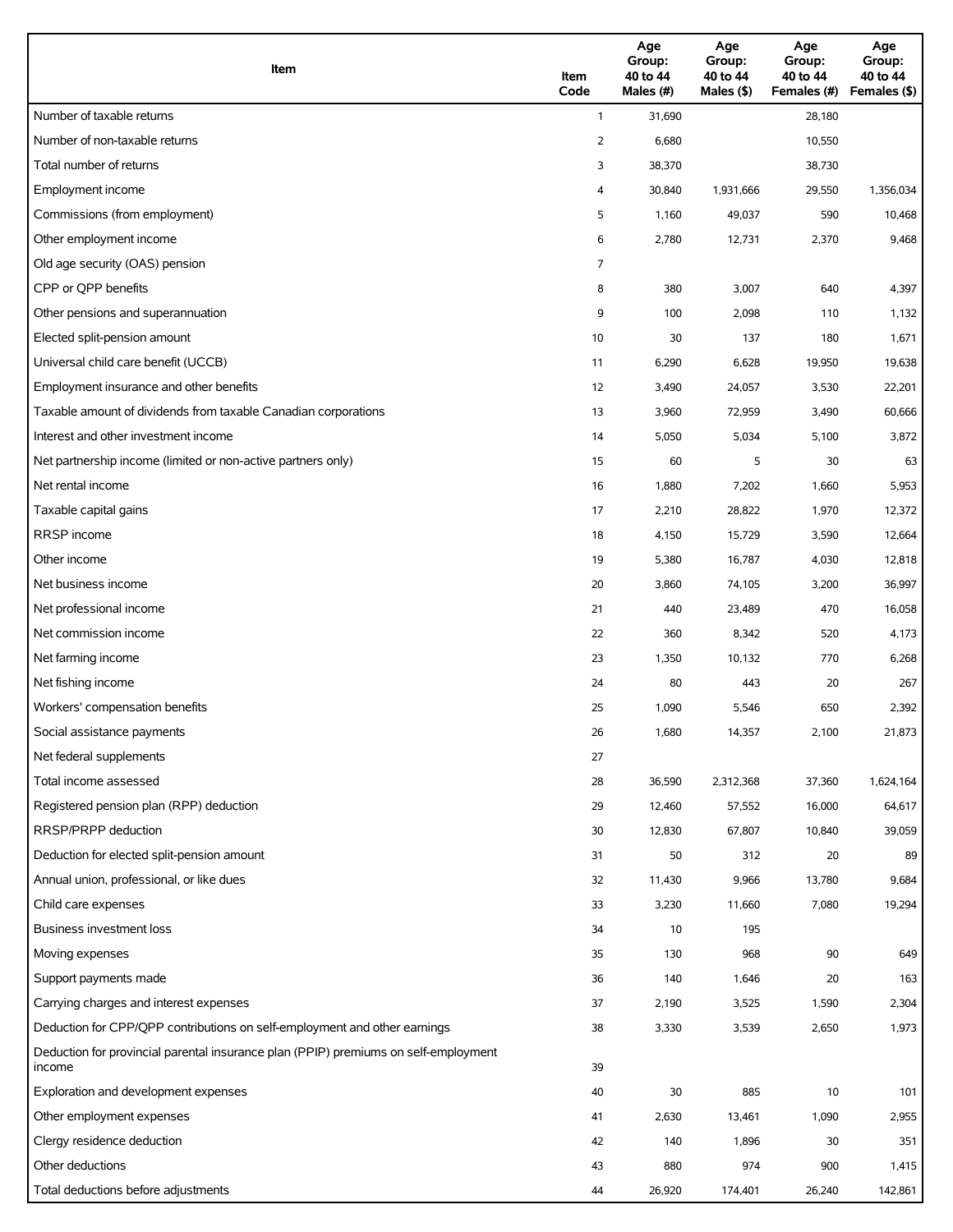| Item                                                                | <b>Item Code</b> | 40 to 44<br>Males (#) | 40 to 44<br>Males (\$) | Age Group: Age Group: Age Group:<br>40 to 44<br>Females (#) | Age Group:<br>40 to 44<br>Females (\$) |
|---------------------------------------------------------------------|------------------|-----------------------|------------------------|-------------------------------------------------------------|----------------------------------------|
| Social benefits repayment                                           | 45               | 280                   | 369                    | 40                                                          | 59                                     |
| Net income                                                          | 46               | 36,440                | 2,140,224              | 37,170                                                      | 1,482,182                              |
| Canadian Forces personnel and police deduction                      | 47               | 10                    | 248                    |                                                             |                                        |
| Security options deductions                                         | 48               | 30                    | 1,245                  | 20                                                          | 45                                     |
| Other payments deduction                                            | 49               | 2,740                 | 19,903                 | 2,740                                                       | 24,264                                 |
| Non-capital losses of other years                                   | 50               |                       |                        | 50                                                          | 171                                    |
| Net capital losses of other years                                   | 51               | 330                   | 629                    | 230                                                         | 214                                    |
| Capital gains deduction                                             | 52               | 110                   | 10,520                 | 90                                                          | 6,461                                  |
| Northern residents deductions                                       | 53               | 870                   | 3,879                  | 590                                                         | 2,054                                  |
| Additional deductions                                               | 54               | 10                    | 127                    |                                                             |                                        |
| Farming/fishing losses of prior years                               | 55               | 50                    | 461                    | 10                                                          | 76                                     |
| Total deductions from net income                                    | 56               | 4,100                 | 37,317                 | 3,680                                                       | 33,406                                 |
| Taxable income assessed                                             | 57               | 35,630                | 2,103,020              | 36,450                                                      | 1,448,820                              |
| Basic personal amount                                               | 58               | 38,360                | 437,508                | 38,730                                                      | 442,251                                |
| Age amount                                                          | 59               |                       |                        |                                                             |                                        |
| Spouse or common-law partner amount                                 | 60               | 6,180                 | 50,283                 | 2,090                                                       | 17,638                                 |
| Amount for an eligible dependant                                    | 61               | 1,260                 | 13,735                 | 5,480                                                       | 59,629                                 |
| Family caregiver amount for children under 18 years of age          | 62               | 740                   | 1,869                  | 640                                                         | 1,565                                  |
| Amount for infirm dependants age 18 or older                        | 63               |                       |                        | 20                                                          | 93                                     |
| CPP or QPP contributions through employment                         | 64               | 30,650                | 63,461                 | 29,450                                                      | 50,487                                 |
| CPP or QPP contributions on self-employment and other earnings      | 65               | 3,330                 | 3,539                  | 2,650                                                       | 1,973                                  |
| Employment insurance premiums                                       | 66               | 28,830                | 22,771                 | 28,300                                                      | 19,364                                 |
| PPIP premiums paid                                                  | 67               |                       |                        |                                                             |                                        |
| PPIP premiums payable on employment income                          | 68               |                       |                        |                                                             |                                        |
| PPIP premiums payable on self-employment income                     | 69               |                       |                        |                                                             |                                        |
| Volunteer firefighters' amount/search and rescue volunteers' amount | 70               | 210                   | 639                    |                                                             |                                        |
| Canada employment amount                                            | 71               | 31,150                | 35,811                 | 29,890                                                      | 34,176                                 |
| Public transit amount                                               | 72               | 2,200                 | 1,493                  | 2,120                                                       | 1,509                                  |
| Children's arts amount                                              | 73               | 3,540                 | 1,166                  | 2,870                                                       | 906                                    |
| Home accessibility expenses                                         | 74               |                       |                        | 10                                                          | 58                                     |
| Home buyers' amount                                                 | 75               | 510                   | 2,401                  | 270                                                         | 1,207                                  |
| Pension income amount                                               | 76               | 120                   | 215                    | 280                                                         | 501                                    |
| Caregiver amount                                                    | 77               | 410                   | 2,274                  | 370                                                         | 2,184                                  |
| Disability amount                                                   | 78               | 820                   | 6,513                  | 810                                                         | 6,505                                  |
| Disability amount transferred from a dependant                      | 79               | 1,040                 | 13,261                 | 990                                                         | 12,454                                 |
| Interest paid on student loans                                      | 80               | 370                   | 183                    | 550                                                         | 248                                    |
| Tuition, education, and textbook amounts                            | 81               | 1,420                 | 6,026                  | 2,190                                                       | 7,958                                  |
| Tuition, education, and textbook amounts transferred from a child   | 82               | 590                   | 2,418                  | 760                                                         | 3,234                                  |
| Amounts transferred from spouse or common-law partner               | 83               | 560                   | 2,482                  | 300                                                         | 1,532                                  |
| Medical expenses                                                    | 84               | 3,680                 | 6,631                  | 6,140                                                       | 10,339                                 |
| Total tax credits on personal amounts                               | 85               | 38,360                | 101,228                | 38,730                                                      | 101,378                                |
| Allowable charitable donations and government gifts                 | 86               | 10,620                | 18,953                 | 8,790                                                       | 10,468                                 |
| Eligible cultural and ecological gifts                              | 87               | 10                    | 3                      |                                                             |                                        |
| Total tax credit on donations and gifts                             | 88               | 10,560                | 5,347                  | 8,740                                                       | 2,886                                  |
| Total federal non-refundable tax credits                            | 89               | 38,360                | 106,575                | 38,730                                                      | 104,264                                |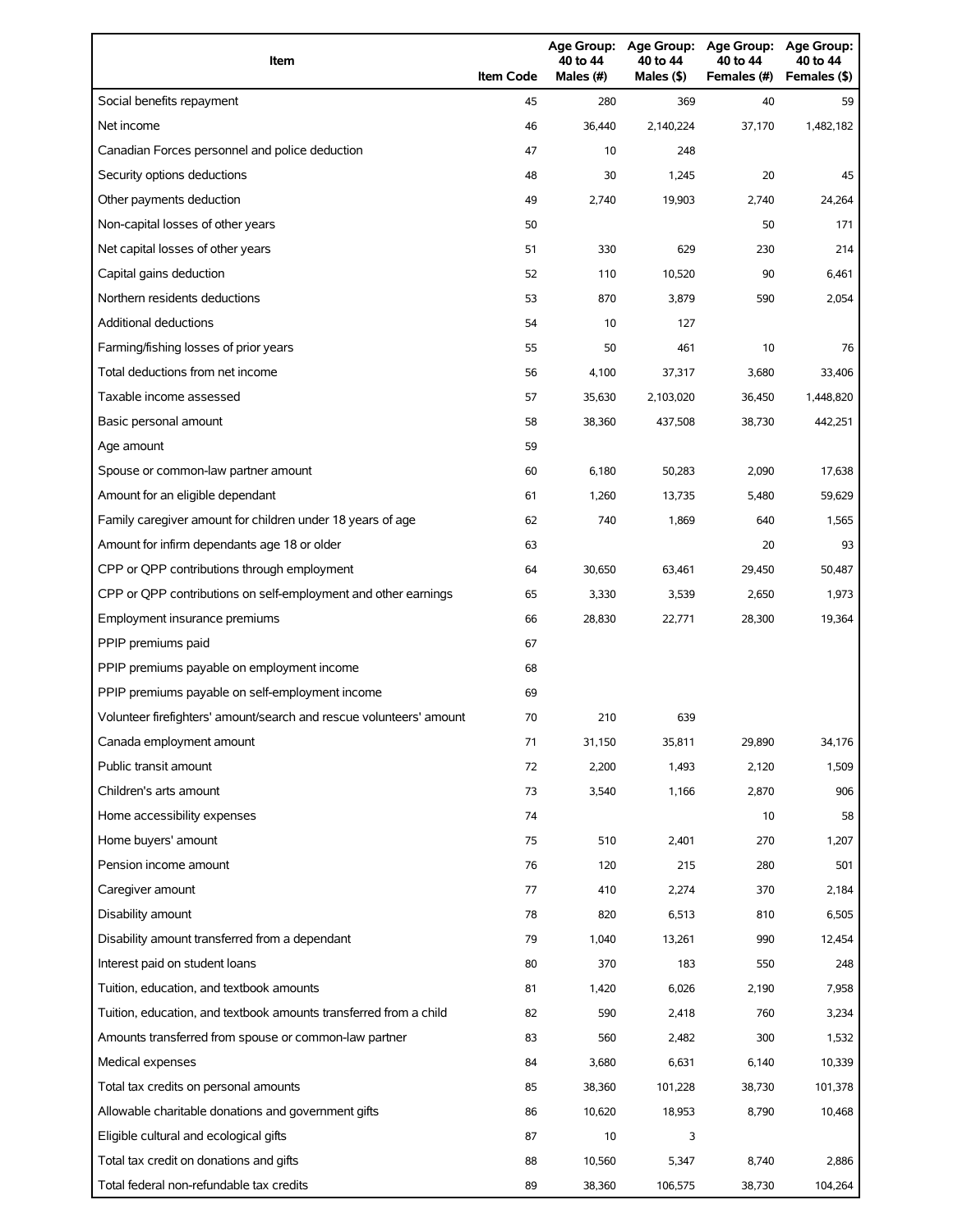| <b>Item</b>                                                 | <b>Item Code</b> | <b>Age Group:</b><br>40 to 44<br>Males (#) | <b>Age Group:</b><br>40 to 44<br>Males $($ \$) | <b>Age Group:</b><br>40 to 44<br>Females (#) | <b>Age Group:</b><br>40 to 44<br>Females (\$) |
|-------------------------------------------------------------|------------------|--------------------------------------------|------------------------------------------------|----------------------------------------------|-----------------------------------------------|
| Federal dividend tax credit                                 | 90               | 3,870                                      | 8,184                                          | 3,290                                        | 6,757                                         |
| Minimum tax carryover                                       | 91               | 100                                        | 384                                            | 60                                           | 193                                           |
| Basic federal tax                                           | 92               | 30,330                                     | 279,918                                        | 26,320                                       | 153,924                                       |
| Federal foreign tax credit                                  | 93               | 930                                        | 845                                            | 720                                          | 289                                           |
| Federal political contribution tax credit                   | 94               | 180                                        | 36                                             | 100                                          | 18                                            |
| Investment tax credit                                       | 95               |                                            |                                                |                                              |                                               |
| Labour-sponsored funds tax credit (federally registered)    | 96               |                                            |                                                |                                              |                                               |
| Labour-sponsored funds tax credit (provincially registered) | 97               |                                            |                                                |                                              |                                               |
| Alternative minimum tax payable                             | 98               | 50                                         | 488                                            | 50                                           | 283                                           |
| Net federal tax                                             | 99               | 30,300                                     | 279,027                                        | 26,300                                       | 153,636                                       |
| CPP contributions on self-employment                        | 100              | 3,330                                      | 7,078                                          | 2,650                                        | 3,946                                         |
| Social Benefits repayment                                   | 101              | 280                                        | 369                                            | 40                                           | 59                                            |
| Working income tax benefit (WITB)                           | 102              | 2,140                                      | 1,918                                          | 2,060                                        | 1,886                                         |
| Children's fitness tax credit                               | 103              | 7,770                                      | 731                                            | 6,760                                        | 626                                           |
| Eligible educator school supply tax credit                  | 104              | 70                                         | 3                                              | 220                                          | 13                                            |
| Net provincial or territorial tax                           | 105              | 30,740                                     | 208,638                                        | 27,340                                       | 122,430                                       |
| Total tax payable                                           | 106              | 31,690                                     | 495,112                                        | 28,180                                       | 280,081                                       |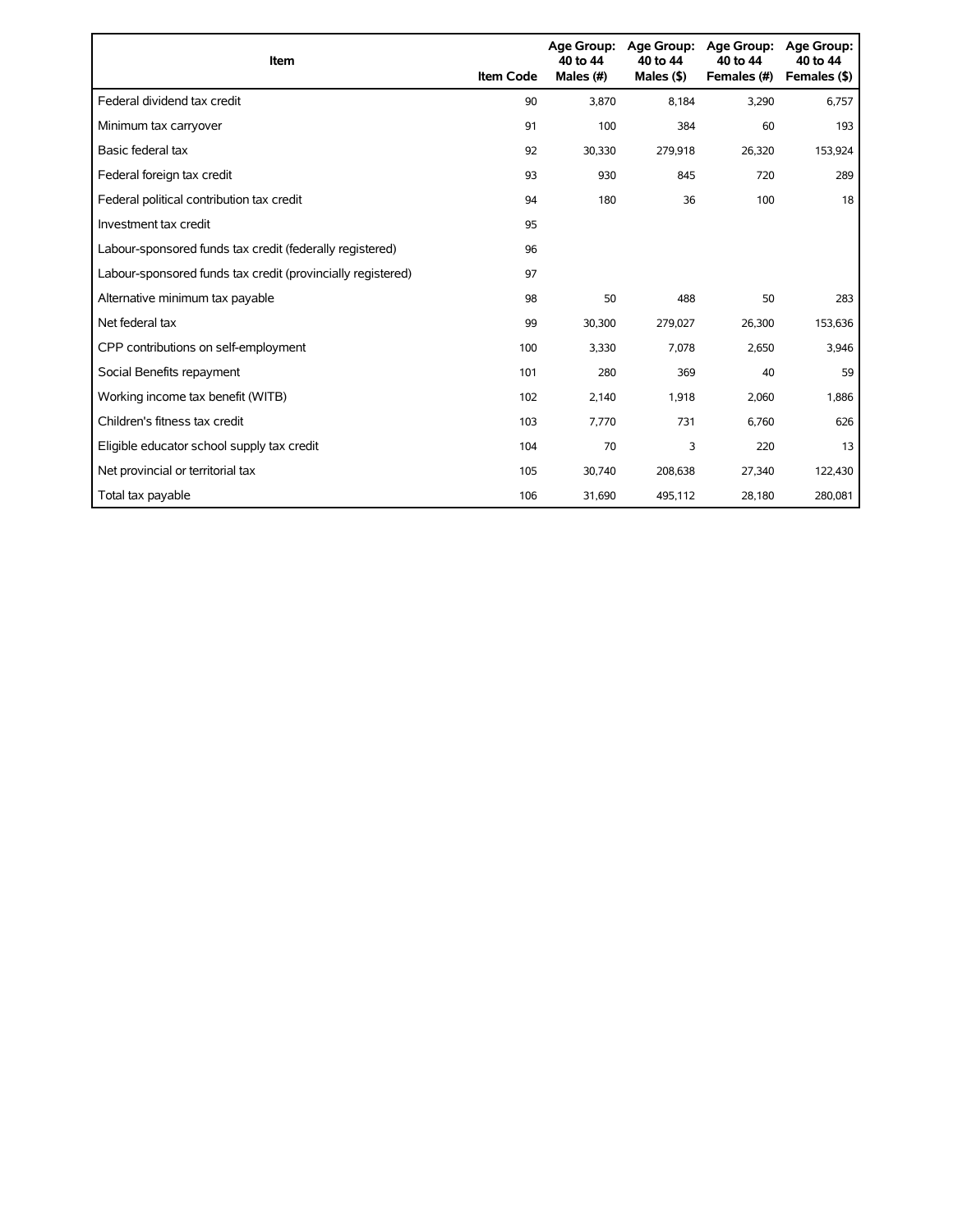| Item                                                                                          | Item<br>Code | Age<br>Group:<br>45 to 49<br>Males (#) | Age<br>Group:<br>45 to 49<br>Males (\$) | Age<br>Group:<br>45 to 49<br>Females (#) | Age<br>Group:<br>45 to 49<br>Females (\$) |
|-----------------------------------------------------------------------------------------------|--------------|----------------------------------------|-----------------------------------------|------------------------------------------|-------------------------------------------|
| Number of taxable returns                                                                     | $\mathbf{1}$ | 30,960                                 |                                         | 29,190                                   |                                           |
| Number of non-taxable returns                                                                 | 2            | 6,590                                  |                                         | 9,200                                    |                                           |
| Total number of returns                                                                       | 3            | 37,560                                 |                                         | 38,380                                   |                                           |
| Employment income                                                                             | 4            | 29,470                                 | 1,931,150                               | 29,640                                   | 1,427,468                                 |
| Commissions (from employment)                                                                 | 5            | 1,070                                  | 53,090                                  | 570                                      | 12,846                                    |
| Other employment income                                                                       | 6            | 2,790                                  | 17,437                                  | 2,600                                    | 12,408                                    |
| Old age security (OAS) pension                                                                | 7            |                                        |                                         |                                          |                                           |
| CPP or OPP benefits                                                                           | 8            | 710                                    | 5,614                                   | 1,200                                    | 9,036                                     |
| Other pensions and superannuation                                                             | 9            | 270                                    | 6,180                                   | 180                                      | 2,743                                     |
| Elected split-pension amount                                                                  | 10           | 80                                     | 373                                     | 480                                      | 4,878                                     |
| Universal child care benefit (UCCB)                                                           | 11           | 5,650                                  | 4,529                                   | 14,780                                   | 10,387                                    |
| Employment insurance and other benefits                                                       | 12           | 3,270                                  | 22,692                                  | 3,020                                    | 14,686                                    |
| Taxable amount of dividends from taxable Canadian corporations                                | 13           | 4,560                                  | 84,369                                  | 4,330                                    | 65,757                                    |
| Interest and other investment income                                                          | 14           | 5,760                                  | 7,480                                   | 6,300                                    | 6,207                                     |
| Net partnership income (limited or non-active partners only)                                  | 15           | 90                                     | 404                                     | 50                                       | 125                                       |
| Net rental income                                                                             | 16           | 2,020                                  | 7,864                                   | 1,710                                    | 6,113                                     |
| Taxable capital gains                                                                         | 17           | 2,700                                  | 36,522                                  | 2,630                                    | 16,813                                    |
| <b>RRSP</b> income                                                                            | 18           | 3,480                                  | 18,676                                  | 3,240                                    | 16,358                                    |
| Other income                                                                                  | 19           | 5,850                                  | 22,962                                  | 4,570                                    | 18,322                                    |
| Net business income                                                                           | 20           | 3,820                                  | 78,625                                  | 3,100                                    | 38,480                                    |
| Net professional income                                                                       | 21           | 460                                    | 27,212                                  | 470                                      | 18,588                                    |
| Net commission income                                                                         | 22           | 410                                    | 15,112                                  | 410                                      | 5,974                                     |
| Net farming income                                                                            | 23           | 1,540                                  | 11,873                                  | 820                                      | 5,778                                     |
| Net fishing income                                                                            | 24           | 120                                    | 422                                     | 30                                       | 120                                       |
| Workers' compensation benefits                                                                | 25           | 1,130                                  | 7,342                                   | 780                                      | 3,075                                     |
| Social assistance payments                                                                    | 26           | 1,670                                  | 14,250                                  | 1,900                                    | 18,202                                    |
| Net federal supplements                                                                       | 27           |                                        |                                         |                                          |                                           |
| Total income assessed                                                                         | 28           | 35,780                                 | 2,374,270                               | 36,720                                   | 1,717,917                                 |
| Registered pension plan (RPP) deduction                                                       | 29           | 12,130                                 | 58,807                                  | 16,300                                   | 68,042                                    |
| RRSP/PRPP deduction                                                                           | 30           | 12,910                                 | 78,228                                  | 11,370                                   | 50,503                                    |
| Deduction for elected split-pension amount                                                    | 31           | 160                                    | 1,571                                   | 40                                       | 238                                       |
| Annual union, professional, or like dues                                                      | 32           | 10,940                                 | 9,424                                   | 13,890                                   | 9,937                                     |
| Child care expenses                                                                           | 33           | 1,990                                  | 5,121                                   | 3,430                                    | 6,361                                     |
| Business investment loss                                                                      | 34           | 20                                     | 323                                     |                                          |                                           |
| Moving expenses                                                                               | 35           | 100                                    | 886                                     | 80                                       | 530                                       |
| Support payments made                                                                         | 36           | 200                                    | 2,422                                   | 10                                       | 63                                        |
| Carrying charges and interest expenses                                                        | 37           | 2,590                                  | 5,360                                   | 2,060                                    | 3,315                                     |
| Deduction for CPP/QPP contributions on self-employment and other earnings                     | 38           | 3,420                                  | 3,787                                   | 2,660                                    | 2,081                                     |
| Deduction for provincial parental insurance plan (PPIP) premiums on self-employment<br>income | 39           |                                        |                                         |                                          |                                           |
| Exploration and development expenses                                                          | 40           | 50                                     | 956                                     | 20                                       | 5                                         |
| Other employment expenses                                                                     | 41           | 2,650                                  | 14,390                                  | 1,090                                    | 3,439                                     |
| Clergy residence deduction                                                                    | 42           | 160                                    | 2,308                                   | 30                                       | 439                                       |
| Other deductions                                                                              | 43           | 920                                    | 1,023                                   | 900                                      | 1,342                                     |
| Total deductions before adjustments                                                           | 44           | 26,450                                 | 184,640                                 | 26,020                                   | 146,435                                   |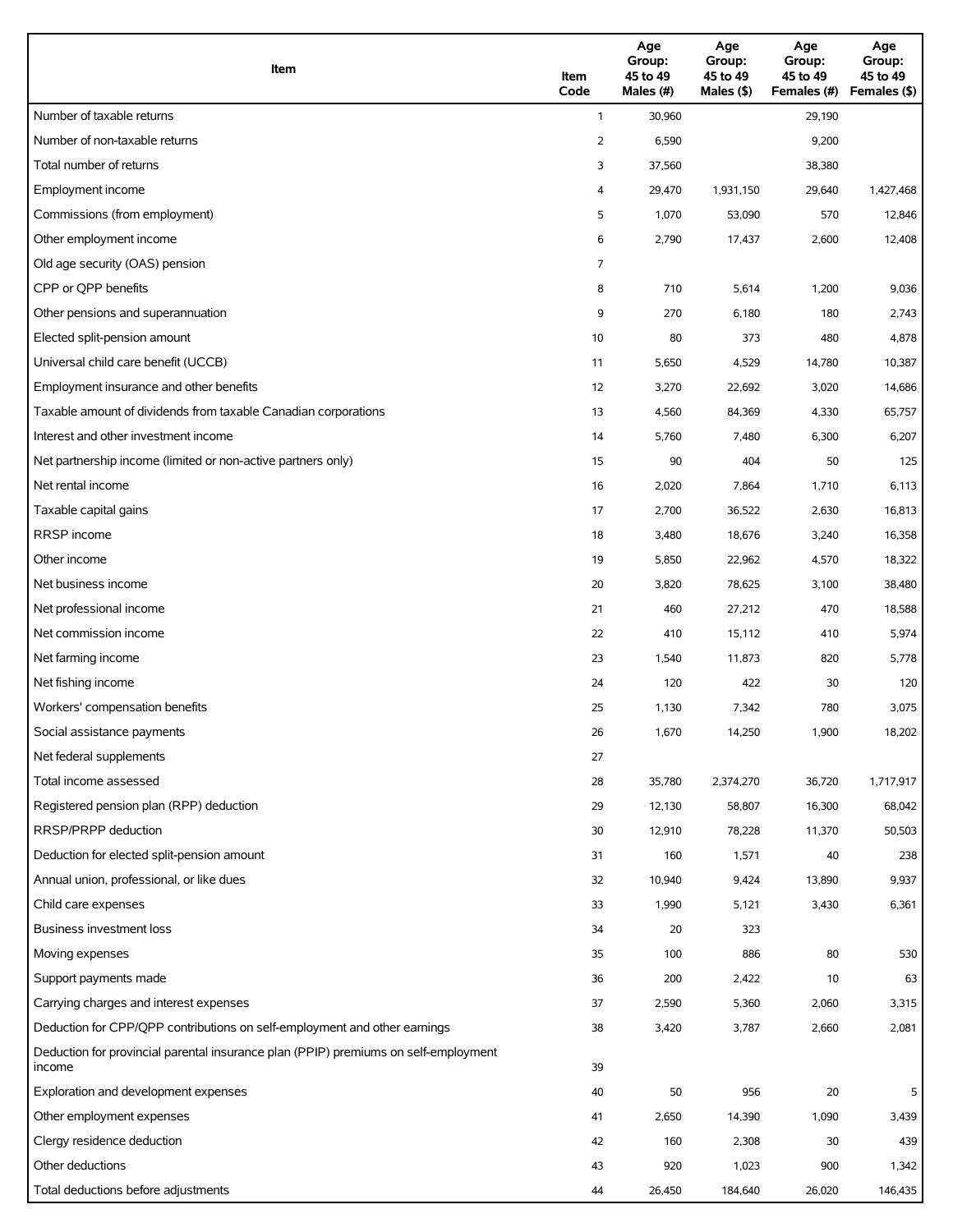| Item                                                                | <b>Item Code</b> | 45 to 49<br>Males (#) | 45 to 49<br>Males (\$) | Age Group: Age Group: Age Group:<br>45 to 49<br>Females (#) | Age Group:<br>45 to 49<br>Females (\$) |
|---------------------------------------------------------------------|------------------|-----------------------|------------------------|-------------------------------------------------------------|----------------------------------------|
| Social benefits repayment                                           | 45               | 250                   | 339                    | 40                                                          | 52                                     |
| Net income                                                          | 46               | 35,610                | 2,191,046              | 36,570                                                      | 1,572,416                              |
| Canadian Forces personnel and police deduction                      | 47               | 10                    | 305                    |                                                             |                                        |
| Security options deductions                                         | 48               | 40                    | 3,252                  |                                                             |                                        |
| Other payments deduction                                            | 49               | 2,770                 | 22,913                 | 2,670                                                       | 21,278                                 |
| Non-capital losses of other years                                   | 50               | 60                    | 561                    | 60                                                          | 263                                    |
| Net capital losses of other years                                   | 51               | 450                   | 1,069                  | 300                                                         | 320                                    |
| Capital gains deduction                                             | 52               | 150                   | 16,752                 | 110                                                         | 9,373                                  |
| Northern residents deductions                                       | 53               | 920                   | 3,949                  | 660                                                         | 2,334                                  |
| Additional deductions                                               | 54               | 20                    | 730                    |                                                             |                                        |
| Farming/fishing losses of prior years                               | 55               | 40                    | 385                    | 20                                                          | 244                                    |
| Total deductions from net income                                    | 56               | 4,330                 | 49,932                 | 3,770                                                       | 34,272                                 |
| Taxable income assessed                                             | 57               | 34,680                | 2,142,742              | 35,720                                                      | 1,538,159                              |
| Basic personal amount                                               | 58               | 37,550                | 429,170                | 38,380                                                      | 439,157                                |
| Age amount                                                          | 59               |                       |                        |                                                             |                                        |
| Spouse or common-law partner amount                                 | 60               | 5,280                 | 44,032                 | 2,030                                                       | 17,392                                 |
| Amount for an eligible dependant                                    | 61               | 1,120                 | 11,965                 | 4,030                                                       | 42,835                                 |
| Family caregiver amount for children under 18 years of age          | 62               | 630                   | 1,555                  | 460                                                         | 1,108                                  |
| Amount for infirm dependants age 18 or older                        | 63               | 40                    | 192                    | 30                                                          | 146                                    |
| CPP or QPP contributions through employment                         | 64               | 29,300                | 61,107                 | 29,600                                                      | 52,378                                 |
| CPP or QPP contributions on self-employment and other earnings      | 65               | 3,420                 | 3,787                  | 2,660                                                       | 2,081                                  |
| Employment insurance premiums                                       | 66               | 27,380                | 21,819                 | 28,460                                                      | 19,959                                 |
| PPIP premiums paid                                                  | 67               |                       |                        |                                                             |                                        |
| PPIP premiums payable on employment income                          | 68               |                       |                        |                                                             |                                        |
| PPIP premiums payable on self-employment income                     | 69               |                       |                        |                                                             |                                        |
| Volunteer firefighters' amount/search and rescue volunteers' amount | 70               | 160                   | 471                    | 20                                                          | 66                                     |
| Canada employment amount                                            | 71               | 29,860                | 34,318                 | 30,010                                                      | 34,393                                 |
| Public transit amount                                               | 72               | 2,160                 | 1,452                  | 2,130                                                       | 1,493                                  |
| Children's arts amount                                              | 73               | 2,610                 | 840                    | 1,810                                                       | 545                                    |
| Home accessibility expenses                                         | 74               | 20                    | 112                    | 10                                                          | 74                                     |
| Home buyers' amount                                                 | 75               | 290                   | 1,359                  | 160                                                         | 764                                    |
| Pension income amount                                               | 76               | 340                   | 632                    | 620                                                         | 1,178                                  |
| Caregiver amount                                                    | 77               | 540                   | 3,192                  | 500                                                         | 2,813                                  |
| Disability amount                                                   | 78               | 990                   | 7,921                  | 1,150                                                       | 9,207                                  |
| Disability amount transferred from a dependant                      | 79               | 980                   | 11,588                 | 930                                                         | 10,588                                 |
| Interest paid on student loans                                      | 80               | 200                   | 82                     | 330                                                         | 141                                    |
| Tuition, education, and textbook amounts                            | 81               | 940                   | 3,538                  | 1,600                                                       | 5,817                                  |
| Tuition, education, and textbook amounts transferred from a child   | 82               | 2,100                 | 9,882                  | 1,980                                                       | 9,197                                  |
| Amounts transferred from spouse or common-law partner               | 83               | 510                   | 2,543                  | 350                                                         | 2,065                                  |
| Medical expenses                                                    | 84               | 3,870                 | 7,241                  | 6,500                                                       | 10,749                                 |
| Total tax credits on personal amounts                               | 85               | 37,560                | 98,820                 | 38,380                                                      | 99,624                                 |
| Allowable charitable donations and government gifts                 | 86               | 10,850                | 22,287                 | 9,350                                                       | 12,598                                 |
| Eligible cultural and ecological gifts                              | 87               |                       |                        |                                                             |                                        |
| Total tax credit on donations and gifts                             | 88               | 10,810                | 6,371                  | 9,310                                                       | 3,495                                  |
| Total federal non-refundable tax credits                            | 89               | 37,560                | 105,191                | 38,380                                                      | 103,119                                |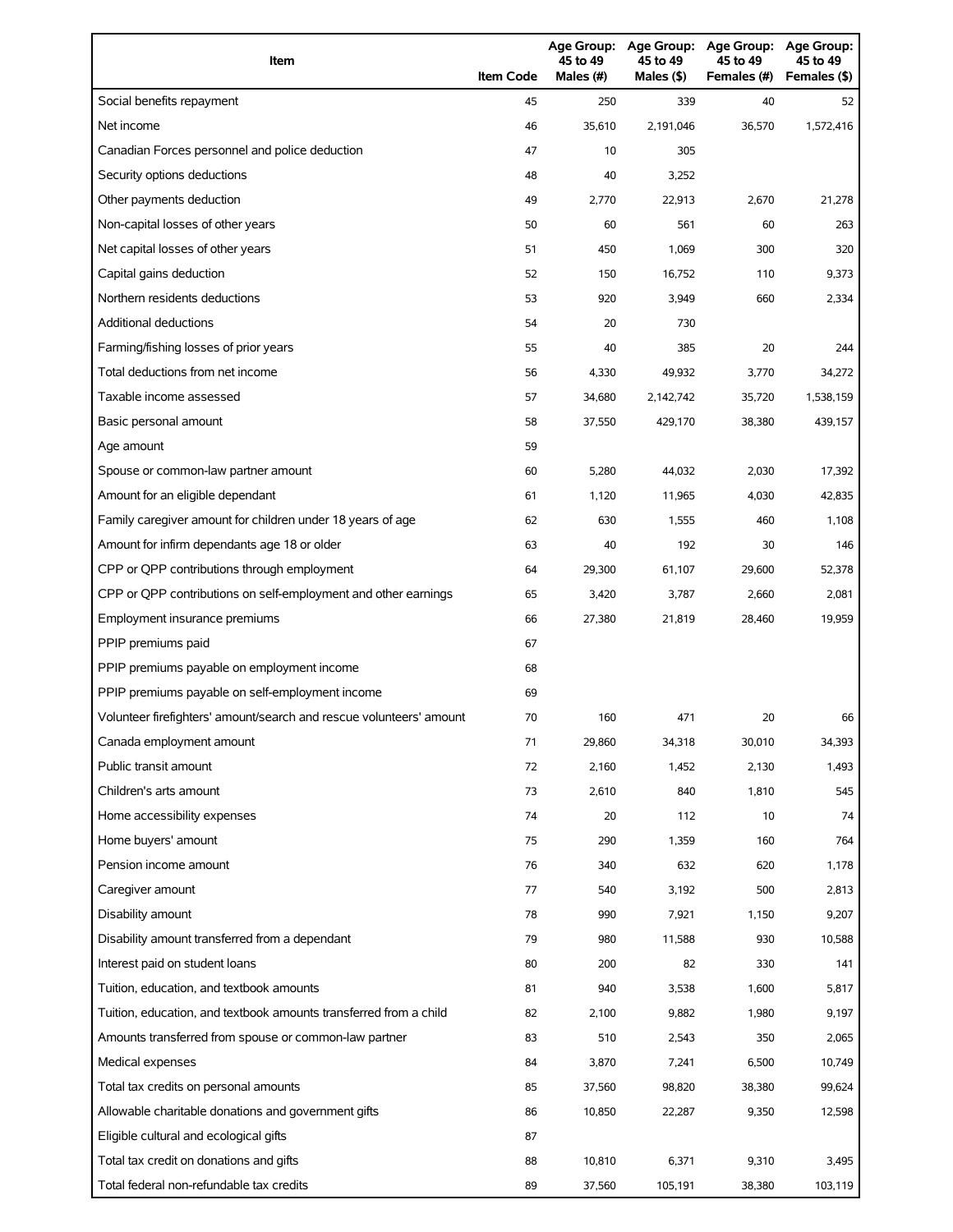| Item                                                        | <b>Item Code</b> | 45 to 49<br>Males (#) | Age Group: Age Group:<br>45 to 49<br>Males $($ \$) | <b>Age Group:</b><br>45 to 49<br>Females (#) | <b>Age Group:</b><br>45 to 49<br>Females (\$) |
|-------------------------------------------------------------|------------------|-----------------------|----------------------------------------------------|----------------------------------------------|-----------------------------------------------|
| Federal dividend tax credit                                 | 90               | 4.430                 | 9,928                                              | 4,050                                        | 7,661                                         |
| Minimum tax carryover                                       | 91               | 120                   | 356                                                | 70                                           | 246                                           |
| Basic federal tax                                           | 92               | 29,570                | 297,017                                            | 27,420                                       | 170,032                                       |
| Federal foreign tax credit                                  | 93               | 1,190                 | 1,338                                              | 1,080                                        | 260                                           |
| Federal political contribution tax credit                   | 94               | 220                   | 44                                                 | 100                                          | 23                                            |
| Investment tax credit                                       | 95               |                       |                                                    | 10                                           | 20                                            |
| Labour-sponsored funds tax credit (federally registered)    | 96               |                       |                                                    |                                              |                                               |
| Labour-sponsored funds tax credit (provincially registered) | 97               |                       |                                                    |                                              |                                               |
| Alternative minimum tax payable                             | 98               | 70                    | 450                                                | 50                                           | 385                                           |
| Net federal tax                                             | 99               | 29,540                | 295,631                                            | 27,400                                       | 169,755                                       |
| CPP contributions on self-employment                        | 100              | 3,420                 | 7,574                                              | 2,660                                        | 4,163                                         |
| Social Benefits repayment                                   | 101              | 250                   | 339                                                | 40                                           | 52                                            |
| Working income tax benefit (WITB)                           | 102              | 2,040                 | 1,829                                              | 1,770                                        | 1,506                                         |
| Children's fitness tax credit                               | 103              | 5,660                 | 521                                                | 4,200                                        | 361                                           |
| Eligible educator school supply tax credit                  | 104              | 60                    | 2                                                  | 210                                          | 13                                            |
| Net provincial or territorial tax                           | 105              | 30,120                | 219,715                                            | 28,520                                       | 135,512                                       |
| Total tax payable                                           | 106              | 30,960                | 523,260                                            | 29,190                                       | 309,487                                       |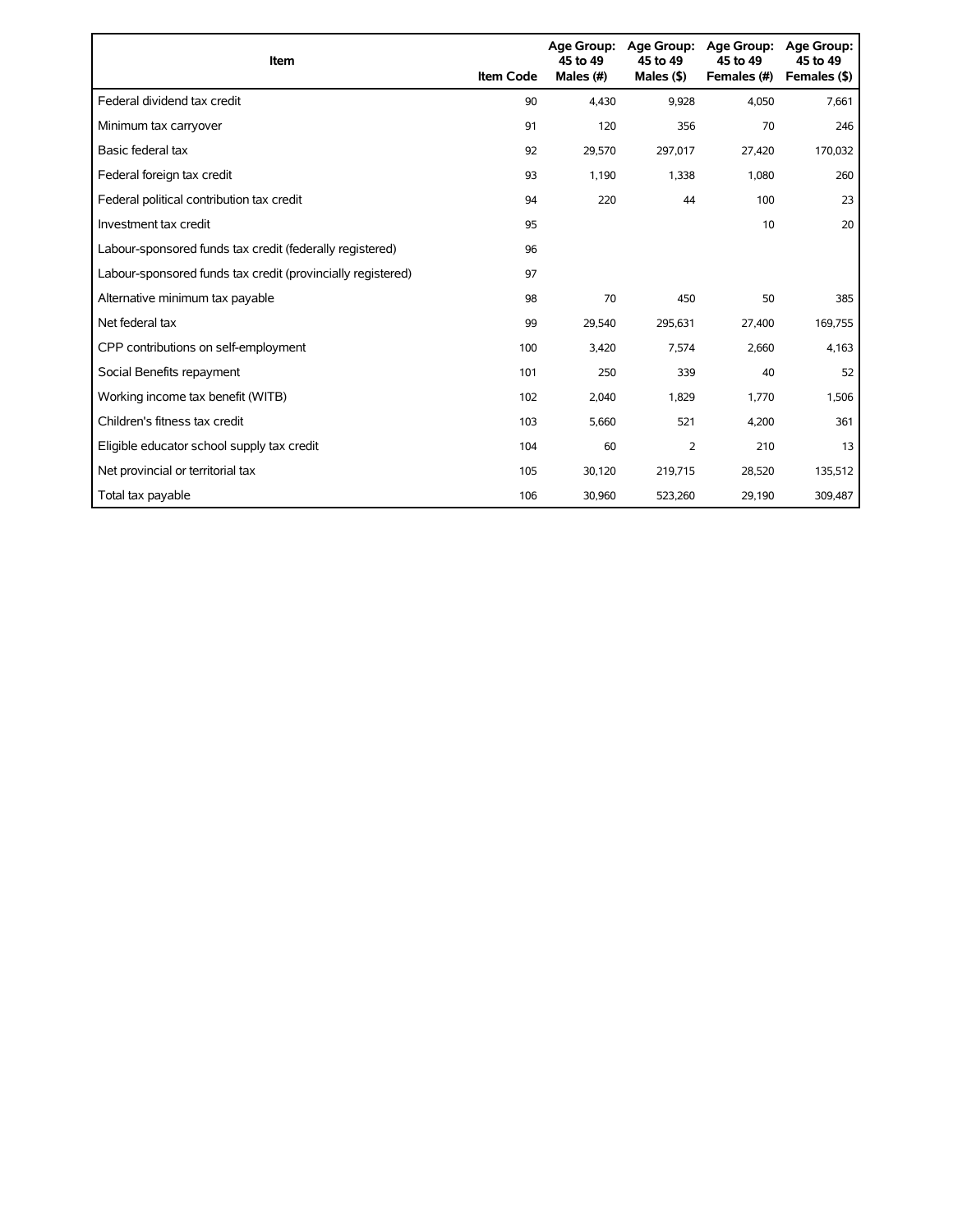| Item                                                                                          | Item<br>Code | Age<br>Group:<br>50 to 54<br>Males (#) | Age<br>Group:<br>50 to 54<br>Males (\$) | Age<br>Group:<br>50 to 54<br>Females (#) | Age<br>Group:<br>50 to 54<br>Females (\$) |
|-----------------------------------------------------------------------------------------------|--------------|----------------------------------------|-----------------------------------------|------------------------------------------|-------------------------------------------|
| Number of taxable returns                                                                     | $\mathbf{1}$ | 34,100                                 |                                         | 32,840                                   |                                           |
| Number of non-taxable returns                                                                 | 2            | 6,870                                  |                                         | 9,010                                    |                                           |
| Total number of returns                                                                       | 3            | 40,970                                 |                                         | 41,850                                   |                                           |
| Employment income                                                                             | 4            | 31,710                                 | 2,135,345                               | 32,050                                   | 1,565,920                                 |
| Commissions (from employment)                                                                 | 5            | 1,040                                  | 50,482                                  | 550                                      | 15,861                                    |
| Other employment income                                                                       | 6            | 3,420                                  | 21,320                                  | 3,360                                    | 18,723                                    |
| Old age security (OAS) pension                                                                | 7            |                                        |                                         |                                          |                                           |
| CPP or OPP benefits                                                                           | 8            | 1,330                                  | 11,665                                  | 2,370                                    | 18,341                                    |
| Other pensions and superannuation                                                             | 9            | 760                                    | 22,135                                  | 830                                      | 15,995                                    |
| Elected split-pension amount                                                                  | 10           | 370                                    | 1,900                                   | 1,500                                    | 15,895                                    |
| Universal child care benefit (UCCB)                                                           | 11           | 3,930                                  | 2,588                                   | 7,300                                    | 3,902                                     |
| Employment insurance and other benefits                                                       | 12           | 3,460                                  | 23,438                                  | 3,350                                    | 15,686                                    |
| Taxable amount of dividends from taxable Canadian corporations                                | 13           | 6,040                                  | 95,411                                  | 6,070                                    | 64,717                                    |
| Interest and other investment income                                                          | 14           | 8,180                                  | 13,651                                  | 8,910                                    | 11,671                                    |
| Net partnership income (limited or non-active partners only)                                  | 15           | 130                                    | 375                                     | 80                                       | $-285$                                    |
| Net rental income                                                                             | 16           | 2,470                                  | 12,248                                  | 2,220                                    | 8,812                                     |
| Taxable capital gains                                                                         | 17           | 3,700                                  | 46,749                                  | 3,810                                    | 33,063                                    |
| <b>RRSP</b> income                                                                            | 18           | 3,280                                  | 24,870                                  | 3,220                                    | 21,184                                    |
| Other income                                                                                  | 19           | 7,310                                  | 43,323                                  | 6,020                                    | 29,656                                    |
| Net business income                                                                           | 20           | 4,130                                  | 81,827                                  | 3,290                                    | 40,504                                    |
| Net professional income                                                                       | 21           | 510                                    | 27,197                                  | 470                                      | 15,466                                    |
| Net commission income                                                                         | 22           | 350                                    | 12,959                                  | 400                                      | 6,656                                     |
| Net farming income                                                                            | 23           | 2,010                                  | 17,471                                  | 1,080                                    | 9,288                                     |
| Net fishing income                                                                            | 24           | 140                                    | 1,028                                   | 40                                       | 229                                       |
| Workers' compensation benefits                                                                | 25           | 1,430                                  | 10,918                                  | 950                                      | 4,197                                     |
| Social assistance payments                                                                    | 26           | 1,900                                  | 15,745                                  | 1,910                                    | 16,816                                    |
| Net federal supplements                                                                       | 27           |                                        |                                         |                                          |                                           |
| Total income assessed                                                                         | 28           | 39,210                                 | 2,672,779                               | 39,790                                   | 1,937,742                                 |
| Registered pension plan (RPP) deduction                                                       | 29           | 13,560                                 | 68,376                                  | 18,420                                   | 76,621                                    |
| RRSP/PRPP deduction                                                                           | 30           | 14,970                                 | 102,377                                 | 13,370                                   | 64,660                                    |
| Deduction for elected split-pension amount                                                    | 31           | 440                                    | 5,198                                   | 310                                      | 1,706                                     |
| Annual union, professional, or like dues                                                      | 32           | 12,380                                 | 10,681                                  | 15,380                                   | 10,923                                    |
| Child care expenses                                                                           | 33           | 900                                    | 1,919                                   | 910                                      | 1,234                                     |
| Business investment loss                                                                      | 34           | 10                                     | 510                                     |                                          |                                           |
| Moving expenses                                                                               | 35           | 90                                     | 735                                     | 70                                       | 322                                       |
| Support payments made                                                                         | 36           | 280                                    | 4,892                                   | 10                                       | 146                                       |
| Carrying charges and interest expenses                                                        | 37           | 3,460                                  | 7,793                                   | 2,780                                    | 4,912                                     |
| Deduction for CPP/QPP contributions on self-employment and other earnings                     | 38           | 3,790                                  | 4,241                                   | 2,920                                    | 2,267                                     |
| Deduction for provincial parental insurance plan (PPIP) premiums on self-employment<br>income | 39           |                                        |                                         |                                          |                                           |
| Exploration and development expenses                                                          | 40           | 80                                     | 1,851                                   | 40                                       | 865                                       |
| Other employment expenses                                                                     | 41           | 2,940                                  | 15,684                                  | 1,190                                    | 3,943                                     |
| Clergy residence deduction                                                                    | 42           | 160                                    | 2,430                                   | 50                                       | 580                                       |
| Other deductions                                                                              | 43           | 980                                    | 1,632                                   |                                          |                                           |
| Total deductions before adjustments                                                           | 44           | 29,210                                 | 228,354                                 | 28,800                                   | 169,713                                   |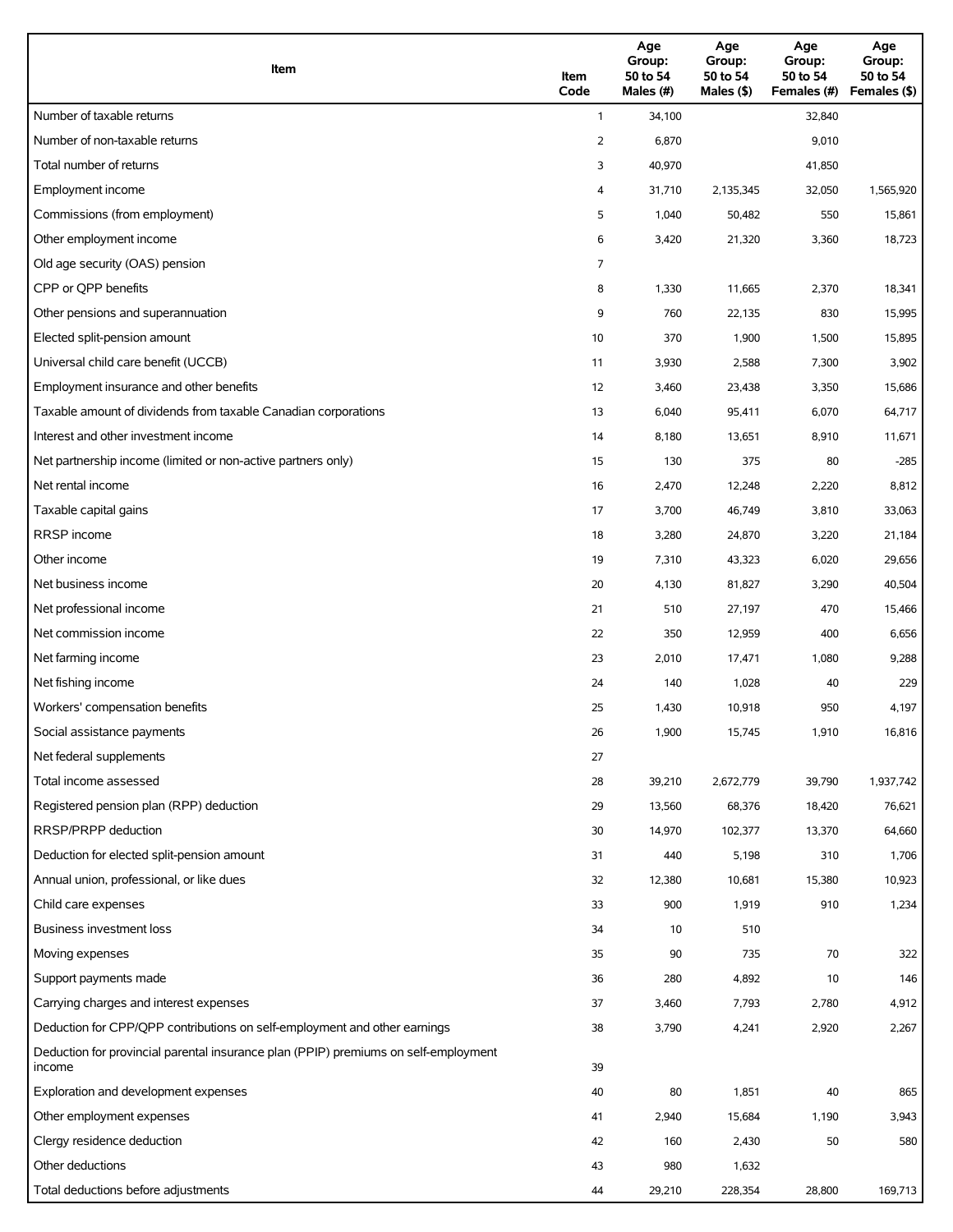| Item                                                                | <b>Item Code</b> | 50 to 54<br>Males (#) | 50 to 54<br>Males (\$) | Age Group: Age Group: Age Group:<br>50 to 54<br>Females (#) | Age Group:<br>50 to 54<br>Females (\$) |
|---------------------------------------------------------------------|------------------|-----------------------|------------------------|-------------------------------------------------------------|----------------------------------------|
| Social benefits repayment                                           | 45               | 250                   | 363                    | 40                                                          | 40                                     |
| Net income                                                          | 46               | 39,000                | 2,447,052              | 39,620                                                      | 1,769,155                              |
| Canadian Forces personnel and police deduction                      | 47               |                       |                        |                                                             |                                        |
| Security options deductions                                         | 48               | 50                    | 1,720                  | 20                                                          | 966                                    |
| Other payments deduction                                            | 49               | 3,300                 | 26,663                 | 2,840                                                       | 21,013                                 |
| Non-capital losses of other years                                   | 50               | 70                    | 723                    | 60                                                          | 309                                    |
| Net capital losses of other years                                   | 51               | 720                   | 1,167                  | 560                                                         | 853                                    |
| Capital gains deduction                                             | 52               | 180                   | 17,418                 | 150                                                         | 13,411                                 |
| Northern residents deductions                                       | 53               | 1,060                 | 4,700                  | 700                                                         | 2,466                                  |
| Additional deductions                                               | 54               |                       |                        | 20                                                          | 89                                     |
| Farming/fishing losses of prior years                               | 55               | 80                    | 735                    | 20                                                          | 238                                    |
| Total deductions from net income                                    | 56               | 5,350                 | 54,065                 | 4,300                                                       | 39,412                                 |
| Taxable income assessed                                             | 57               | 37,900                | 2,393,208              | 38,610                                                      | 1,729,841                              |
| Basic personal amount                                               | 58               | 40,970                | 469,001                | 41,850                                                      | 479,366                                |
| Age amount                                                          | 59               |                       |                        |                                                             |                                        |
| Spouse or common-law partner amount                                 | 60               | 4,980                 | 41,820                 | 2,140                                                       | 17,999                                 |
| Amount for an eligible dependant                                    | 61               | 720                   | 7,385                  | 2,200                                                       | 22,595                                 |
| Family caregiver amount for children under 18 years of age          | 62               | 380                   | 944                    | 240                                                         | 579                                    |
| Amount for infirm dependants age 18 or older                        | 63               | 60                    | 277                    | 70                                                          | 319                                    |
| CPP or QPP contributions through employment                         | 64               | 31,460                | 66,214                 | 31,920                                                      | 57,240                                 |
| CPP or QPP contributions on self-employment and other earnings      | 65               | 3,790                 | 4,241                  | 2,920                                                       | 2,267                                  |
| Employment insurance premiums                                       | 66               | 29,060                | 23,415                 | 30,420                                                      | 21,678                                 |
| PPIP premiums paid                                                  | 67               |                       |                        |                                                             |                                        |
| PPIP premiums payable on employment income                          | 68               |                       |                        |                                                             |                                        |
| PPIP premiums payable on self-employment income                     | 69               |                       |                        |                                                             |                                        |
| Volunteer firefighters' amount/search and rescue volunteers' amount | 70               | 170                   | 501                    | 10                                                          | 36                                     |
| Canada employment amount                                            | 71               | 32,180                | 36,984                 | 32,560                                                      | 37,364                                 |
| Public transit amount                                               | 72               | 2,020                 | 1,403                  | 2,170                                                       | 1,589                                  |
| Children's arts amount                                              | 73               | 1,270                 | 401                    | 660                                                         | 187                                    |
| Home accessibility expenses                                         | 74               | 20                    | 52                     |                                                             |                                        |
| Home buyers' amount                                                 | 75               | 210                   | 981                    | 130                                                         | 596                                    |
| Pension income amount                                               | 76               | 1,110                 | 2,118                  | 2,230                                                       | 4,318                                  |
| Caregiver amount                                                    | 77               | 620                   | 3,703                  | 570                                                         | 3,076                                  |
| Disability amount                                                   | 78               | 1,580                 | 12,620                 | 1,770                                                       | 14,112                                 |
| Disability amount transferred from a dependant                      | 79               | 830                   | 8,831                  | 770                                                         | 7,532                                  |
| Interest paid on student loans                                      | 80               | 90                    | 32                     | 170                                                         | 78                                     |
| Tuition, education, and textbook amounts                            | 81               | 580                   | 2,135                  | 1,060                                                       | 3,173                                  |
| Tuition, education, and textbook amounts transferred from a child   | 82               | 3,500                 | 18,109                 | 2,450                                                       | 12,316                                 |
| Amounts transferred from spouse or common-law partner               | 83               | 620                   | 3,749                  | 580                                                         | 3,436                                  |
| Medical expenses                                                    | 84               | 4,440                 | 7,973                  | 7,440                                                       | 12,419                                 |
| Total tax credits on personal amounts                               | 85               | 40,970                | 106,937                | 41,850                                                      | 105,352                                |
| Allowable charitable donations and government gifts                 | 86               | 12,450                | 27,771                 | 10,900                                                      | 14,684                                 |
| Eligible cultural and ecological gifts                              | 87               |                       |                        |                                                             |                                        |
| Total tax credit on donations and gifts                             | 88               | 12,400                | 8,010                  | 10,850                                                      | 4,061                                  |
| Total federal non-refundable tax credits                            | 89               | 40,970                | 114,947                | 41,850                                                      | 109,413                                |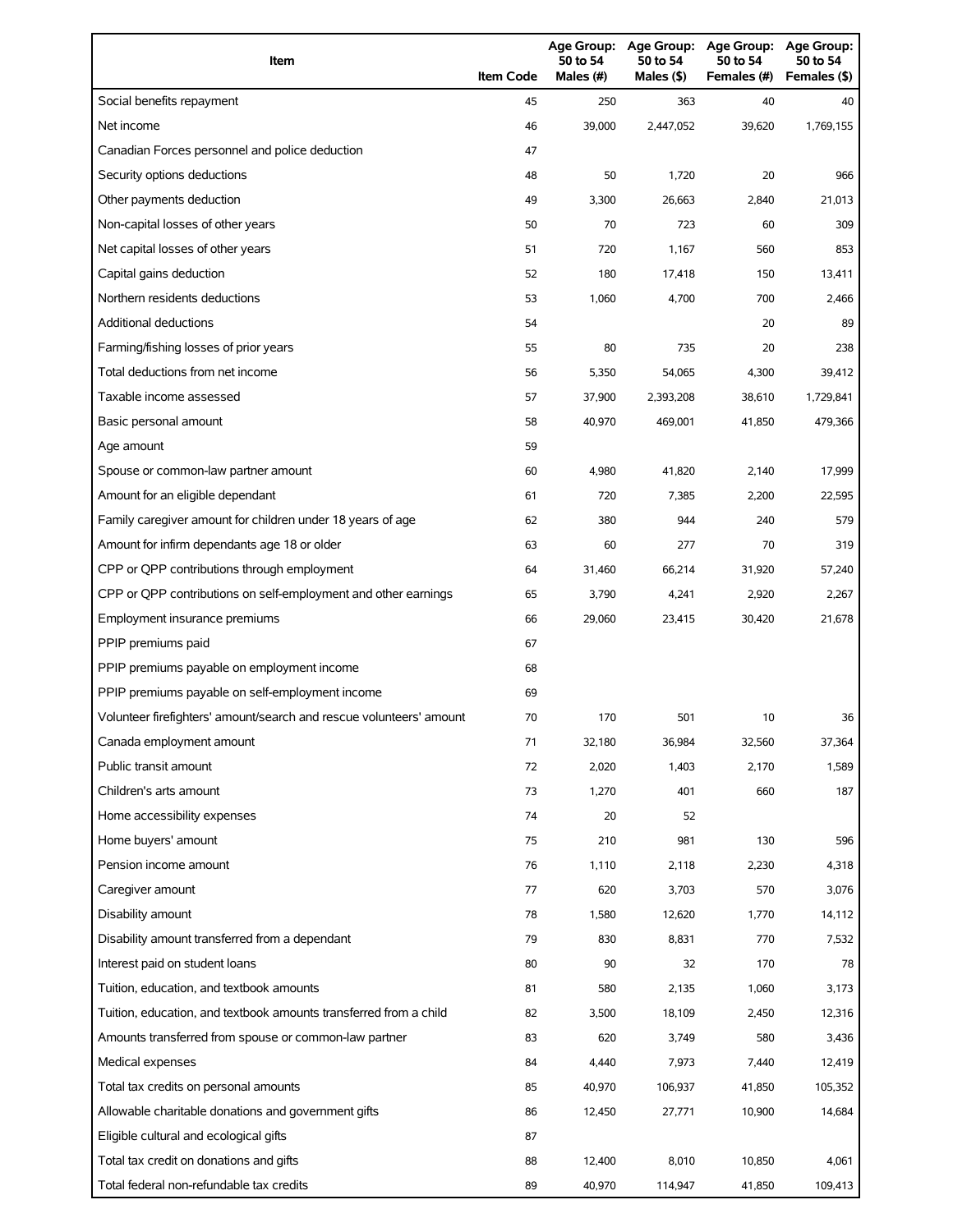| Item                                                        | <b>Item Code</b> | 50 to 54<br>Males (#) | Age Group: Age Group:<br>50 to 54<br>Males $($ \$) | <b>Age Group:</b><br>50 to 54<br>Females (#) | <b>Age Group:</b><br>50 to 54<br>Females (\$) |
|-------------------------------------------------------------|------------------|-----------------------|----------------------------------------------------|----------------------------------------------|-----------------------------------------------|
| Federal dividend tax credit                                 | 90               | 5,820                 | 11,644                                             | 5,650                                        | 7,553                                         |
| Minimum tax carryover                                       | 91               | 160                   | 531                                                | 130                                          | 402                                           |
| Basic federal tax                                           | 92               | 32,530                | 335,869                                            | 30,980                                       | 195,341                                       |
| Federal foreign tax credit                                  | 93               | 1,770                 | 1,701                                              | 1,670                                        | 339                                           |
| Federal political contribution tax credit                   | 94               | 270                   | 55                                                 | 170                                          | 35                                            |
| Investment tax credit                                       | 95               | 50                    | 263                                                | 20                                           | 31                                            |
| Labour-sponsored funds tax credit (federally registered)    | 96               |                       |                                                    |                                              |                                               |
| Labour-sponsored funds tax credit (provincially registered) | 97               | 20                    | 14                                                 |                                              |                                               |
| Alternative minimum tax payable                             | 98               | 80                    | 602                                                | 90                                           | 696                                           |
| Net federal tax                                             | 99               | 32,490                | 333,917                                            | 30,950                                       | 194,968                                       |
| CPP contributions on self-employment                        | 100              | 3,790                 | 8,481                                              | 2,920                                        | 4,534                                         |
| Social Benefits repayment                                   | 101              | 250                   | 363                                                | 40                                           | 40                                            |
| Working income tax benefit (WITB)                           | 102              | 2,010                 | 1,761                                              | 1,550                                        | 1,172                                         |
| Children's fitness tax credit                               | 103              | 2,840                 | 242                                                | 1,550                                        | 116                                           |
| Eligible educator school supply tax credit                  | 104              | 50                    | 2                                                  | 120                                          | 7                                             |
| Net provincial or territorial tax                           | 105              | 33,320                | 248,956                                            | 32,230                                       | 155,958                                       |
| Total tax payable                                           | 106              | 34,100                | 591,720                                            | 32,840                                       | 355,502                                       |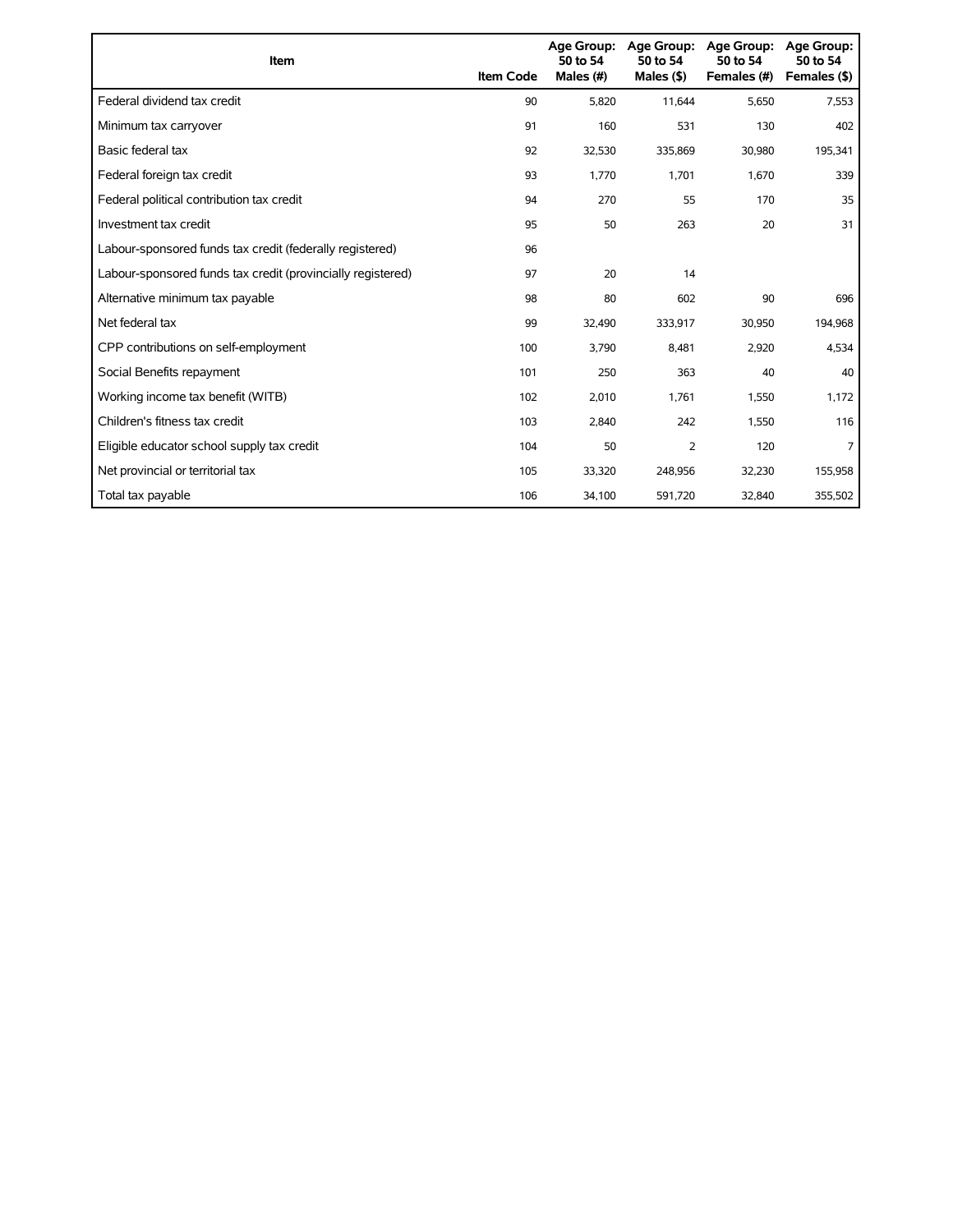| Item                                                                                          | Item<br>Code | Age<br>Group:<br>55 to 59<br>Males (#) | Age<br>Group:<br>55 to 59<br>Males (\$) | Age<br>Group:<br>55 to 59<br>Females (#) | Age<br>Group:<br>55 to 59<br>Females (\$) |
|-----------------------------------------------------------------------------------------------|--------------|----------------------------------------|-----------------------------------------|------------------------------------------|-------------------------------------------|
| Number of taxable returns                                                                     | $\mathbf{1}$ | 34,830                                 |                                         | 33,290                                   |                                           |
| Number of non-taxable returns                                                                 | 2            | 6,700                                  |                                         | 8,830                                    |                                           |
| Total number of returns                                                                       | 3            | 41,530                                 |                                         | 42,120                                   |                                           |
| Employment income                                                                             | 4            | 29,930                                 | 1,924,248                               | 29,760                                   | 1,330,282                                 |
| Commissions (from employment)                                                                 | 5            | 880                                    | 42,134                                  | 480                                      | 12,509                                    |
| Other employment income                                                                       | 6            | 3,920                                  | 21,362                                  | 3,690                                    | 19,681                                    |
| Old age security (OAS) pension                                                                | 7            |                                        |                                         |                                          |                                           |
| CPP or OPP benefits                                                                           | 8            | 2,140                                  | 20,312                                  | 3,890                                    | 30,740                                    |
| Other pensions and superannuation                                                             | 9            | 4,200                                  | 140,545                                 | 5,080                                    | 117,969                                   |
| Elected split-pension amount                                                                  | 10           | 1,360                                  | 7,848                                   | 3,930                                    | 46,069                                    |
| Universal child care benefit (UCCB)                                                           | 11           | 1,750                                  | 1,020                                   | 2,110                                    | 1,088                                     |
| Employment insurance and other benefits                                                       | 12           | 3,410                                  | 23,906                                  | 2,980                                    | 13,861                                    |
| Taxable amount of dividends from taxable Canadian corporations                                | 13           | 7,620                                  | 110,024                                 | 7,720                                    | 78,157                                    |
| Interest and other investment income                                                          | 14           | 10,520                                 | 22,551                                  | 11,660                                   | 19,158                                    |
| Net partnership income (limited or non-active partners only)                                  | 15           | 160                                    | $-391$                                  | 90                                       | 368                                       |
| Net rental income                                                                             | 16           | 2,690                                  | 19,938                                  | 2,430                                    | 12,553                                    |
| Taxable capital gains                                                                         | 17           | 4,780                                  | 65,330                                  | 5,140                                    | 45,750                                    |
| <b>RRSP</b> income                                                                            | 18           | 3,560                                  | 35,013                                  | 4,080                                    | 38,410                                    |
| Other income                                                                                  | 19           | 9,610                                  | 91,924                                  | 8,570                                    | 74,490                                    |
| Net business income                                                                           | 20           | 4,420                                  | 88,694                                  | 3,250                                    | 38,250                                    |
| Net professional income                                                                       | 21           | 490                                    | 32,918                                  | 500                                      | 15,423                                    |
| Net commission income                                                                         | 22           | 330                                    | 14,194                                  | 330                                      | 4,972                                     |
| Net farming income                                                                            | 23           | 2,370                                  | 23,350                                  | 1,200                                    | 9,978                                     |
| Net fishing income                                                                            | 24           | 150                                    | 618                                     | 30                                       | 416                                       |
| Workers' compensation benefits                                                                | 25           | 1,520                                  | 13,824                                  | 860                                      | 4,900                                     |
| Social assistance payments                                                                    | 26           | 1,940                                  | 15,193                                  | 1,790                                    | 14,601                                    |
| Net federal supplements                                                                       | 27           |                                        |                                         |                                          |                                           |
| Total income assessed                                                                         | 28           | 39,930                                 | 2,714,685                               | 39,810                                   | 1,935,092                                 |
| Registered pension plan (RPP) deduction                                                       | 29           | 12,100                                 | 56,606                                  | 16,040                                   | 62,348                                    |
| RRSP/PRPP deduction                                                                           | 30           | 14,710                                 | 121,466                                 | 13,020                                   | 83,240                                    |
| Deduction for elected split-pension amount                                                    | 31           | 2,320                                  | 27,632                                  | 1,790                                    | 10,789                                    |
| Annual union, professional, or like dues                                                      | 32           | 11,530                                 | 9,375                                   | 14,040                                   | 9,398                                     |
| Child care expenses                                                                           | 33           | 260                                    | 479                                     | 160                                      | 184                                       |
| Business investment loss                                                                      | 34           |                                        |                                         |                                          |                                           |
| Moving expenses                                                                               | 35           | 80                                     | 646                                     | 50                                       | 308                                       |
| Support payments made                                                                         | 36           | 320                                    | 6,913                                   |                                          |                                           |
| Carrying charges and interest expenses                                                        | 37           | 4,270                                  | 9,925                                   | 3,640                                    | 7,445                                     |
| Deduction for CPP/QPP contributions on self-employment and other earnings                     | 38           | 4,360                                  | 4,747                                   | 2,920                                    | 2,184                                     |
| Deduction for provincial parental insurance plan (PPIP) premiums on self-employment<br>income | 39           |                                        |                                         |                                          |                                           |
| Exploration and development expenses                                                          | 40           | 120                                    | 1,872                                   |                                          |                                           |
| Other employment expenses                                                                     | 41           | 2,550                                  | 13,837                                  | 1,040                                    | 3,458                                     |
| Clergy residence deduction                                                                    | 42           | 170                                    | 2,621                                   | 60                                       | 807                                       |
| Other deductions                                                                              | 43           | 1,050                                  | 2,822                                   | 1,080                                    | 3,969                                     |
| Total deductions before adjustments                                                           | 44           | 29,260                                 | 259,261                                 | 27,720                                   | 184,474                                   |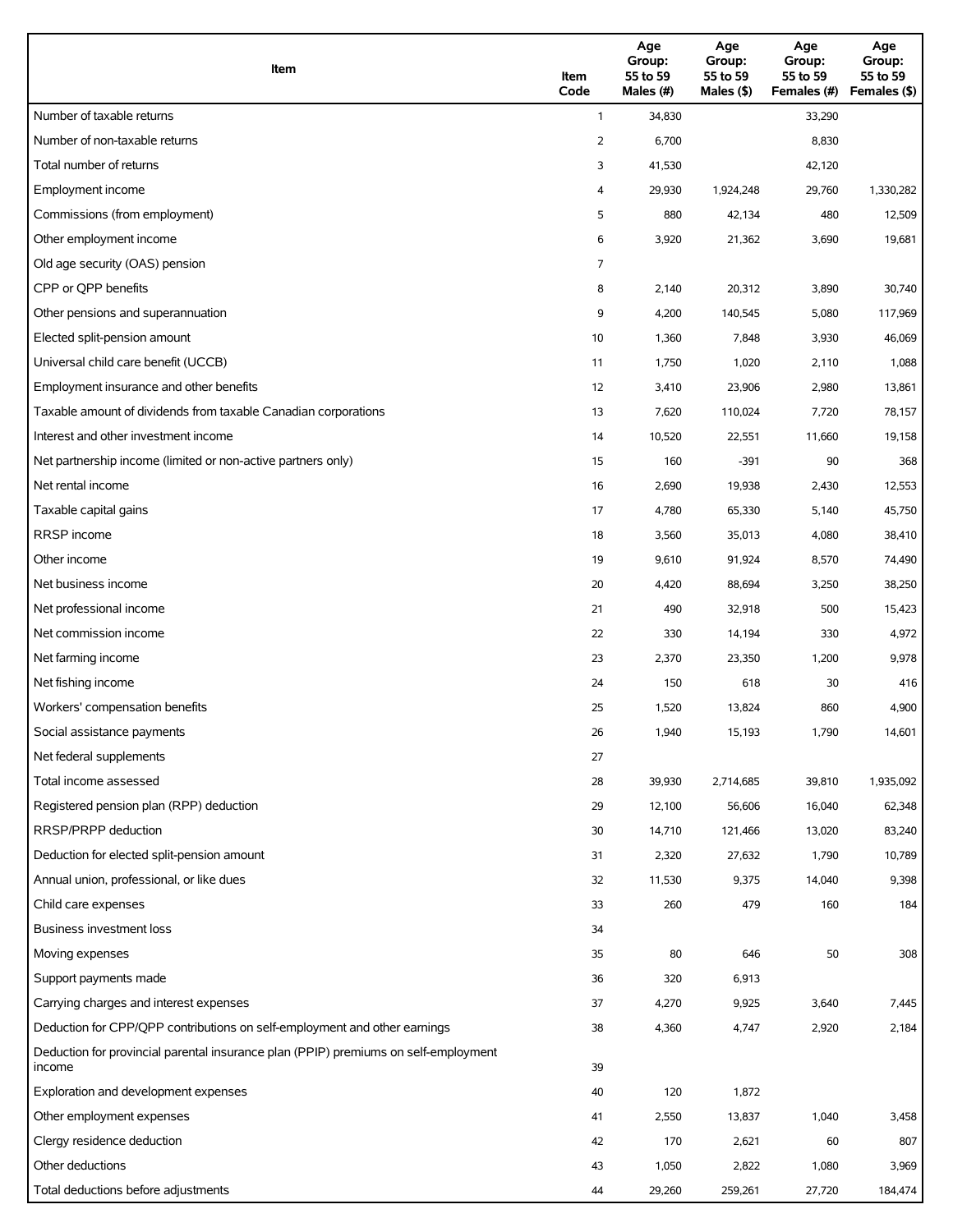| Item                                                                | <b>Item Code</b> | 55 to 59<br>Males (#) | 55 to 59<br>Males (\$) | Age Group: Age Group: Age Group:<br>55 to 59<br>Females (#) | Age Group:<br>55 to 59<br>Females (\$) |
|---------------------------------------------------------------------|------------------|-----------------------|------------------------|-------------------------------------------------------------|----------------------------------------|
| Social benefits repayment                                           | 45               | 290                   | 449                    | 50                                                          | 58                                     |
| Net income                                                          | 46               | 39,710                | 2,457,146              | 39,660                                                      | 1,751,594                              |
| Canadian Forces personnel and police deduction                      | 47               |                       |                        |                                                             |                                        |
| Security options deductions                                         | 48               | 40                    | 5,310                  |                                                             |                                        |
| Other payments deduction                                            | 49               | 3,440                 | 29,017                 | 2,630                                                       | 19,501                                 |
| Non-capital losses of other years                                   | 50               |                       |                        | 60                                                          | 276                                    |
| Net capital losses of other years                                   | 51               | 950                   | 2,118                  | 800                                                         | 1,238                                  |
| Capital gains deduction                                             | 52               | 300                   | 29,809                 | 210                                                         | 18,294                                 |
| Northern residents deductions                                       | 53               | 1,100                 | 4,754                  | 650                                                         | 2,244                                  |
| Additional deductions                                               | 54               | 20                    | 244                    | 30                                                          | 136                                    |
| Farming/fishing losses of prior years                               | 55               | 90                    | 863                    | 30                                                          | 152                                    |
| Total deductions from net income                                    | 56               | 5,850                 | 78,047                 | 4,340                                                       | 42,316                                 |
| Taxable income assessed                                             | 57               | 38,520                | 2,379,539              | 38,660                                                      | 1,709,398                              |
| Basic personal amount                                               | 58               | 41,530                | 475,833                | 42,120                                                      | 482,707                                |
| Age amount                                                          | 59               |                       |                        |                                                             |                                        |
| Spouse or common-law partner amount                                 | 60               | 4,910                 | 41,317                 | 2,100                                                       | 16,654                                 |
| Amount for an eligible dependant                                    | 61               | 330                   | 3,325                  | 880                                                         | 8,702                                  |
| Family caregiver amount for children under 18 years of age          | 62               | 170                   | 424                    | 80                                                          | 185                                    |
| Amount for infirm dependants age 18 or older                        | 63               | 70                    | 370                    | 70                                                          | 314                                    |
| CPP or QPP contributions through employment                         | 64               | 29,570                | 59,676                 | 29,410                                                      | 49,636                                 |
| CPP or QPP contributions on self-employment and other earnings      | 65               | 4,360                 | 4,747                  | 2,920                                                       | 2,184                                  |
| Employment insurance premiums                                       | 66               | 26,720                | 20,882                 | 27,440                                                      | 18,717                                 |
| PPIP premiums paid                                                  | 67               |                       |                        |                                                             |                                        |
| PPIP premiums payable on employment income                          | 68               |                       |                        |                                                             |                                        |
| PPIP premiums payable on self-employment income                     | 69               |                       |                        |                                                             |                                        |
| Volunteer firefighters' amount/search and rescue volunteers' amount | 70               | 140                   | 414                    | 10                                                          | 30                                     |
| Canada employment amount                                            | 71               | 30,770                | 34,920                 | 30,560                                                      | 34,706                                 |
| Public transit amount                                               | 72               | 1,470                 | 1,066                  | 1,680                                                       | 1,277                                  |
| Children's arts amount                                              | 73               | 400                   | 125                    | 140                                                         | 39                                     |
| Home accessibility expenses                                         | 74               | 30                    | 106                    | 20                                                          | 52                                     |
| Home buyers' amount                                                 | 75               | 80                    | 354                    | 60                                                          | 247                                    |
| Pension income amount                                               | 76               | 5,380                 | 10,442                 | 8,090                                                       | 15,812                                 |
| Caregiver amount                                                    | 77               | 620                   | 3,605                  | 550                                                         | 2,863                                  |
| Disability amount                                                   | 78               | 2,110                 | 16,829                 | 2,440                                                       | 19,497                                 |
| Disability amount transferred from a dependant                      | 79               | 650                   | 6,183                  | 610                                                         | 5,317                                  |
| Interest paid on student loans                                      | 80               | 50                    | 24                     | 80                                                          | 29                                     |
| Tuition, education, and textbook amounts                            | 81               | 360                   | 1,209                  | 560                                                         | 1,653                                  |
| Tuition, education, and textbook amounts transferred from a child   | 82               | 2,590                 | 13,476                 | 1,570                                                       | 7,746                                  |
| Amounts transferred from spouse or common-law partner               | 83               | 1,040                 | 5,667                  | 1,130                                                       | 6,521                                  |
| Medical expenses                                                    | 84               | 5,550                 | 11,035                 | 8,680                                                       | 15,461                                 |
| Total tax credits on personal amounts                               | 85               | 41,530                | 106,806                | 42,120                                                      | 103,552                                |
| Allowable charitable donations and government gifts                 | 86               | 13,130                | 35,196                 | 11,730                                                      | 18,890                                 |
| Eligible cultural and ecological gifts                              | 87               |                       |                        |                                                             |                                        |
| Total tax credit on donations and gifts                             | 88               | 13,080                | 10,301                 | 11,680                                                      | 5,347                                  |
| Total federal non-refundable tax credits                            | 89               | 41,530                | 117,107                | 42,120                                                      | 108,899                                |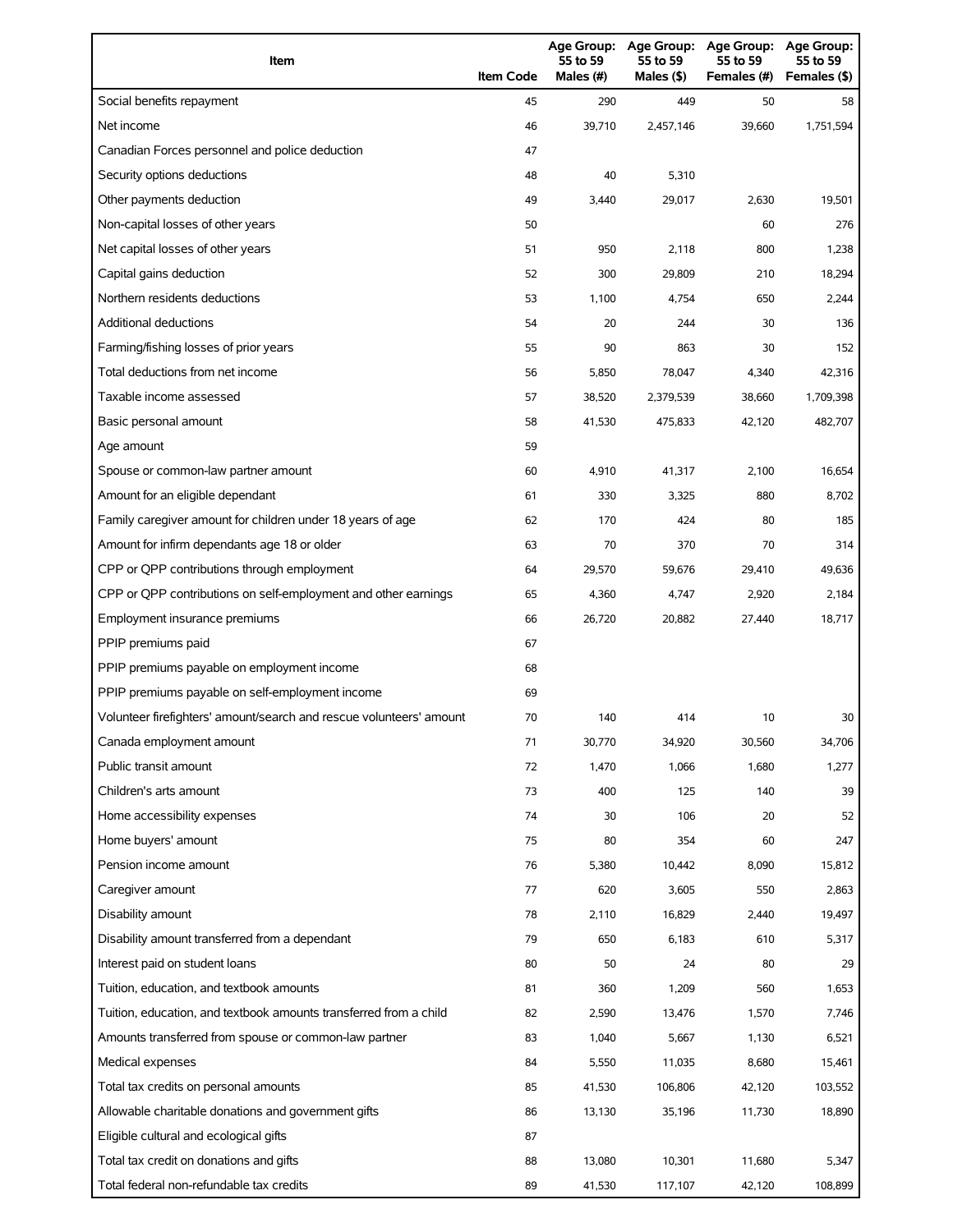| Item                                                        | <b>Item Code</b> | 55 to 59<br>Males (#) | Age Group: Age Group:<br>55 to 59<br>Males $(§)$ | Age Group:<br>55 to 59<br>Females (#) | Age Group:<br>55 to 59<br>Females (\$) |
|-------------------------------------------------------------|------------------|-----------------------|--------------------------------------------------|---------------------------------------|----------------------------------------|
| Federal dividend tax credit                                 | 90               | 7,250                 | 13,358                                           | 7,130                                 | 9,302                                  |
| Minimum tax carryover                                       | 91               | 240                   | 747                                              | 160                                   | 480                                    |
| Basic federal tax                                           | 92               | 33,000                | 332,775                                          | 31,240                                | 190,077                                |
| Federal foreign tax credit                                  | 93               | 2,310                 | 1,335                                            | 2,320                                 | 601                                    |
| Federal political contribution tax credit                   | 94               | 370                   | 76                                               | 230                                   | 45                                     |
| Investment tax credit                                       | 95               | 60                    | 331                                              |                                       |                                        |
| Labour-sponsored funds tax credit (federally registered)    | 96               |                       |                                                  |                                       |                                        |
| Labour-sponsored funds tax credit (provincially registered) | 97               | 20                    | 10                                               |                                       |                                        |
| Alternative minimum tax payable                             | 98               | 140                   | 2,006                                            | 110                                   | 871                                    |
| Net federal tax                                             | 99               | 32,960                | 331,058                                          | 31,210                                | 189,438                                |
| CPP contributions on self-employment                        | 100              | 4,360                 | 9,495                                            | 2,920                                 | 4,368                                  |
| Social Benefits repayment                                   | 101              | 290                   | 449                                              | 50                                    | 58                                     |
| Working income tax benefit (WITB)                           | 102              | 1,770                 | 1,578                                            | 1,240                                 | 907                                    |
| Children's fitness tax credit                               | 103              | 850                   | 65                                               | 270                                   | 19                                     |
| Eligible educator school supply tax credit                  | 104              | 20                    | 1                                                | 70                                    | 4                                      |
| Net provincial or territorial tax                           | 105              | 34,090                | 246,804                                          | 32,760                                | 153,133                                |
| Total tax payable                                           | 106              | 34,830                | 587,807                                          | 33,290                                | 346,998                                |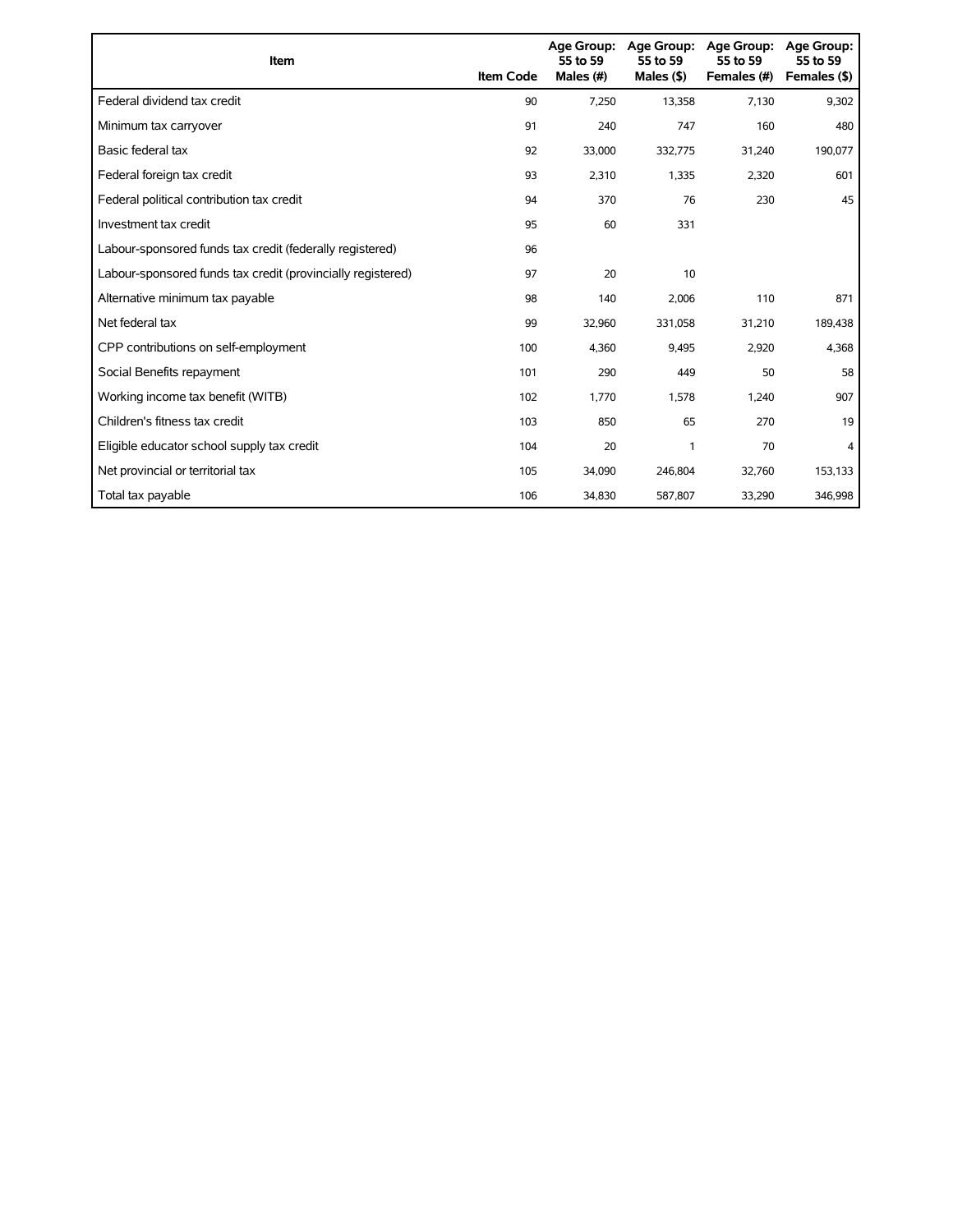| Item                                                                                          | Item<br>Code | Age<br>Group:<br>60 to 64<br>Males (#) | Age<br>Group:<br>60 to 64<br>Males (\$) | Age<br>Group:<br>60 to 64<br>Females (#) | Age<br>Group:<br>60 to 64<br>Females (\$) |
|-----------------------------------------------------------------------------------------------|--------------|----------------------------------------|-----------------------------------------|------------------------------------------|-------------------------------------------|
| Number of taxable returns                                                                     | $\mathbf{1}$ | 30,500                                 |                                         | 29,790                                   |                                           |
| Number of non-taxable returns                                                                 | 2            | 6,350                                  |                                         | 8,460                                    |                                           |
| Total number of returns                                                                       | 3            | 36,850                                 |                                         | 38,240                                   |                                           |
| Employment income                                                                             | 4            | 21,230                                 | 1,142,693                               | 20,590                                   | 751,840                                   |
| Commissions (from employment)                                                                 | 5            | 570                                    | 26,272                                  | 280                                      | 4,841                                     |
| Other employment income                                                                       | 6            | 4,010                                  | 21,500                                  | 3,440                                    | 16,729                                    |
| Old age security (OAS) pension                                                                | 7            |                                        |                                         |                                          |                                           |
| CPP or OPP benefits                                                                           | 8            | 21,440                                 | 146,350                                 | 24,120                                   | 147,810                                   |
| Other pensions and superannuation                                                             | 9            | 8,770                                  | 289,026                                 | 10,370                                   | 227,806                                   |
| Elected split-pension amount                                                                  | 10           | 2,770                                  | 17,881                                  | 6,910                                    | 87,543                                    |
| Universal child care benefit (UCCB)                                                           | 11           | 530                                    | 292                                     | 550                                      | 321                                       |
| Employment insurance and other benefits                                                       | 12           | 2,640                                  | 18,949                                  | 1,900                                    | 9,162                                     |
| Taxable amount of dividends from taxable Canadian corporations                                | 13           | 8,140                                  | 131,259                                 | 8,320                                    | 83,466                                    |
| Interest and other investment income                                                          | 14           | 12,360                                 | 28,232                                  | 13,260                                   | 24,382                                    |
| Net partnership income (limited or non-active partners only)                                  | 15           | 190                                    | 1,270                                   | 120                                      | 284                                       |
| Net rental income                                                                             | 16           | 2,490                                  | 17,458                                  | 2,140                                    | 12,255                                    |
| Taxable capital gains                                                                         | 17           | 5,270                                  | 86,922                                  | 6,000                                    | 48,896                                    |
| <b>RRSP</b> income                                                                            | 18           | 4,090                                  | 52,139                                  | 5,010                                    | 59,556                                    |
| Other income                                                                                  | 19           | 11,020                                 | 109,107                                 | 10,770                                   | 91,407                                    |
| Net business income                                                                           | 20           | 3,860                                  | 64,271                                  | 2,790                                    | 26,072                                    |
| Net professional income                                                                       | 21           | 610                                    | 34,419                                  | 440                                      | 11,311                                    |
| Net commission income                                                                         | 22           | 350                                    | 11,642                                  | 270                                      | 5,311                                     |
| Net farming income                                                                            | 23           | 2,420                                  | 25,034                                  | 1,100                                    | 9,118                                     |
| Net fishing income                                                                            | 24           | 120                                    | 676                                     | 20                                       | 91                                        |
| Workers' compensation benefits                                                                | 25           | 1,170                                  | 13,229                                  | 600                                      | 4,641                                     |
| Social assistance payments                                                                    | 26           | 1,700                                  | 11,621                                  | 1,550                                    | 10,464                                    |
| Net federal supplements                                                                       | 27           |                                        |                                         |                                          |                                           |
| Total income assessed                                                                         | 28           | 36,080                                 | 2,252,358                               | 37,230                                   | 1,650,291                                 |
| Registered pension plan (RPP) deduction                                                       | 29           | 7,080                                  | 29,018                                  | 9,120                                    | 31,047                                    |
| RRSP/PRPP deduction                                                                           | 30           | 10,690                                 | 99,232                                  | 8,760                                    | 67,472                                    |
| Deduction for elected split-pension amount                                                    | 31           | 4,900                                  | 61,289                                  | 3,080                                    | 18,625                                    |
| Annual union, professional, or like dues                                                      | 32           | 7,470                                  | 5,260                                   | 9,050                                    | 5,444                                     |
| Child care expenses                                                                           | 33           | 70                                     | 97                                      | 30                                       | 57                                        |
| Business investment loss                                                                      | 34           |                                        |                                         |                                          |                                           |
| Moving expenses                                                                               | 35           | 60                                     | 482                                     | 50                                       | 239                                       |
| Support payments made                                                                         | 36           | 240                                    | 4,735                                   |                                          |                                           |
| Carrying charges and interest expenses                                                        | 37           | 4,800                                  | 11,202                                  | 4,190                                    | 8,698                                     |
| Deduction for CPP/QPP contributions on self-employment and other earnings                     | 38           | 4,020                                  | 4,217                                   | 2,450                                    | 1,775                                     |
| Deduction for provincial parental insurance plan (PPIP) premiums on self-employment<br>income | 39           |                                        |                                         |                                          |                                           |
| Exploration and development expenses                                                          | 40           | 150                                    | 1,213                                   | 60                                       | 250                                       |
| Other employment expenses                                                                     | 41           | 1,840                                  | 9,969                                   | 640                                      | 2,241                                     |
| Clergy residence deduction                                                                    | 42           | 180                                    | 2,696                                   | 50                                       | 569                                       |
| Other deductions                                                                              | 43           | 1,220                                  | 2,787                                   | 1,170                                    | 3,788                                     |
| Total deductions before adjustments                                                           | 44           | 24,270                                 | 232,410                                 | 21,340                                   | 140,324                                   |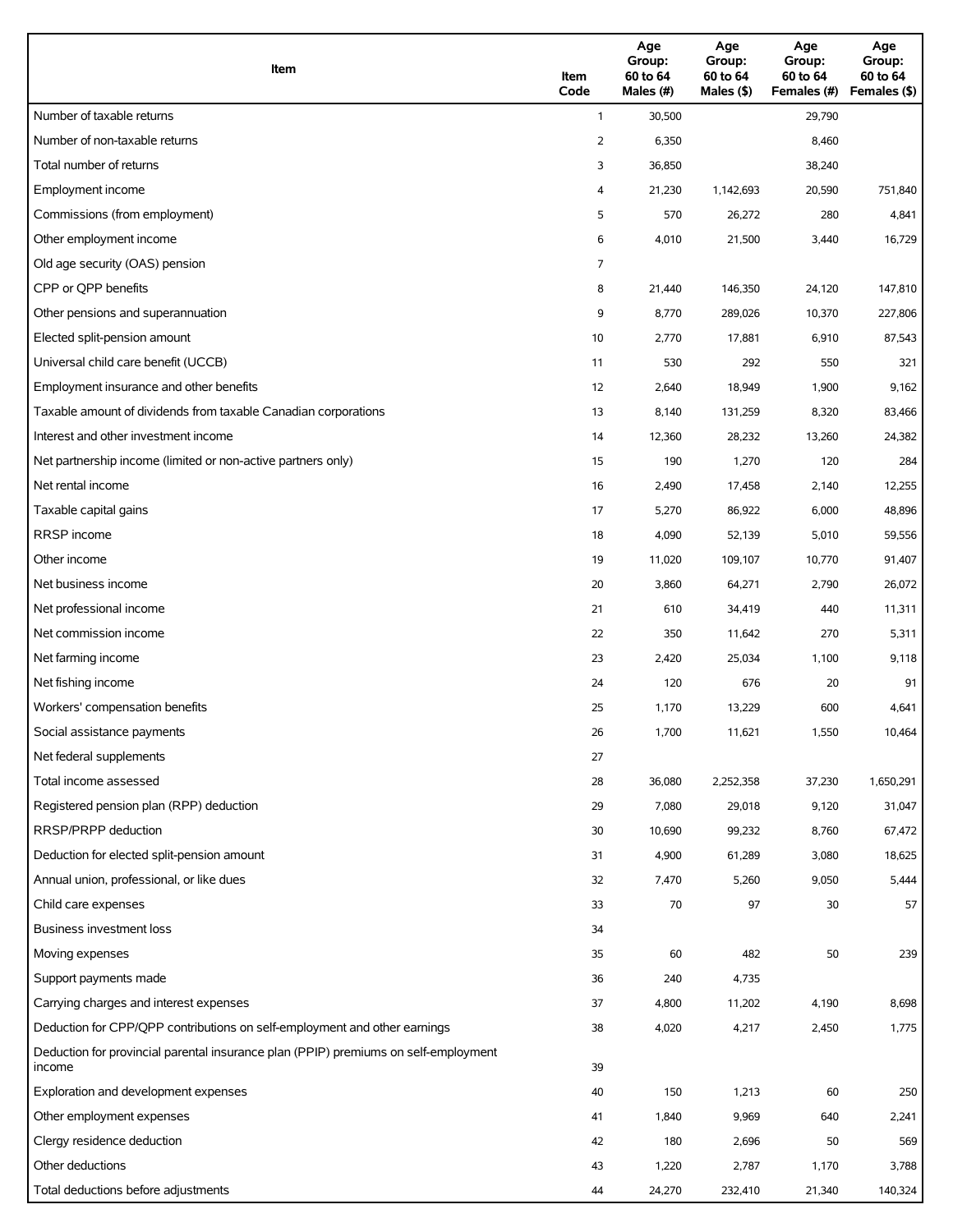| Item                                                                | <b>Item Code</b> | 60 to 64<br>Males (#) | 60 to 64<br>Males (\$) | Age Group: Age Group: Age Group:<br>60 to 64<br>Females (#) | Age Group:<br>60 to 64<br>Females (\$) |
|---------------------------------------------------------------------|------------------|-----------------------|------------------------|-------------------------------------------------------------|----------------------------------------|
| Social benefits repayment                                           | 45               | 230                   | 402                    | 50                                                          | 77                                     |
| Net income                                                          | 46               | 35,910                | 2,021,499              | 37,140                                                      | 1,512,001                              |
| Canadian Forces personnel and police deduction                      | 47               |                       |                        |                                                             |                                        |
| Security options deductions                                         | 48               | 20                    | 852                    |                                                             |                                        |
| Other payments deduction                                            | 49               | 3,100                 | 26,908                 | 3,880                                                       | 27,884                                 |
| Non-capital losses of other years                                   | 50               |                       |                        | 50                                                          | 238                                    |
| Net capital losses of other years                                   | 51               | 1,040                 | 2,279                  | 960                                                         | 1,592                                  |
| Capital gains deduction                                             | 52               | 390                   | 40,665                 | 270                                                         | 23,337                                 |
| Northern residents deductions                                       | 53               | 860                   | 3,534                  | 540                                                         | 1,951                                  |
| Additional deductions                                               | 54               | 80                    | 438                    | 90                                                          | 349                                    |
| Farming/fishing losses of prior years                               | 55               | 80                    | 650                    |                                                             |                                        |
| Total deductions from net income                                    | 56               | 5,460                 | 75,978                 | 5,670                                                       | 55,985                                 |
| Taxable income assessed                                             | 57               | 35,420                | 1,945,980              | 36,410                                                      | 1,456,141                              |
| Basic personal amount                                               | 58               | 36.850                | 422,297                | 38,240                                                      | 438,354                                |
| Age amount                                                          | 59               |                       |                        |                                                             |                                        |
| Spouse or common-law partner amount                                 | 60               | 4,410                 | 34,579                 | 1,410                                                       | 10,118                                 |
| Amount for an eligible dependant                                    | 61               | 120                   | 1,227                  | 320                                                         | 3,148                                  |
| Family caregiver amount for children under 18 years of age          | 62               | 70                    | 165                    | 40                                                          | 87                                     |
| Amount for infirm dependants age 18 or older                        | 63               | 80                    | 427                    | 70                                                          | 315                                    |
| CPP or QPP contributions through employment                         | 64               | 20,520                | 36,641                 | 19,680                                                      | 28,462                                 |
| CPP or QPP contributions on self-employment and other earnings      | 65               | 4,020                 | 4,217                  | 2,450                                                       | 1,775                                  |
| Employment insurance premiums                                       | 66               | 17,920                | 12,677                 | 17,610                                                      | 10,660                                 |
| PPIP premiums paid                                                  | 67               |                       |                        |                                                             |                                        |
| PPIP premiums payable on employment income                          | 68               |                       |                        |                                                             |                                        |
| PPIP premiums payable on self-employment income                     | 69               |                       |                        |                                                             |                                        |
| Volunteer firefighters' amount/search and rescue volunteers' amount | 70               | 80                    | 231                    |                                                             |                                        |
| Canada employment amount                                            | 71               | 22,830                | 24,873                 | 21,870                                                      | 23,894                                 |
| Public transit amount                                               | 72               | 900                   | 667                    | 1,160                                                       | 894                                    |
| Children's arts amount                                              | 73               | 90                    | 26                     | 20                                                          | 5                                      |
| Home accessibility expenses                                         | 74               | 30                    | 88                     | 20                                                          | 73                                     |
| Home buyers' amount                                                 | 75               | 40                    | 182                    | 30                                                          | 110                                    |
| Pension income amount                                               | 76               | 10,890                | 21,288                 | 14,400                                                      | 28,183                                 |
| Caregiver amount                                                    | 77               | 420                   | 2,388                  | 360                                                         | 1,898                                  |
| Disability amount                                                   | 78               | 2,750                 | 21,979                 | 3,040                                                       | 24,291                                 |
| Disability amount transferred from a dependant                      | 79               | 470                   | 4,045                  | 420                                                         | 3,473                                  |
| Interest paid on student loans                                      | 80               |                       |                        | 30                                                          | 12                                     |
| Tuition, education, and textbook amounts                            | 81               | 160                   | 414                    | 270                                                         | 692                                    |
| Tuition, education, and textbook amounts transferred from a child   | 82               | 1,040                 | 5,139                  | 480                                                         | 2,245                                  |
| Amounts transferred from spouse or common-law partner               | 83               | 1,710                 | 9,581                  | 2,400                                                       | 14,078                                 |
| Medical expenses                                                    | 84               | 6,740                 | 14,472                 | 10,250                                                      | 21,261                                 |
| Total tax credits on personal amounts                               | 85               | 36,850                | 92,643                 | 38,240                                                      | 92,109                                 |
| Allowable charitable donations and government gifts                 | 86               | 12,340                | 39,663                 | 11,280                                                      | 18,140                                 |
| Eligible cultural and ecological gifts                              | 87               |                       |                        |                                                             |                                        |
| Total tax credit on donations and gifts                             | 88               | 12,300                | 11,854                 | 11,240                                                      | 5,111                                  |
| Total federal non-refundable tax credits                            | 89               | 36,850                | 104,497                | 38,240                                                      | 97,220                                 |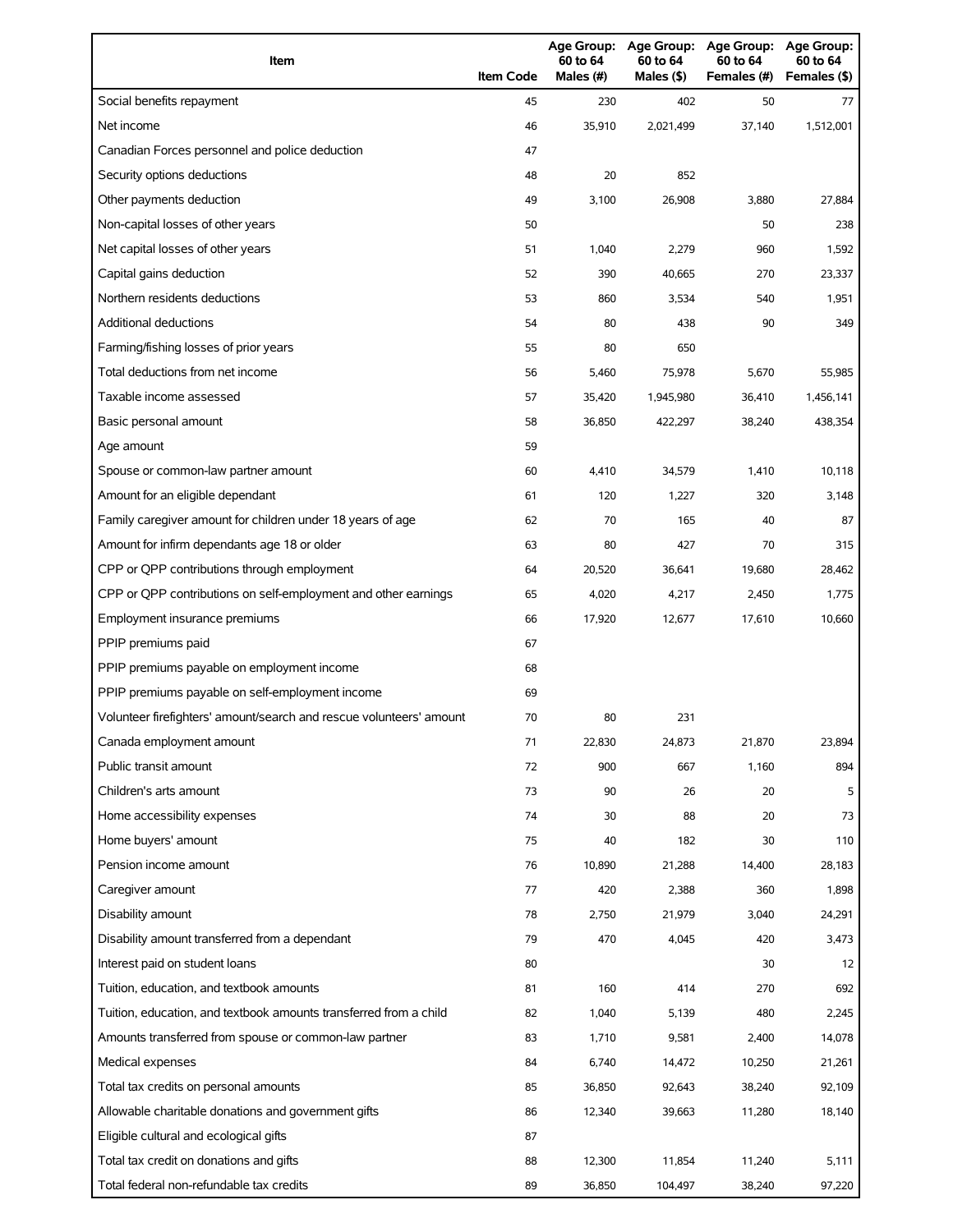| Item                                                        | <b>Item Code</b> | 60 to 64<br>Males (#) | Age Group: Age Group:<br>60 to 64<br>Males $($ \$) | <b>Age Group:</b><br>60 to 64<br>Females (#) | <b>Age Group:</b><br>60 to 64<br>Females (\$) |
|-------------------------------------------------------------|------------------|-----------------------|----------------------------------------------------|----------------------------------------------|-----------------------------------------------|
| Federal dividend tax credit                                 | 90               | 7,650                 | 16,586                                             | 7,650                                        | 10,173                                        |
| Minimum tax carryover                                       | 91               | 250                   | 788                                                | 210                                          | 660                                           |
| Basic federal tax                                           | 92               | 28.770                | 254,567                                            | 27,770                                       | 151,971                                       |
| Federal foreign tax credit                                  | 93               | 2,800                 | 1,295                                              | 3,050                                        | 679                                           |
| Federal political contribution tax credit                   | 94               | 460                   | 94                                                 | 320                                          | 59                                            |
| Investment tax credit                                       | 95               | 50                    | 217                                                |                                              |                                               |
| Labour-sponsored funds tax credit (federally registered)    | 96               |                       |                                                    |                                              |                                               |
| Labour-sponsored funds tax credit (provincially registered) | 97               |                       |                                                    |                                              |                                               |
| Alternative minimum tax payable                             | 98               | 180                   | 1,386                                              | 120                                          | 928                                           |
| Net federal tax                                             | 99               | 28,720                | 252,958                                            | 27,730                                       | 151,230                                       |
| CPP contributions on self-employment                        | 100              | 4,020                 | 8,434                                              | 2,450                                        | 3,550                                         |
| Social Benefits repayment                                   | 101              | 230                   | 402                                                | 50                                           | 77                                            |
| Working income tax benefit (WITB)                           | 102              | 1,330                 | 1,124                                              | 750                                          | 525                                           |
| Children's fitness tax credit                               | 103              | 200                   | 15                                                 | 40                                           | 3                                             |
| Eligible educator school supply tax credit                  | 104              |                       |                                                    | 40                                           | 3                                             |
| Net provincial or territorial tax                           | 105              | 29,970                | 191,854                                            | 29,410                                       | 125,038                                       |
| Total tax payable                                           | 106              | 30,500                | 453,648                                            | 29,790                                       | 279,896                                       |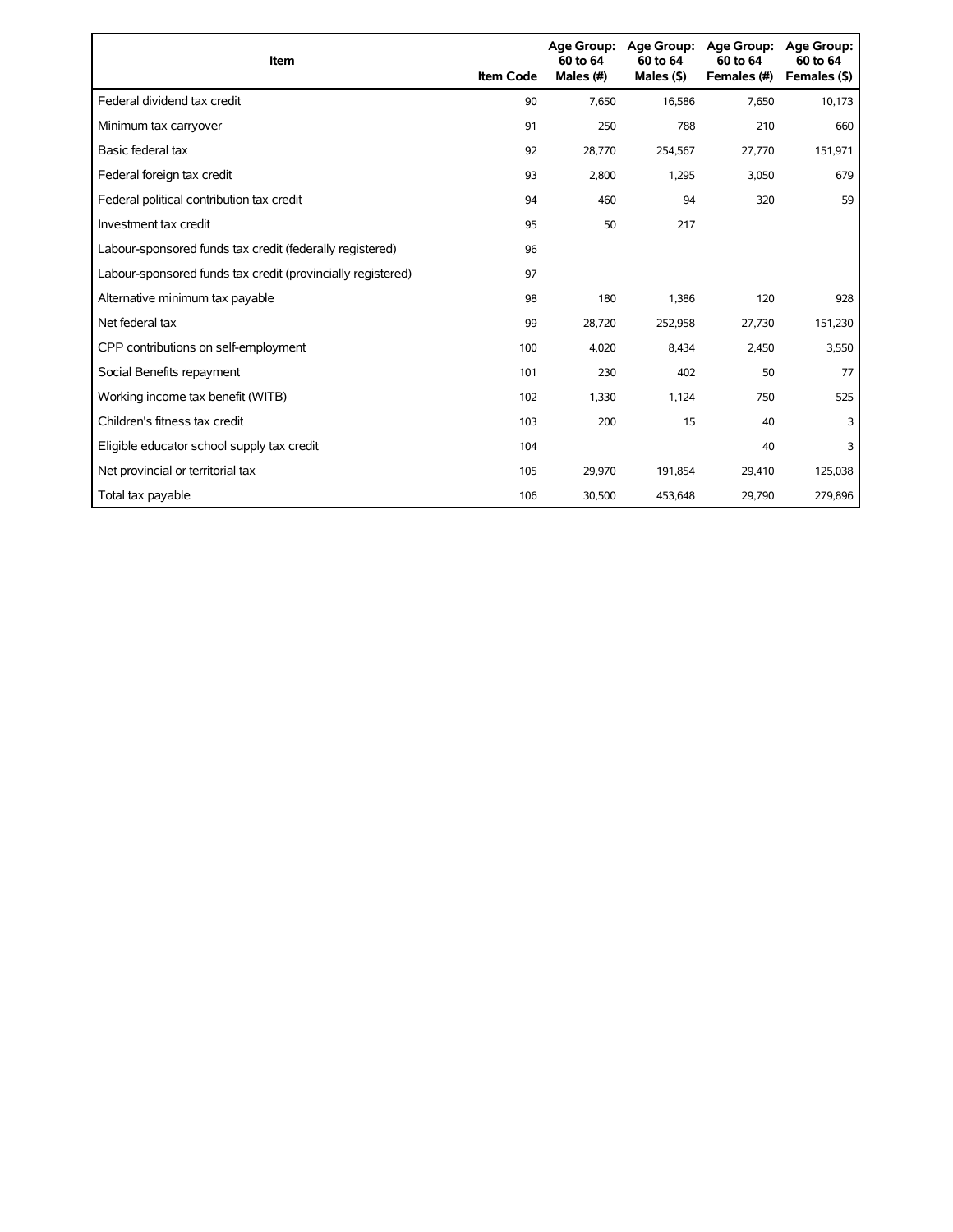| Item                                                                                          | Item<br>Code | Age<br>Group:<br>65 to 69<br>Males (#) | Age<br>Group:<br>65 to 69<br>Males $(\$)$ | Age<br>Group:<br>65 to 69<br>Females (#) | Age<br>Group:<br>65 to 69<br>Females (\$) |
|-----------------------------------------------------------------------------------------------|--------------|----------------------------------------|-------------------------------------------|------------------------------------------|-------------------------------------------|
| Number of taxable returns                                                                     | $\mathbf{1}$ | 23,990                                 |                                           | 23,680                                   |                                           |
| Number of non-taxable returns                                                                 | 2            | 6,950                                  |                                           | 9,360                                    |                                           |
| Total number of returns                                                                       | 3            | 30,950                                 |                                           | 33,040                                   |                                           |
| Employment income                                                                             | 4            | 11,040                                 | 466,951                                   | 9,920                                    | 254,512                                   |
| Commissions (from employment)                                                                 | 5            | 280                                    | 9,653                                     | 110                                      | 1,844                                     |
| Other employment income                                                                       | 6            | 2,990                                  | 5,870                                     | 1,980                                    | 3,363                                     |
| Old age security (OAS) pension                                                                | 7            | 27,860                                 | 171,427                                   | 30,630                                   | 188,692                                   |
| CPP or QPP benefits                                                                           | 8            | 29,090                                 | 225,917                                   | 30,910                                   | 205,794                                   |
| Other pensions and superannuation                                                             | 9            | 16,850                                 | 396,009                                   | 18,220                                   | 297,668                                   |
| Elected split-pension amount                                                                  | 10           | 2,980                                  | 17,778                                    | 8,220                                    | 91,290                                    |
| Universal child care benefit (UCCB)                                                           | 11           | 190                                    | 93                                        | 220                                      | 116                                       |
| Employment insurance and other benefits                                                       | 12           | 1,270                                  | 9,297                                     | 660                                      | 3,116                                     |
| Taxable amount of dividends from taxable Canadian corporations                                | 13           | 7,510                                  | 126,810                                   | 7,720                                    | 65,775                                    |
| Interest and other investment income                                                          | 14           | 11,960                                 | 29,008                                    | 13,040                                   | 26,053                                    |
| Net partnership income (limited or non-active partners only)                                  | 15           | 160                                    | 797                                       | 110                                      | 317                                       |
| Net rental income                                                                             | 16           | 2,070                                  | 13,101                                    | 1,700                                    | 9,364                                     |
| Taxable capital gains                                                                         | 17           | 5,100                                  | 63,409                                    | 5,770                                    | 38,693                                    |
| <b>RRSP</b> income                                                                            | 18           | 3,900                                  | 48,077                                    | 4,470                                    | 48,699                                    |
| Other income                                                                                  | 19           | 7,100                                  | 42,966                                    | 6,410                                    | 24,537                                    |
| Net business income                                                                           | 20           | 2,880                                  | 34,493                                    | 1,750                                    | 13,810                                    |
| Net professional income                                                                       | 21           | 530                                    | 26,951                                    | 260                                      | 4,265                                     |
| Net commission income                                                                         | 22           | 330                                    | 8,972                                     | 140                                      | 1,386                                     |
| Net farming income                                                                            | 23           | 1,950                                  | 13,572                                    | 900                                      | 6,342                                     |
| Net fishing income                                                                            | 24           | 70                                     | 212                                       | 20                                       | 49                                        |
| Workers' compensation benefits                                                                | 25           | 590                                    | 6,106                                     | 250                                      | 2,256                                     |
| Social assistance payments                                                                    | 26           | 710                                    | 1,855                                     | 820                                      | 1,883                                     |
| Net federal supplements                                                                       | 27           | 6,010                                  | 30,140                                    | 7,430                                    | 35,548                                    |
| Total income assessed                                                                         | 28           | 30,830                                 | 1,749,542                                 | 32,840                                   | 1,328,001                                 |
| Registered pension plan (RPP) deduction                                                       | 29           | 2,470                                  | 8,323                                     | 2,760                                    | 6,907                                     |
| RRSP/PRPP deduction                                                                           | 30           | 5,030                                  | 52,569                                    | 3,850                                    | 38,578                                    |
| Deduction for elected split-pension amount                                                    | 31           | 8,580                                  | 100,973                                   | 3,610                                    | 22,935                                    |
| Annual union, professional, or like dues                                                      | 32           | 3,390                                  | 1,846                                     | 3,740                                    | 1,768                                     |
| Child care expenses                                                                           | 33           |                                        |                                           |                                          |                                           |
| Business investment loss                                                                      | 34           | 10                                     | 502                                       |                                          |                                           |
| Moving expenses                                                                               | 35           | 20                                     | 146                                       | $20\,$                                   | 73                                        |
| Support payments made                                                                         | 36           | 140                                    | 2,468                                     |                                          |                                           |
| Carrying charges and interest expenses                                                        | 37           | 4,720                                  | 11,181                                    | 3,990                                    | 7,819                                     |
| Deduction for CPP/QPP contributions on self-employment and other earnings                     | 38           | 1,660                                  | 1,337                                     | 890                                      | 493                                       |
| Deduction for provincial parental insurance plan (PPIP) premiums on self-employment<br>income | 39           |                                        |                                           |                                          |                                           |
| Exploration and development expenses                                                          | 40           | 130                                    | 3,640                                     | 50                                       | 293                                       |
| Other employment expenses                                                                     | 41           | 930                                    | 4,729                                     | 250                                      | 703                                       |
| Clergy residence deduction                                                                    | 42           | 90                                     | 1,012                                     | 30                                       | 251                                       |
| Other deductions                                                                              | 43           | 1,020                                  | 3,366                                     | 1,060                                    | 7,106                                     |
| Total deductions before adjustments                                                           | 44           | 17,730                                 | 192,116                                   | 13,020                                   | 86,958                                    |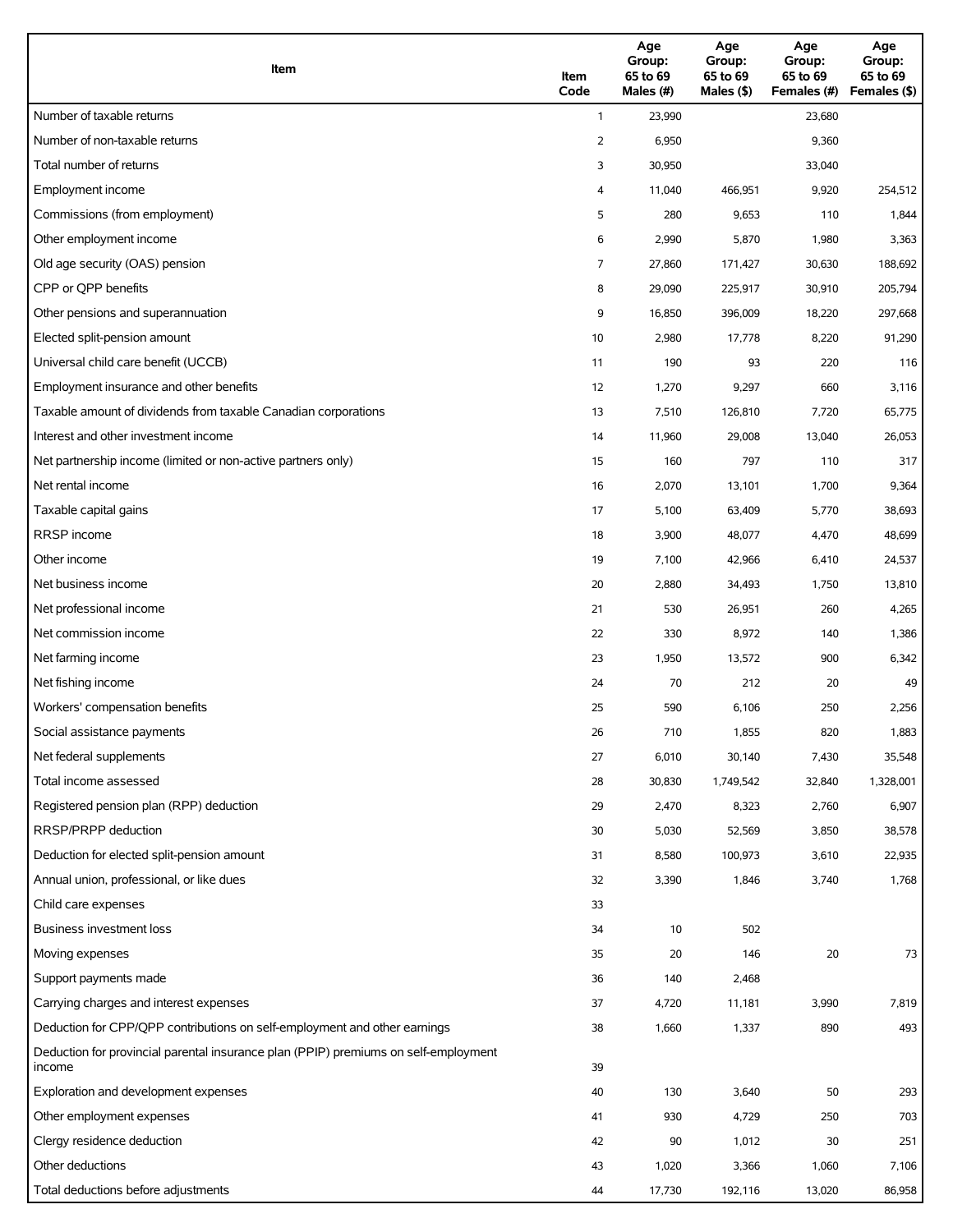| Item                                                                | <b>Item Code</b> | 65 to 69<br>Males (#) | 65 to 69<br>Males (\$) | Age Group: Age Group: Age Group:<br>65 to 69<br>Females (#) | <b>Age Group:</b><br>65 to 69<br>Females (\$) |
|---------------------------------------------------------------------|------------------|-----------------------|------------------------|-------------------------------------------------------------|-----------------------------------------------|
| Social benefits repayment                                           | 45               | 2,670                 | 8,454                  | 1,660                                                       | 4,909                                         |
| Net income                                                          | 46               | 30,760                | 1,550,252              | 32,820                                                      | 1,236,361                                     |
| Canadian Forces personnel and police deduction                      | 47               |                       |                        |                                                             |                                               |
| Security options deductions                                         | 48               |                       |                        |                                                             |                                               |
| Other payments deduction                                            | 49               | 6,710                 | 38,072                 | 7,860                                                       | 39,852                                        |
| Non-capital losses of other years                                   | 50               |                       |                        |                                                             |                                               |
| Net capital losses of other years                                   | 51               | 1,120                 | 3,002                  | 900                                                         | 1,523                                         |
| Capital gains deduction                                             | 52               | 290                   | 27,224                 | 180                                                         | 15,004                                        |
| Northern residents deductions                                       | 53               | 600                   | 2,363                  | 380                                                         | 1,349                                         |
| Additional deductions                                               | 54               | 240                   | 741                    | 290                                                         | 846                                           |
| Farming/fishing losses of prior years                               | 55               | 60                    | 839                    | 20                                                          | 43                                            |
| Total deductions from net income                                    | 56               | 8,750                 | 73,934                 | 9,410                                                       | 58,710                                        |
| Taxable income assessed                                             | 57               | 30,650                | 1,476,711              | 32,670                                                      | 1,177,893                                     |
| Basic personal amount                                               | 58               | 30,950                | 354,558                | 33,040                                                      | 378,682                                       |
| Age amount                                                          | 59               | 28,210                | 166,622                | 31,620                                                      | 197,412                                       |
| Spouse or common-law partner amount                                 | 60               | 2,980                 | 18,472                 | 760                                                         | 4,482                                         |
| Amount for an eligible dependant                                    | 61               | 50                    | 500                    | 180                                                         | 1,668                                         |
| Family caregiver amount for children under 18 years of age          | 62               | 20                    | 40                     | 10                                                          | 34                                            |
| Amount for infirm dependants age 18 or older                        | 63               | 60                    | 299                    | 40                                                          | 218                                           |
| CPP or QPP contributions through employment                         | 64               | 7,960                 | 10,430                 | 7,020                                                       | 7,070                                         |
| CPP or QPP contributions on self-employment and other earnings      | 65               | 1,660                 | 1,337                  | 890                                                         | 493                                           |
| Employment insurance premiums                                       | 66               | 8,410                 | 4,745                  | 7,400                                                       | 3,496                                         |
| PPIP premiums paid                                                  | 67               |                       |                        |                                                             |                                               |
| PPIP premiums payable on employment income                          | 68               |                       |                        |                                                             |                                               |
| PPIP premiums payable on self-employment income                     | 69               |                       |                        |                                                             |                                               |
| Volunteer firefighters' amount/search and rescue volunteers' amount | 70               | 50                    | 153                    |                                                             |                                               |
| Canada employment amount                                            | 71               | 12,870                | 12,845                 | 11,070                                                      | 11,119                                        |
| Public transit amount                                               | 72               | 490                   | 258                    | 650                                                         | 345                                           |
| Children's arts amount                                              | 73               | 30                    | 10                     |                                                             |                                               |
| Home accessibility expenses                                         | 74               | 50                    | 282                    | 40                                                          | 212                                           |
| Home buyers' amount                                                 | 75               | 20                    | 102                    | 20                                                          | 73                                            |
| Pension income amount                                               | 76               | 18,550                | 35,582                 | 21,870                                                      | 42,176                                        |
| Caregiver amount                                                    | 77               | 270                   | 1,577                  | 260                                                         | 1,306                                         |
| Disability amount                                                   | 78               | 2,960                 | 23,687                 | 3,230                                                       | 25,826                                        |
| Disability amount transferred from a dependant                      | 79               | 310                   | 2,558                  | 290                                                         | 2,318                                         |
| Interest paid on student loans                                      | 80               |                       |                        |                                                             |                                               |
| Tuition, education, and textbook amounts                            | 81               | 70                    | 125                    | 120                                                         | 213                                           |
| Tuition, education, and textbook amounts transferred from a child   | 82               | 300                   | 1,435                  | 110                                                         | 485                                           |
| Amounts transferred from spouse or common-law partner               | 83               | 3,370                 | 19,516                 | 3,010                                                       | 16,760                                        |
| Medical expenses                                                    | 84               | 7,910                 | 19,322                 | 11,260                                                      | 25,733                                        |
| Total tax credits on personal amounts                               | 85               | 30,950                | 101,169                | 33,040                                                      | 108,022                                       |
| Allowable charitable donations and government gifts                 | 86               | 10,230                | 30,114                 | 9,110                                                       | 15,678                                        |
| Eligible cultural and ecological gifts                              | 87               | 20                    | 18                     |                                                             |                                               |
| Total tax credit on donations and gifts                             | 88               | 10,210                | 8,915                  | 9,090                                                       | 4,448                                         |
| Total federal non-refundable tax credits                            | 89               | 30,950                | 110,084                | 33,040                                                      | 112,470                                       |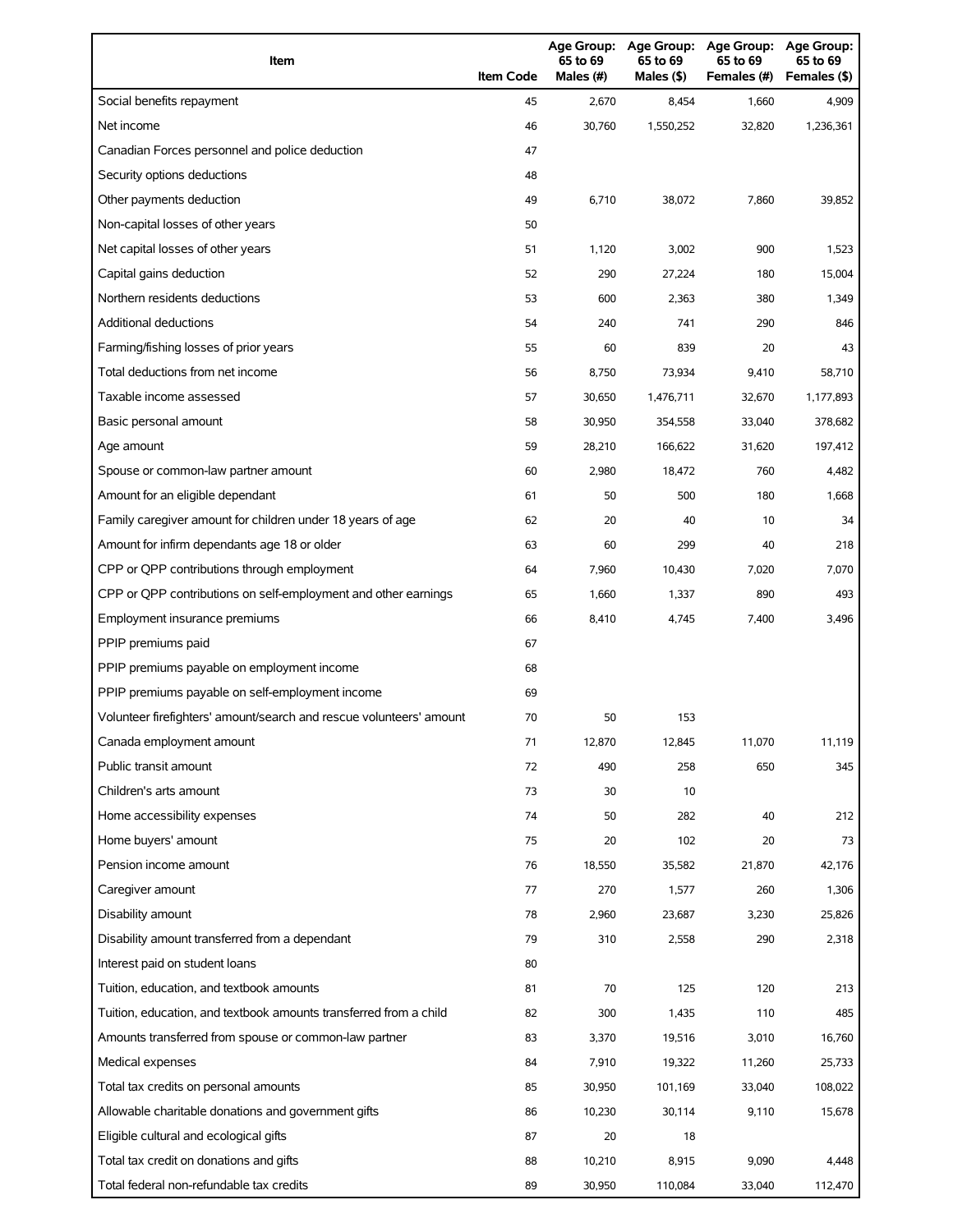| Item                                                        | <b>Item Code</b> | 65 to 69<br>Males (#) | Age Group: Age Group:<br>65 to 69<br>Males $(§)$ | Age Group:<br>65 to 69<br>Females (#) | Age Group:<br>65 to 69<br>Females (\$) |
|-------------------------------------------------------------|------------------|-----------------------|--------------------------------------------------|---------------------------------------|----------------------------------------|
| Federal dividend tax credit                                 | 90               | 6,710                 | 16,593                                           | 6,610                                 | 8,300                                  |
| Minimum tax carryover                                       | 91               | 200                   | 634                                              | 130                                   | 372                                    |
| Basic federal tax                                           | 92               | 21,220                | 160,933                                          | 20,230                                | 92,206                                 |
| Federal foreign tax credit                                  | 93               | 2,650                 | 1,184                                            | 2,800                                 | 708                                    |
| Federal political contribution tax credit                   | 94               | 600                   | 123                                              | 370                                   | 62                                     |
| Investment tax credit                                       | 95               | 30                    | 607                                              | 20                                    | 24                                     |
| Labour-sponsored funds tax credit (federally registered)    | 96               |                       |                                                  |                                       |                                        |
| Labour-sponsored funds tax credit (provincially registered) | 97               | 10                    | 8                                                |                                       |                                        |
| Alternative minimum tax payable                             | 98               | 110                   | 900                                              | 60                                    | 499                                    |
| Net federal tax                                             | 99               | 21,170                | 159,018                                          | 20,190                                | 91,412                                 |
| CPP contributions on self-employment                        | 100              | 1,660                 | 2,674                                            | 890                                   | 985                                    |
| Social Benefits repayment                                   | 101              | 2,670                 | 8,454                                            | 1,660                                 | 4,909                                  |
| Working income tax benefit (WITB)                           | 102              | 300                   | 223                                              | 160                                   | 109                                    |
| Children's fitness tax credit                               | 103              | 60                    | 4                                                |                                       |                                        |
| Eligible educator school supply tax credit                  | 104              |                       |                                                  |                                       |                                        |
| Net provincial or territorial tax                           | 105              | 23,790                | 128,454                                          | 23,540                                | 84,720                                 |
| Total tax payable                                           | 106              | 23,990                | 298,601                                          | 23,680                                | 182,026                                |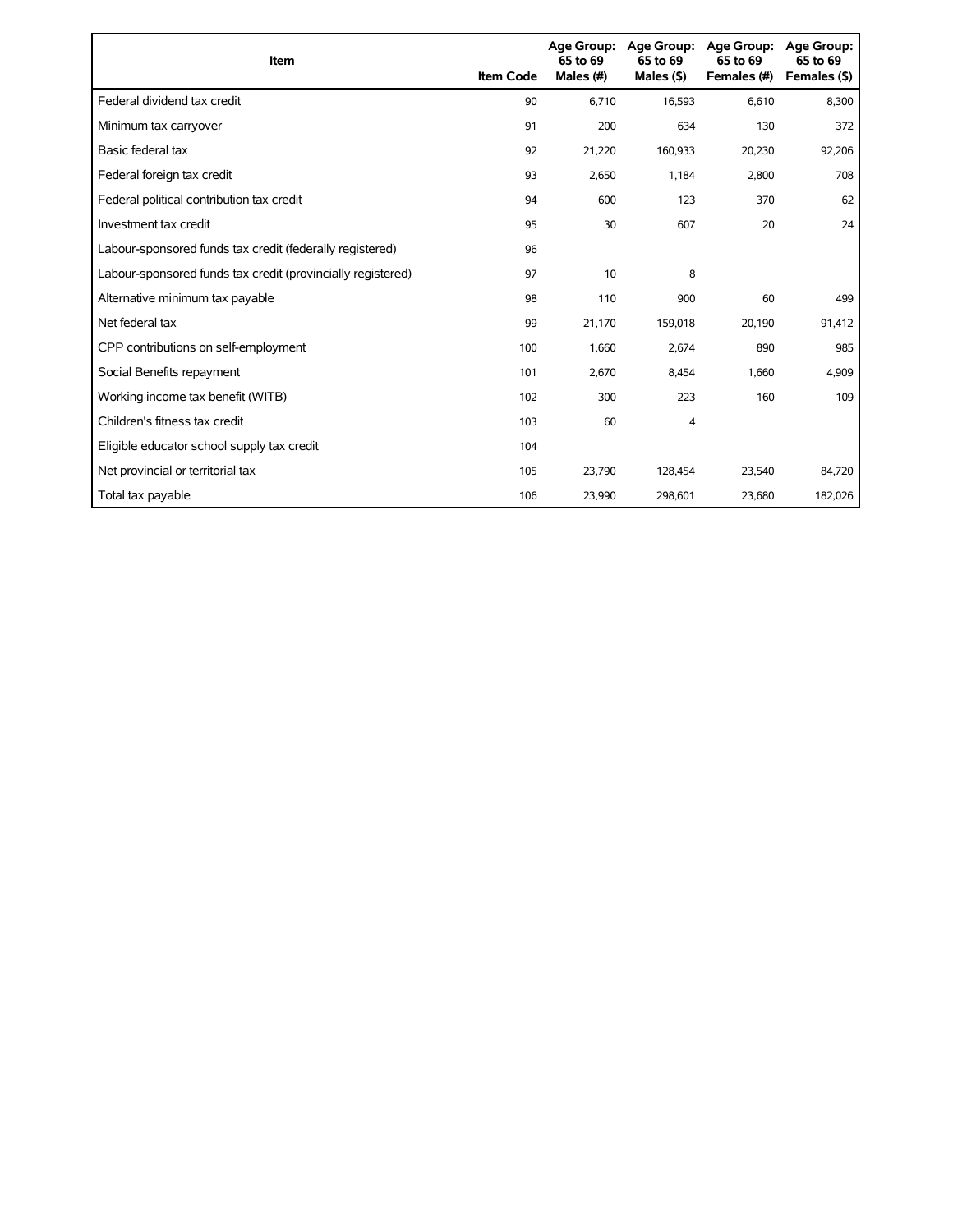| Item                                                                                          | Item<br>Code | Age<br>Group:<br>70 to 74<br>Males (#) | Age<br>Group:<br>70 to 74<br>Males (\$) | Age<br>Group:<br>70 to 74<br>Females (#) | Age<br>Group:<br>70 to 74<br>Females (\$) |
|-----------------------------------------------------------------------------------------------|--------------|----------------------------------------|-----------------------------------------|------------------------------------------|-------------------------------------------|
| Number of taxable returns                                                                     | $\mathbf{1}$ | 16,590                                 |                                         | 16,530                                   |                                           |
| Number of non-taxable returns                                                                 | 2            | 6,180                                  |                                         | 8,280                                    |                                           |
| Total number of returns                                                                       | 3            | 22,770                                 |                                         | 24,810                                   |                                           |
| Employment income                                                                             | 4            | 4,550                                  | 139,913                                 | 3,710                                    | 70,777                                    |
| Commissions (from employment)                                                                 | 5            | 100                                    | 3,636                                   | 50                                       | 745                                       |
| Other employment income                                                                       | 6            | 1,960                                  | 1,641                                   | 1,110                                    | 1,024                                     |
| Old age security (OAS) pension                                                                | 7            | 22,230                                 | 148,791                                 | 24,320                                   | 162,964                                   |
| CPP or QPP benefits                                                                           | 8            | 22,240                                 | 172,775                                 | 23,540                                   | 155,600                                   |
| Other pensions and superannuation                                                             | 9            | 16,000                                 | 365,189                                 | 16,630                                   | 247,584                                   |
| Elected split-pension amount                                                                  | 10           | 2,290                                  | 14,592                                  | 6,720                                    | 75,697                                    |
| Universal child care benefit (UCCB)                                                           | 11           | 60                                     | 32                                      | 100                                      | 43                                        |
| Employment insurance and other benefits                                                       | 12           | 480                                    | 3,419                                   | 180                                      | 871                                       |
| Taxable amount of dividends from taxable Canadian corporations                                | 13           | 5,780                                  | 66,809                                  | 6,310                                    | 46,991                                    |
| Interest and other investment income                                                          | 14           | 9,980                                  | 25,479                                  | 11,200                                   | 22,637                                    |
| Net partnership income (limited or non-active partners only)                                  | 15           | 120                                    | 93                                      | 80                                       | 48                                        |
| Net rental income                                                                             | 16           | 1,370                                  | 9,697                                   | 1,080                                    | 7,893                                     |
| Taxable capital gains                                                                         | 17           | 4,120                                  | 48,408                                  | 4,810                                    | 31,258                                    |
| <b>RRSP</b> income                                                                            | 18           | 1,680                                  | 17,052                                  | 1,640                                    | 13,490                                    |
| Other income                                                                                  | 19           | 5,180                                  | 25,055                                  | 4,910                                    | 17,614                                    |
| Net business income                                                                           | 20           | 1,550                                  | 14,236                                  | 820                                      | 4,552                                     |
| Net professional income                                                                       | 21           | 360                                    | 14,311                                  | 120                                      | 1,822                                     |
| Net commission income                                                                         | 22           | 160                                    | 2,857                                   | 80                                       | 419                                       |
| Net farming income                                                                            | 23           | 1,550                                  | 11,095                                  | 670                                      | 4,499                                     |
| Net fishing income                                                                            | 24           | 50                                     | 130                                     |                                          |                                           |
| Workers' compensation benefits                                                                | 25           | 350                                    | 2,875                                   | 150                                      | 1,852                                     |
| Social assistance payments                                                                    | 26           | 400                                    | 507                                     | 600                                      | 585                                       |
| Net federal supplements                                                                       | 27           | 6,060                                  | 27,246                                  | 8,030                                    | 36,146                                    |
| Total income assessed                                                                         | 28           | 22,700                                 | 1,115,866                               | 24,670                                   | 906,174                                   |
| Registered pension plan (RPP) deduction                                                       | 29           | 400                                    | 973                                     | 390                                      | 825                                       |
| RRSP/PRPP deduction                                                                           | 30           | 1,260                                  | 12,851                                  | 850                                      | 8,574                                     |
| Deduction for elected split-pension amount                                                    | 31           | 8,010                                  | 90,072                                  | 2,250                                    | 13,637                                    |
| Annual union, professional, or like dues                                                      | 32           | 1,300                                  | 530                                     | 1,080                                    | 416                                       |
| Child care expenses                                                                           | 33           |                                        |                                         |                                          |                                           |
| Business investment loss                                                                      | 34           |                                        |                                         |                                          |                                           |
| Moving expenses                                                                               | 35           |                                        |                                         |                                          |                                           |
| Support payments made                                                                         | 36           | 90                                     | 1,280                                   |                                          |                                           |
| Carrying charges and interest expenses                                                        | 37           | 3,970                                  | 7,687                                   | 3,560                                    | 6,125                                     |
| Deduction for CPP/QPP contributions on self-employment and other earnings                     | 38           | 120                                    | 46                                      | 60                                       | 10                                        |
| Deduction for provincial parental insurance plan (PPIP) premiums on self-employment<br>income | 39           |                                        |                                         |                                          |                                           |
| Exploration and development expenses                                                          | 40           | 100                                    | 297                                     | 50                                       | 232                                       |
| Other employment expenses                                                                     | 41           | 370                                    | 1,626                                   | 90                                       | 252                                       |
| Clergy residence deduction                                                                    | 42           | 40                                     | 355                                     | 10                                       | 107                                       |
| Other deductions                                                                              | 43           | 780                                    | 3,748                                   | 830                                      | 8,339                                     |
| Total deductions before adjustments                                                           | 44           | 11,640                                 | 119,772                                 | 7,120                                    | 38,653                                    |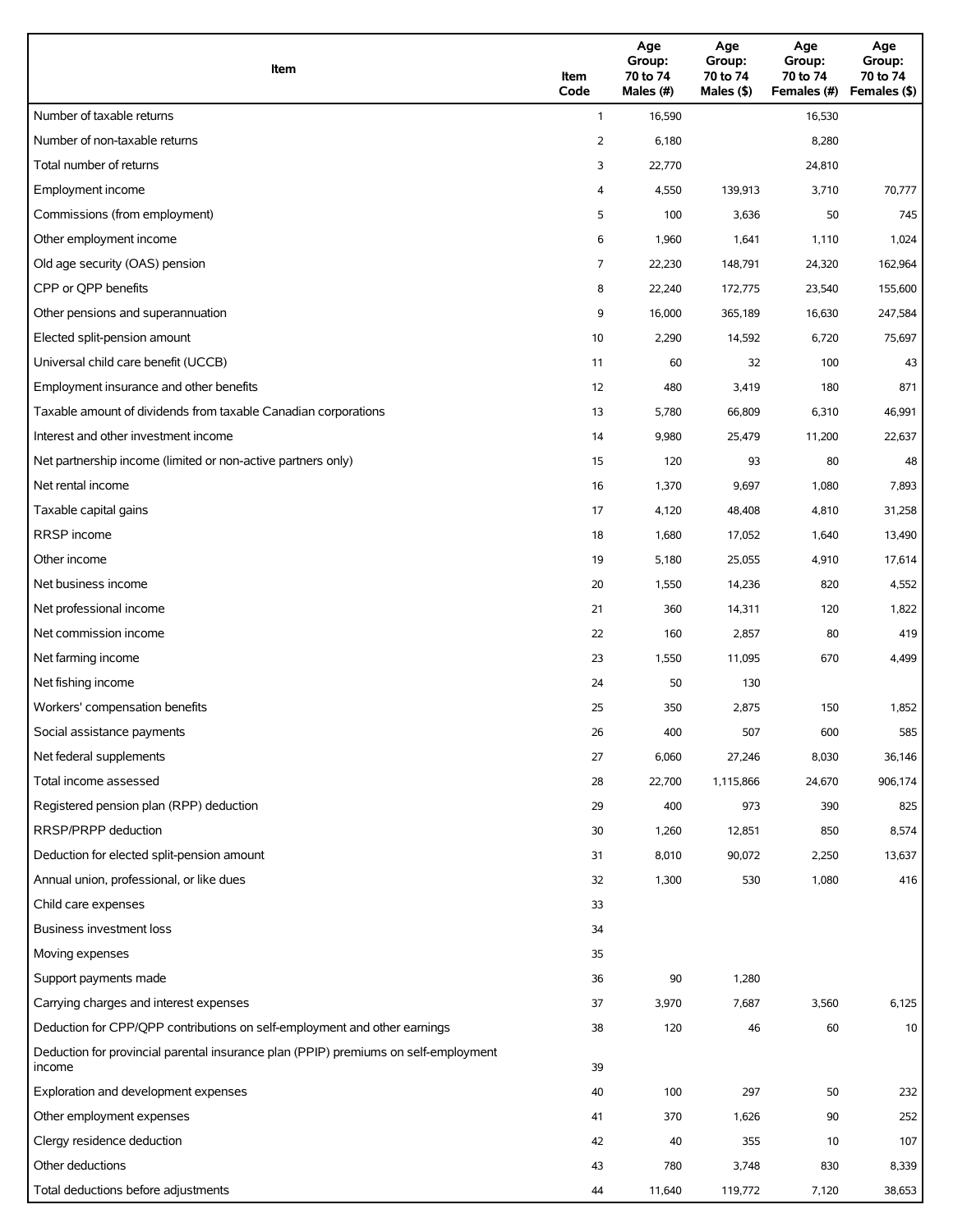| Item                                                                | <b>Item Code</b> | Age Group:<br>70 to 74<br>Males $(H)$ | <b>Age Group:</b><br>70 to 74<br>Males (\$) | <b>Age Group:</b><br>70 to 74<br>Females (#) | <b>Age Group:</b><br>70 to 74<br>Females (\$) |
|---------------------------------------------------------------------|------------------|---------------------------------------|---------------------------------------------|----------------------------------------------|-----------------------------------------------|
| Social benefits repayment                                           | 45               | 1,760                                 | 6,926                                       | 1,270                                        | 4,338                                         |
| Net income                                                          | 46               | 22,670                                | 989,508                                     | 24,660                                       | 863,627                                       |
| Canadian Forces personnel and police deduction                      | 47               |                                       |                                             |                                              |                                               |
| Security options deductions                                         | 48               |                                       |                                             |                                              |                                               |
| Other payments deduction                                            | 49               | 6,420                                 | 30,585                                      | 8,290                                        | 38,572                                        |
| Non-capital losses of other years                                   | 50               | 10                                    | 20                                          | 10                                           | 180                                           |
| Net capital losses of other years                                   | 51               | 920                                   | 2,734                                       | 810                                          | 1,760                                         |
| Capital gains deduction                                             | 52               | 220                                   | 18,079                                      | 150                                          | 11,898                                        |
| Northern residents deductions                                       | 53               | 380                                   | 1,441                                       | 240                                          | 874                                           |
| Additional deductions                                               | 54               | 360                                   | 686                                         | 430                                          | 1,056                                         |
| Farming/fishing losses of prior years                               | 55               | 50                                    | 529                                         |                                              |                                               |
| Total deductions from net income                                    | 56               | 8,040                                 | 54,230                                      | 9,630                                        | 54,402                                        |
| Taxable income assessed                                             | 57               | 22,580                                | 935,500                                     | 24,530                                       | 809,319                                       |
| Basic personal amount                                               | 58               | 22,770                                | 261,081                                     | 24,810                                       | 284,276                                       |
| Age amount                                                          | 59               | 21,400                                | 133,167                                     | 23,960                                       | 154,080                                       |
| Spouse or common-law partner amount                                 | 60               | 1,530                                 | 7,216                                       | 380                                          | 2,049                                         |
| Amount for an eligible dependant                                    | 61               | 30                                    | 280                                         | 100                                          | 926                                           |
| Family caregiver amount for children under 18 years of age          | 62               |                                       |                                             |                                              |                                               |
| Amount for infirm dependants age 18 or older                        | 63               | 50                                    | 281                                         | 40                                           | 195                                           |
| CPP or QPP contributions through employment                         | 64               | 620                                   | 403                                         | 470                                          | 254                                           |
| CPP or QPP contributions on self-employment and other earnings      | 65               | 120                                   | 46                                          | 60                                           | 10                                            |
| Employment insurance premiums                                       | 66               | 2,980                                 | 1,343                                       | 2,210                                        | 870                                           |
| PPIP premiums paid                                                  | 67               |                                       |                                             |                                              |                                               |
| PPIP premiums payable on employment income                          | 68               |                                       |                                             |                                              |                                               |
| PPIP premiums payable on self-employment income                     | 69               |                                       |                                             |                                              |                                               |
| Volunteer firefighters' amount/search and rescue volunteers' amount | 70               | 20                                    | 66                                          |                                              |                                               |
| Canada employment amount                                            | 71               | 6,070                                 | 5,393                                       | 4,550                                        | 4,060                                         |
| Public transit amount                                               | 72               | 250                                   | 119                                         | 330                                          | 143                                           |
| Children's arts amount                                              | 73               |                                       |                                             |                                              |                                               |
| Home accessibility expenses                                         | 74               | 50                                    | 248                                         | 40                                           | 193                                           |
| Home buyers' amount                                                 | 75               |                                       |                                             |                                              |                                               |
| Pension income amount                                               | 76               | 16,850                                | 32,370                                      | 18,620                                       | 35,588                                        |
| Caregiver amount                                                    | 77               | 140                                   | 731                                         | 130                                          | 617                                           |
| Disability amount                                                   | 78               | 2,790                                 | 22,281                                      | 2,940                                        | 23,462                                        |
| Disability amount transferred from a dependant                      | 79               | 170                                   | 1,291                                       | 150                                          | 1,204                                         |
| Interest paid on student loans                                      | 80               |                                       |                                             |                                              |                                               |
| Tuition, education, and textbook amounts                            | 81               | 30                                    | 54                                          | 30                                           | 53                                            |
| Tuition, education, and textbook amounts transferred from a child   | 82               | 80                                    | 368                                         | 30                                           | 151                                           |
| Amounts transferred from spouse or common-law partner               | 83               | 3,990                                 | 23,968                                      | 2,680                                        | 14,307                                        |
| Medical expenses                                                    | 84               | 7,150                                 | 19,331                                      | 9,520                                        | 23,216                                        |
| Total tax credits on personal amounts                               | 85               | 22,770                                | 76,514                                      | 24,810                                       | 81,853                                        |
| Allowable charitable donations and government gifts                 | 86               | 7,950                                 | 21,917                                      | 7,140                                        | 14,426                                        |
| Eligible cultural and ecological gifts                              | 87               |                                       |                                             |                                              |                                               |
| Total tax credit on donations and gifts                             | 88               | 7,930                                 | 6,329                                       | 7,120                                        | 4,118                                         |
| Total federal non-refundable tax credits                            | 89               | 22,770                                | 82,843                                      | 24,810                                       | 85,972                                        |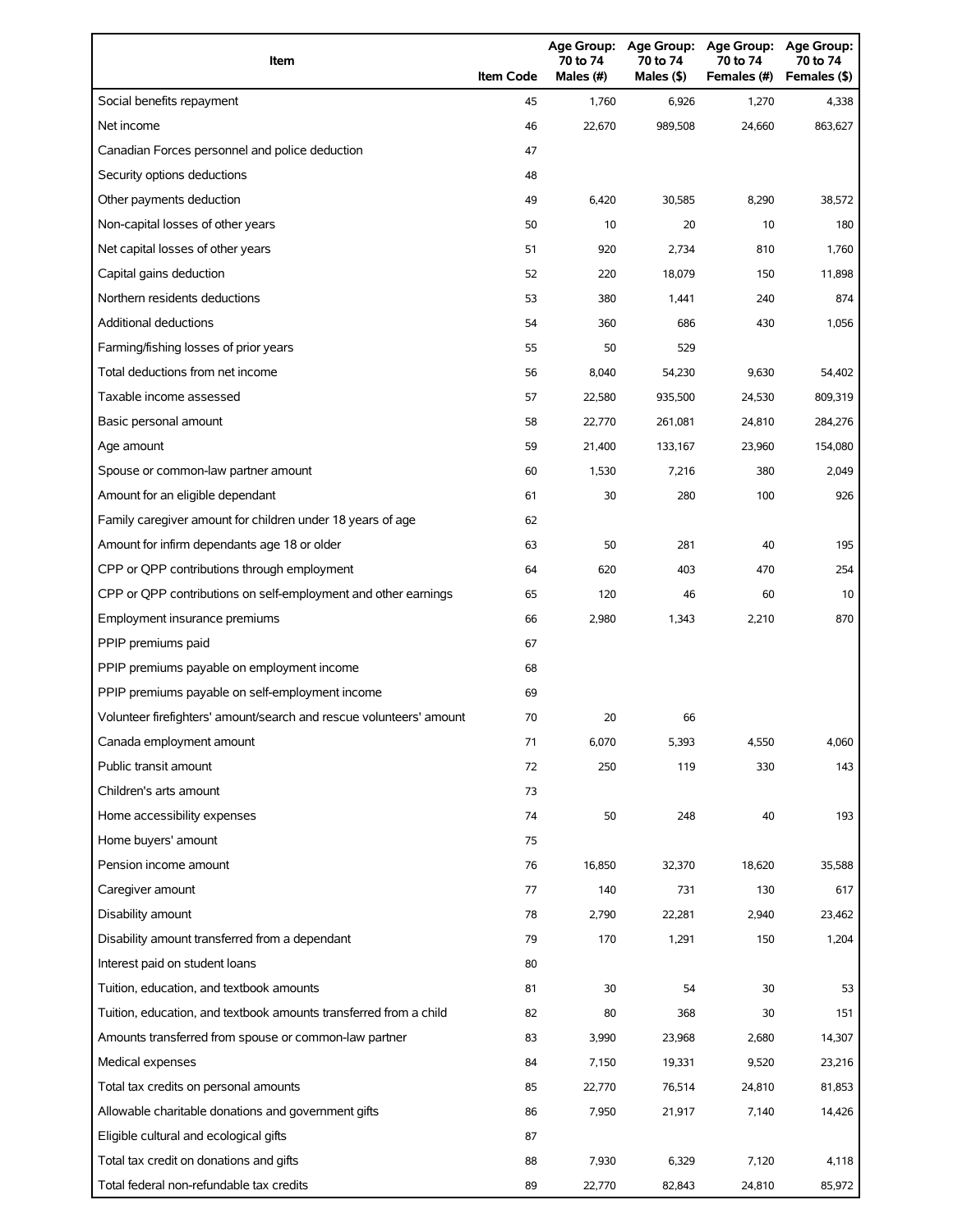| Item                                                        | <b>Item Code</b> | 70 to 74<br>Males (#) | Age Group: Age Group:<br>70 to 74<br>Males $($ \$) | <b>Age Group:</b><br>70 to 74<br>Females (#) | <b>Age Group:</b><br>70 to 74<br>Females (\$) |
|-------------------------------------------------------------|------------------|-----------------------|----------------------------------------------------|----------------------------------------------|-----------------------------------------------|
| Federal dividend tax credit                                 | 90               | 4.990                 | 8.637                                              | 5,200                                        | 6,077                                         |
| Minimum tax carryover                                       | 91               | 140                   | 446                                                | 90                                           | 253                                           |
| Basic federal tax                                           | 92               | 13,920                | 87,722                                             | 13,400                                       | 56,773                                        |
| Federal foreign tax credit                                  | 93               | 2,100                 | 1,057                                              | 2,380                                        | 510                                           |
| Federal political contribution tax credit                   | 94               | 500                   | 84                                                 | 330                                          | 51                                            |
| Investment tax credit                                       | 95               |                       |                                                    | 10                                           | 21                                            |
| Labour-sponsored funds tax credit (federally registered)    | 96               |                       |                                                    |                                              |                                               |
| Labour-sponsored funds tax credit (provincially registered) | 97               |                       |                                                    |                                              |                                               |
| Alternative minimum tax payable                             | 98               | 60                    | 421                                                | 50                                           | 541                                           |
| Net federal tax                                             | 99               | 13,880                | 86,525                                             | 13,360                                       | 56,192                                        |
| CPP contributions on self-employment                        | 100              | 120                   | 93                                                 | 60                                           | 21                                            |
| Social Benefits repayment                                   | 101              | 1,760                 | 6,926                                              | 1,270                                        | 4,338                                         |
| Working income tax benefit (WITB)                           | 102              | 90                    | 61                                                 | 30                                           | 21                                            |
| Children's fitness tax credit                               | 103              |                       |                                                    |                                              |                                               |
| Eligible educator school supply tax credit                  | 104              |                       |                                                    |                                              |                                               |
| Net provincial or territorial tax                           | 105              | 16,560                | 72,945                                             | 16,510                                       | 52,745                                        |
| Total tax payable                                           | 106              | 16,590                | 166,489                                            | 16,530                                       | 113,296                                       |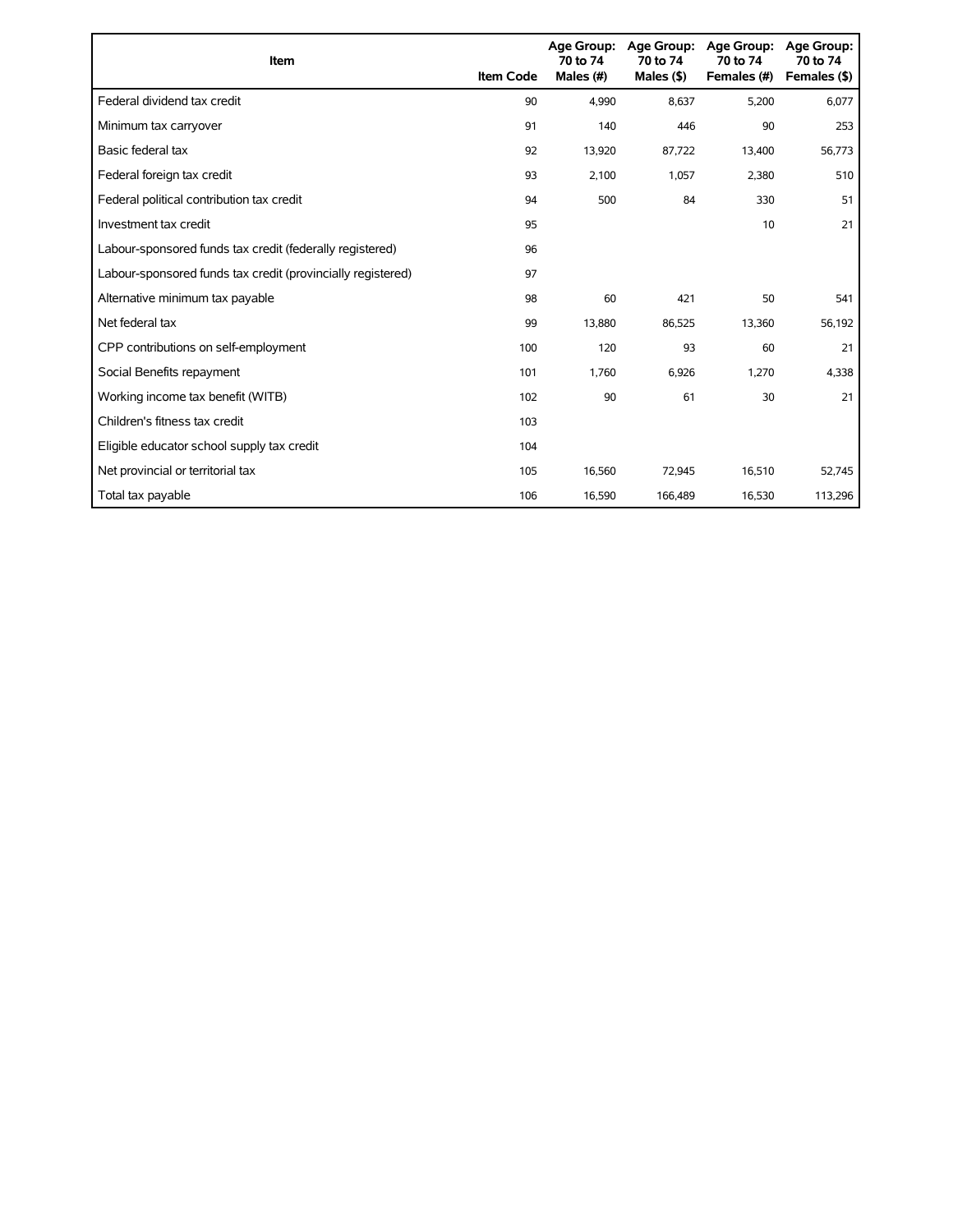| Item                                                                                          | Item<br>Code   | Age<br>Group:<br>75 to 79<br>Males (#) | Age<br>Group:<br>75 to 79<br>Males (\$) | Age<br>Group:<br>75 to 79<br>Females (#) | Age<br>Group:<br>75 to 79<br>Females (\$) |
|-----------------------------------------------------------------------------------------------|----------------|----------------------------------------|-----------------------------------------|------------------------------------------|-------------------------------------------|
| Number of taxable returns                                                                     | $\mathbf{1}$   | 10,590                                 |                                         | 11,180                                   |                                           |
| Number of non-taxable returns                                                                 | $\overline{2}$ | 5,070                                  |                                         | 7,170                                    |                                           |
| Total number of returns                                                                       | 3              | 15,660                                 |                                         | 18,350                                   |                                           |
| Employment income                                                                             | 4              | 1,690                                  | 43,219                                  | 1,170                                    | 16,604                                    |
| Commissions (from employment)                                                                 | 5              | 20                                     | 1,096                                   | 10                                       | 29                                        |
| Other employment income                                                                       | 6              | 1,190                                  | 1,060                                   | 560                                      | 410                                       |
| Old age security (OAS) pension                                                                | 7              | 15,360                                 | 101,916                                 | 18,070                                   | 119,938                                   |
| CPP or QPP benefits                                                                           | 8              | 15,310                                 | 120,537                                 | 17,200                                   | 116,306                                   |
| Other pensions and superannuation                                                             | 9              | 11,750                                 | 253,121                                 | 13,020                                   | 178,313                                   |
| Elected split-pension amount                                                                  | 10             | 1,530                                  | 8,958                                   | 4,150                                    | 44,561                                    |
| Universal child care benefit (UCCB)                                                           | 11             |                                        |                                         | 40                                       | 20                                        |
| Employment insurance and other benefits                                                       | 12             |                                        |                                         |                                          |                                           |
| Taxable amount of dividends from taxable Canadian corporations                                | 13             | 4,180                                  | 36,493                                  | 4,840                                    | 27,041                                    |
| Interest and other investment income                                                          | 14             | 7,760                                  | 18,352                                  | 9,370                                    | 20,177                                    |
| Net partnership income (limited or non-active partners only)                                  | 15             | 80                                     | 295                                     |                                          |                                           |
| Net rental income                                                                             | 16             | 940                                    | 7,923                                   | 730                                      | 5,121                                     |
| Taxable capital gains                                                                         | 17             | 3,000                                  | 33,067                                  | 3,890                                    | 23,054                                    |
| <b>RRSP</b> income                                                                            | 18             | 320                                    | 2,545                                   | 390                                      | 1,739                                     |
| Other income                                                                                  | 19             | 3,450                                  | 16,109                                  | 3,730                                    | 26,893                                    |
| Net business income                                                                           | 20             | 740                                    | 3,472                                   | 340                                      | 1,876                                     |
| Net professional income                                                                       | 21             | 160                                    | 3,940                                   | 40                                       | 245                                       |
| Net commission income                                                                         | 22             | 70                                     | 665                                     | 30                                       | 101                                       |
| Net farming income                                                                            | 23             | 1,050                                  | 5,114                                   | 490                                      | 2,705                                     |
| Net fishing income                                                                            | 24             | 30                                     | 93                                      |                                          |                                           |
| Workers' compensation benefits                                                                | 25             | 310                                    | 2,020                                   | 90                                       | 1,615                                     |
| Social assistance payments                                                                    | 26             | 270                                    | 359                                     | 520                                      | 437                                       |
| Net federal supplements                                                                       | 27             | 4,750                                  | 19,272                                  | 6,830                                    | 32,462                                    |
| Total income assessed                                                                         | 28             | 15,610                                 | 680,700                                 | 18,270                                   | 620,556                                   |
| Registered pension plan (RPP) deduction                                                       | 29             | 40                                     | 51                                      | 30                                       | 48                                        |
| RRSP/PRPP deduction                                                                           | 30             | 240                                    | 1,803                                   | 170                                      | 1,140                                     |
| Deduction for elected split-pension amount                                                    | 31             | 5,460                                  | 59,465                                  | 1,160                                    | 6,327                                     |
| Annual union, professional, or like dues                                                      | 32             | 540                                    | 129                                     | 270                                      | 78                                        |
| Child care expenses                                                                           | 33             |                                        |                                         |                                          |                                           |
| Business investment loss                                                                      | 34             |                                        |                                         |                                          |                                           |
| Moving expenses                                                                               | 35             |                                        |                                         |                                          |                                           |
| Support payments made                                                                         | 36             | 60                                     | 534                                     |                                          |                                           |
| Carrying charges and interest expenses                                                        | 37             | 2,910                                  | 5,114                                   | 2,790                                    | 4,568                                     |
| Deduction for CPP/QPP contributions on self-employment and other earnings                     | 38             |                                        |                                         |                                          |                                           |
| Deduction for provincial parental insurance plan (PPIP) premiums on self-employment<br>income | 39             |                                        |                                         |                                          |                                           |
| Exploration and development expenses                                                          | 40             | 80                                     | 429                                     | 30                                       | 75                                        |
| Other employment expenses                                                                     | 41             | 120                                    | 602                                     | 30                                       | 69                                        |
| Clergy residence deduction                                                                    | 42             | 20                                     | 183                                     |                                          |                                           |
| Other deductions                                                                              | 43             | 570                                    | 3,297                                   | 650                                      | 6,790                                     |
| Total deductions before adjustments                                                           | 44             | 7,510                                  | 71,613                                  | 4,320                                    | 19,107                                    |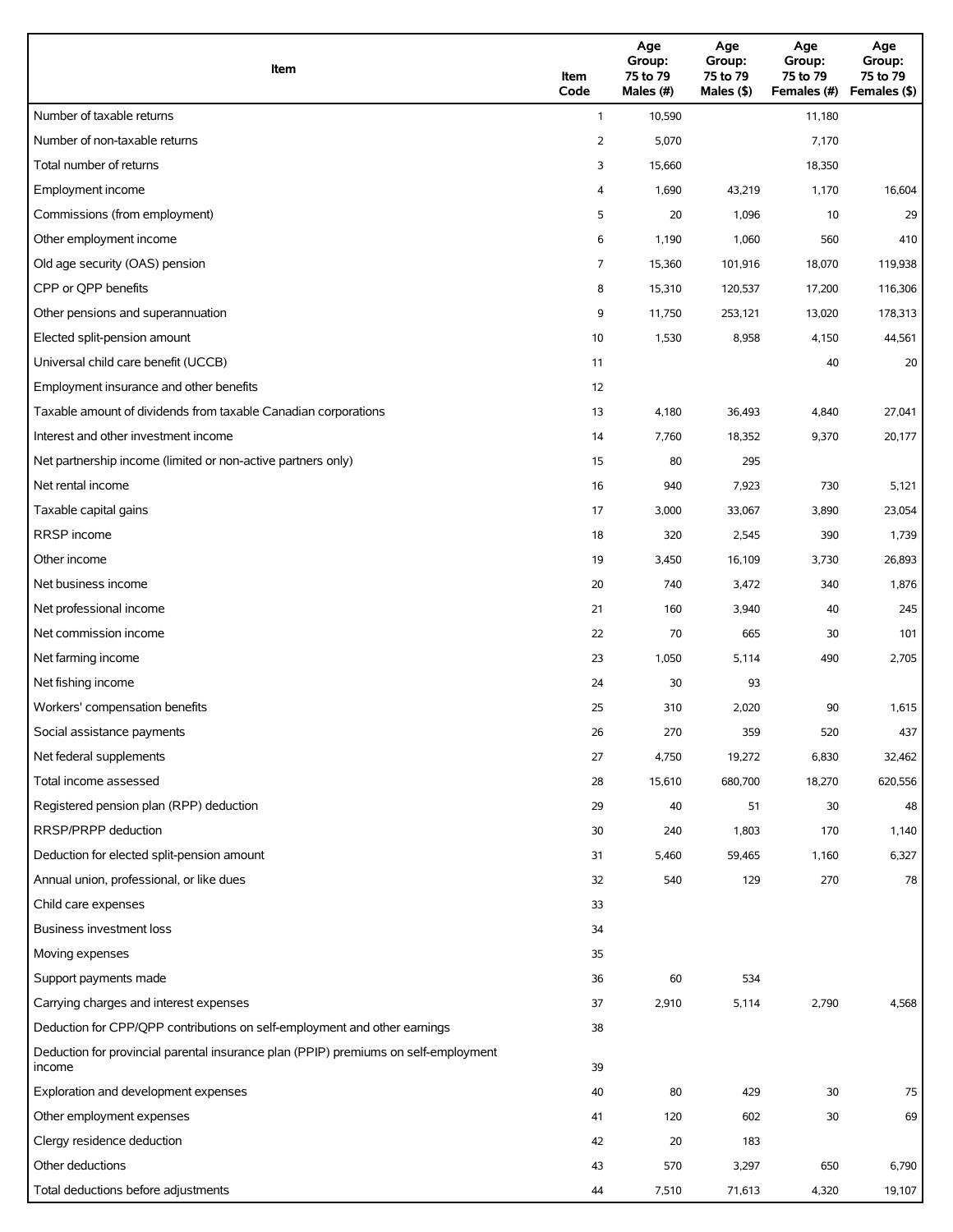| Item                                                                | <b>Item Code</b> | 75 to 79<br>Males (#) | Age Group: Age Group:<br>75 to 79<br>Males (\$) | <b>Age Group:</b><br>75 to 79<br>Females (#) | Age Group:<br>75 to 79<br>Females (\$) |
|---------------------------------------------------------------------|------------------|-----------------------|-------------------------------------------------|----------------------------------------------|----------------------------------------|
| Social benefits repayment                                           | 45               | 900                   | 3,491                                           | 700                                          | 2,368                                  |
| Net income                                                          | 46               | 15,590                | 606,606                                         | 18,270                                       | 599,242                                |
| Canadian Forces personnel and police deduction                      | 47               |                       |                                                 |                                              |                                        |
| Security options deductions                                         | 48               |                       |                                                 |                                              |                                        |
| Other payments deduction                                            | 49               | 5,040                 | 21,625                                          | 7,000                                        | 34,513                                 |
| Non-capital losses of other years                                   | 50               |                       |                                                 |                                              |                                        |
| Net capital losses of other years                                   | 51               | 670                   | 1,415                                           | 630                                          | 966                                    |
| Capital gains deduction                                             | 52               | 140                   | 14,340                                          | 130                                          | 9,257                                  |
| Northern residents deductions                                       | 53               | 250                   | 870                                             | 170                                          | 622                                    |
| <b>Additional deductions</b>                                        | 54               | 370                   | 649                                             | 440                                          | 1,250                                  |
| Farming/fishing losses of prior years                               | 55               |                       |                                                 |                                              |                                        |
| Total deductions from net income                                    | 56               | 6,180                 | 38,985                                          | 8,080                                        | 46,646                                 |
| Taxable income assessed                                             | 57               | 15,510                | 567,874                                         | 18,160                                       | 552,674                                |
| Basic personal amount                                               | 58               | 15,660                | 179,594                                         | 18,350                                       | 210,429                                |
| Age amount                                                          | 59               | 14,960                | 96,014                                          | 17,880                                       | 117,538                                |
| Spouse or common-law partner amount                                 | 60               | 990                   | 3,670                                           | 260                                          | 1,329                                  |
| Amount for an eligible dependant                                    | 61               | 20                    | 194                                             | 40                                           | 326                                    |
| Family caregiver amount for children under 18 years of age          | 62               |                       |                                                 |                                              |                                        |
| Amount for infirm dependants age 18 or older                        | 63               | 30                    | 200                                             | 20                                           | 106                                    |
| CPP or QPP contributions through employment                         | 64               |                       |                                                 |                                              |                                        |
| CPP or QPP contributions on self-employment and other earnings      | 65               |                       |                                                 |                                              |                                        |
| Employment insurance premiums                                       | 66               | 930                   | 347                                             | 480                                          | 157                                    |
| PPIP premiums paid                                                  | 67               |                       |                                                 |                                              |                                        |
| PPIP premiums payable on employment income                          | 68               |                       |                                                 |                                              |                                        |
| PPIP premiums payable on self-employment income                     | 69               |                       |                                                 |                                              |                                        |
| Volunteer firefighters' amount/search and rescue volunteers' amount | 70               |                       |                                                 |                                              |                                        |
| Canada employment amount                                            | 71               | 2,730                 | 2,152                                           | 1,670                                        | 1,286                                  |
| Public transit amount                                               | 72               | 110                   | 52                                              | 200                                          | 96                                     |
| Children's arts amount                                              | 73               |                       |                                                 |                                              |                                        |
| Home accessibility expenses                                         | 74               | 30                    | 151                                             | 30                                           | 165                                    |
| Home buyers' amount                                                 | 75               |                       |                                                 |                                              |                                        |
| Pension income amount                                               | 76               | 12,170                | 23,169                                          | 13,960                                       | 26,291                                 |
| Caregiver amount                                                    | 77               | 80                    | 415                                             | 70                                           | 398                                    |
| Disability amount                                                   | 78               | 2,550                 | 20,406                                          | 2,870                                        | 22,927                                 |
| Disability amount transferred from a dependant                      | 79               | 100                   | 785                                             |                                              |                                        |
| Interest paid on student loans                                      | 80               |                       |                                                 |                                              |                                        |
| Tuition, education, and textbook amounts                            | 81               |                       |                                                 |                                              |                                        |
| Tuition, education, and textbook amounts transferred from a child   | 82               | 20                    | 72                                              | 10                                           | 50                                     |
| Amounts transferred from spouse or common-law partner               | 83               | 3,610                 | 22,085                                          | 1,920                                        | 10,061                                 |
| Medical expenses                                                    | 84               | 5,450                 | 15,969                                          | 7,560                                        | 19,692                                 |
| Total tax credits on personal amounts                               | 85               | 15,660                | 54,803                                          | 18,350                                       | 61,743                                 |
| Allowable charitable donations and government gifts                 | 86               | 5,760                 | 16,280                                          | 5,600                                        | 11,759                                 |
| Eligible cultural and ecological gifts                              | 87               |                       |                                                 |                                              |                                        |
| Total tax credit on donations and gifts                             | 88               | 5,750                 | 4,688                                           | 5,590                                        | 3,306                                  |
| Total federal non-refundable tax credits                            | 89               | 15,660                | 59,492                                          | 18,350                                       | 65,049                                 |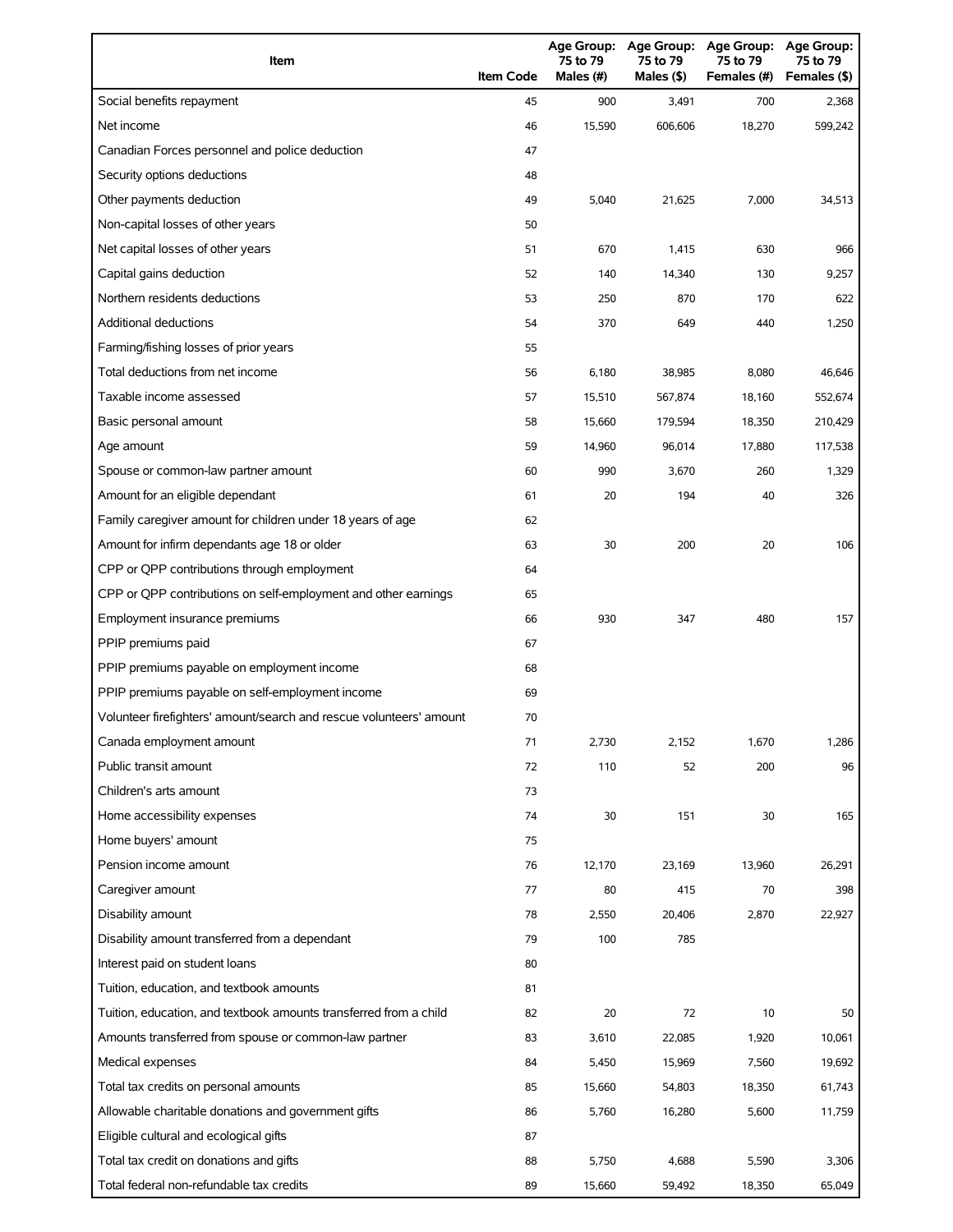| Item                                                        | <b>Item Code</b> | 75 to 79<br>Males (#) | Age Group: Age Group:<br>75 to 79<br>Males $(§)$ | <b>Age Group:</b><br>75 to 79<br>Females (#) | <b>Age Group:</b><br>75 to 79<br>Females (\$) |
|-------------------------------------------------------------|------------------|-----------------------|--------------------------------------------------|----------------------------------------------|-----------------------------------------------|
| Federal dividend tax credit                                 | 90               | 3,410                 | 4,578                                            | 3,790                                        | 3,529                                         |
| Minimum tax carryover                                       | 91               | 60                    | 191                                              | 50                                           | 124                                           |
| Basic federal tax                                           | 92               | 8,390                 | 44,108                                           | 8,590                                        | 36,035                                        |
| Federal foreign tax credit                                  | 93               | 1,490                 | 400                                              | 1,780                                        | 351                                           |
| Federal political contribution tax credit                   | 94               | 410                   | 76                                               | 240                                          | 36                                            |
| Investment tax credit                                       | 95               | 20                    | 105                                              |                                              |                                               |
| Labour-sponsored funds tax credit (federally registered)    | 96               |                       |                                                  |                                              |                                               |
| Labour-sponsored funds tax credit (provincially registered) | 97               |                       |                                                  |                                              |                                               |
| Alternative minimum tax payable                             | 98               | 30                    | 352                                              | 30                                           | 345                                           |
| Net federal tax                                             | 99               | 8,370                 | 43,531                                           | 8,570                                        | 35,645                                        |
| CPP contributions on self-employment                        | 100              |                       |                                                  |                                              |                                               |
| Social Benefits repayment                                   | 101              | 900                   | 3,491                                            | 700                                          | 2,368                                         |
| Working income tax benefit (WITB)                           | 102              | 50                    | 34                                               | 30                                           | 12                                            |
| Children's fitness tax credit                               | 103              |                       |                                                  |                                              |                                               |
| Eligible educator school supply tax credit                  | 104              |                       |                                                  |                                              |                                               |
| Net provincial or territorial tax                           | 105              | 10,580                | 38,487                                           | 11,180                                       | 32,821                                        |
| Total tax payable                                           | 106              | 10,590                | 85,509                                           | 11,180                                       | 70,834                                        |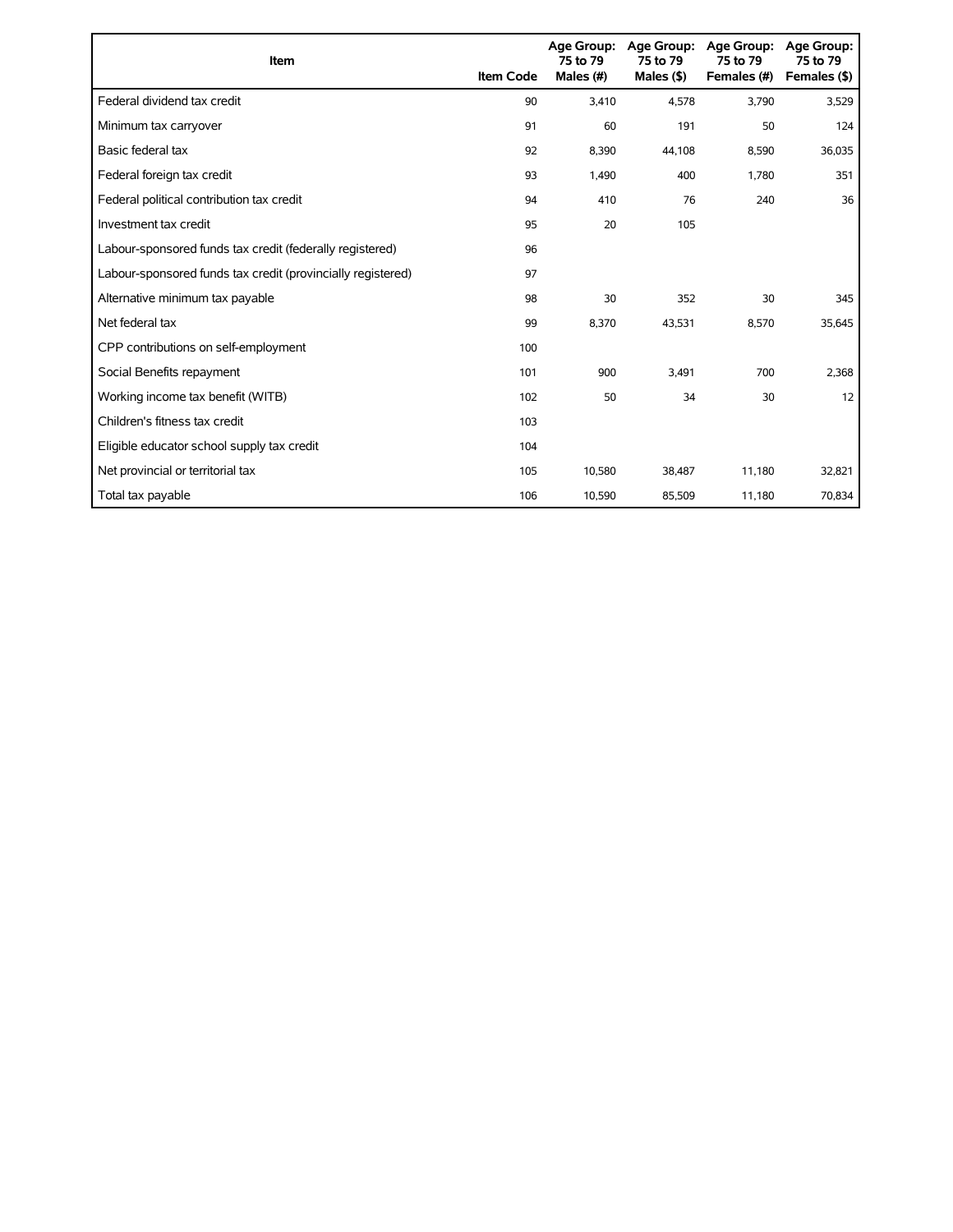| Item                                                                                          | Item<br>Code   | Age<br>Group:<br>80 and<br>over Males<br>(#) | Age<br>Group:<br>80 and<br>over Males<br>(5) | Age<br>Group:<br>80 and<br>over<br>Females (#) | Age<br>Group:<br>80 and<br>over<br>Females (\$) |
|-----------------------------------------------------------------------------------------------|----------------|----------------------------------------------|----------------------------------------------|------------------------------------------------|-------------------------------------------------|
| Number of taxable returns                                                                     | $\mathbf{1}$   | 13,520                                       |                                              | 18,220                                         |                                                 |
| Number of non-taxable returns                                                                 | $\overline{2}$ | 8,650                                        |                                              | 17,690                                         |                                                 |
| Total number of returns                                                                       | 3              | 22,180                                       |                                              | 35,900                                         |                                                 |
| Employment income                                                                             | 4              | 720                                          | 24,536                                       | 500                                            | 10,896                                          |
| Commissions (from employment)                                                                 | 5              |                                              |                                              |                                                |                                                 |
| Other employment income                                                                       | 6              | 1,480                                        | 1,170                                        | 770                                            | 727                                             |
| Old age security (OAS) pension                                                                | 7              | 21,960                                       | 141,664                                      | 35,680                                         | 230,307                                         |
| CPP or QPP benefits                                                                           | 8              | 21,730                                       | 177,555                                      | 33,620                                         | 243,943                                         |
| Other pensions and superannuation                                                             | 9              | 16,160                                       | 313,948                                      | 23,240                                         | 282,377                                         |
| Elected split-pension amount                                                                  | 10             | 1,700                                        | 9,009                                        | 3,670                                          | 39,108                                          |
| Universal child care benefit (UCCB)                                                           | 11             |                                              |                                              | 10                                             | 5                                               |
| Employment insurance and other benefits                                                       | 12             |                                              |                                              |                                                |                                                 |
| Taxable amount of dividends from taxable Canadian corporations                                |                |                                              |                                              |                                                |                                                 |
|                                                                                               | 13             | 6,140                                        | 62,641                                       | 8,920                                          | 66,282                                          |
| Interest and other investment income                                                          | 14             | 13,590                                       | 40,785                                       | 21,330                                         | 56,991                                          |
| Net partnership income (limited or non-active partners only)                                  | 15             | 90                                           | 352                                          | 60                                             | 118                                             |
| Net rental income                                                                             | 16             | 1,140                                        | 8,513                                        | 1,110                                          | 10,586                                          |
| Taxable capital gains                                                                         | 17             | 4,710                                        | 75,825                                       | 7,350                                          | 84,172                                          |
| RRSP income                                                                                   | 18             | 1,090                                        | 6,257                                        | 1,950                                          | 8,714                                           |
| Other income                                                                                  | 19             | 4,930                                        | 34,258                                       | 6,920                                          | 33,031                                          |
| Net business income                                                                           | 20             | 390                                          | 3,021                                        | 160                                            | 462                                             |
| Net professional income                                                                       | 21             | 120                                          | 3,433                                        | 20                                             | 277                                             |
| Net commission income                                                                         | 22             | 50                                           | 161                                          | 20                                             | 16                                              |
| Net farming income                                                                            | 23             | 1,140                                        | 6,577                                        | 520                                            | 2,942                                           |
| Net fishing income                                                                            | 24             |                                              |                                              |                                                |                                                 |
| Workers' compensation benefits                                                                | 25             | 490                                          | 2,114                                        | 210                                            | 2,899                                           |
| Social assistance payments                                                                    | 26             | 320                                          | 303                                          | 980                                            | 734                                             |
| Net federal supplements                                                                       | 27             | 7,580                                        | 28,622                                       | 17,530                                         | 83,017                                          |
| Total income assessed                                                                         | 28             | 22,140                                       | 941,106                                      | 35,850                                         | 1,158,124                                       |
| Registered pension plan (RPP) deduction                                                       | 29             | 40                                           | 55                                           | 20                                             | 17                                              |
| RRSP/PRPP deduction                                                                           | 30             | 190                                          | 573                                          | 140                                            | 1,231                                           |
| Deduction for elected split-pension amount                                                    | 31             | 5,890                                        | 60,754                                       | 850                                            | 3,952                                           |
| Annual union, professional, or like dues                                                      | 32             | 380                                          | 60                                           | 200                                            | 18                                              |
| Child care expenses                                                                           | 33             |                                              |                                              |                                                |                                                 |
| Business investment loss                                                                      | 34             |                                              |                                              |                                                |                                                 |
| Moving expenses                                                                               | 35             |                                              |                                              |                                                |                                                 |
| Support payments made                                                                         | 36             | 70                                           | 1,020                                        |                                                |                                                 |
| Carrying charges and interest expenses                                                        | 37             | 4,500                                        | 8,320                                        | 6,050                                          | 9,870                                           |
| Deduction for CPP/QPP contributions on self-employment and other earnings                     | 38             |                                              |                                              |                                                |                                                 |
| Deduction for provincial parental insurance plan (PPIP) premiums on self-employment<br>income | 39             |                                              |                                              |                                                |                                                 |
| Exploration and development expenses                                                          | 40             | 110                                          | 469                                          |                                                |                                                 |
| Other employment expenses                                                                     | 41             | 50                                           | 160                                          |                                                |                                                 |
| Clergy residence deduction                                                                    | 42             | 20                                           | 132                                          |                                                |                                                 |
| Other deductions                                                                              | 43             | 870                                          | 6,003                                        | 1,170                                          | 10,095                                          |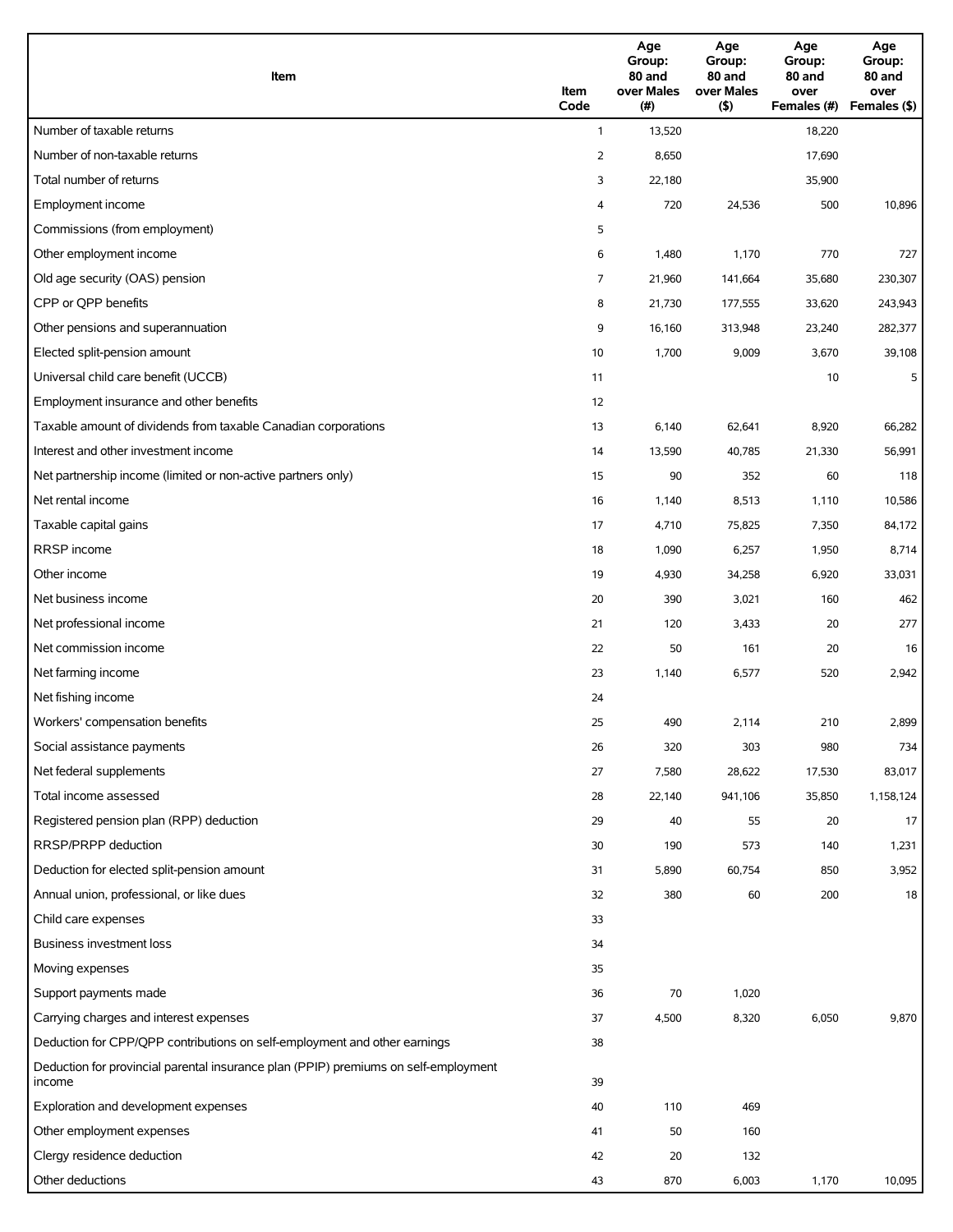| Item                                                                | <b>Item Code</b> | 80 and<br>over Males<br>(#) | 80 and<br>over Males<br>(5) | Age Group: Age Group: Age Group: Age Group:<br>80 and<br>over<br>Females (#) | 80 and<br>over<br>Females (\$) |
|---------------------------------------------------------------------|------------------|-----------------------------|-----------------------------|------------------------------------------------------------------------------|--------------------------------|
| Total deductions before adjustments                                 | 44               | 9,460                       | 77,767                      | 7,590                                                                        | 25,872                         |
| Social benefits repayment                                           | 45               | 1,320                       | 5,239                       | 1,320                                                                        | 4,941                          |
| Net income                                                          | 46               | 22,120                      | 860,148                     | 35,850                                                                       | 1,127,442                      |
| Canadian Forces personnel and police deduction                      | 47               |                             |                             |                                                                              |                                |
| Security options deductions                                         | 48               |                             |                             |                                                                              |                                |
| Other payments deduction                                            | 49               | 7,950                       | 31,000                      | 17,710                                                                       | 86,588                         |
| Non-capital losses of other years                                   | 50               |                             |                             |                                                                              |                                |
| Net capital losses of other years                                   | 51               | 890                         | 5,731                       | 990                                                                          | 2,254                          |
| Capital gains deduction                                             | 52               | 260                         | 29,173                      | 210                                                                          | 22,729                         |
| Northern residents deductions                                       | 53               | 200                         | 692                         | 250                                                                          | 859                            |
| <b>Additional deductions</b>                                        | 54               | 750                         | 1,819                       | 1,200                                                                        | 5,171                          |
| Farming/fishing losses of prior years                               | 55               | 20                          | 105                         |                                                                              |                                |
| Total deductions from net income                                    | 56               | 9,610                       | 68,523                      | 19,620                                                                       | 117,621                        |
| Taxable income assessed                                             | 57               | 22,050                      | 791,928                     | 35,630                                                                       | 1,009,921                      |
| Basic personal amount                                               | 58               | 22,180                      | 254,322                     | 35,900                                                                       | 411,783                        |
| Age amount                                                          | 59               | 21,130                      | 137,941                     | 34,930                                                                       | 234,214                        |
| Spouse or common-law partner amount                                 | 60               | 1,540                       | 4,552                       | 300                                                                          | 1,739                          |
| Amount for an eligible dependant                                    | 61               |                             |                             | 70                                                                           | 582                            |
| Family caregiver amount for children under 18 years of age          | 62               |                             |                             |                                                                              |                                |
| Amount for infirm dependants age 18 or older                        | 63               | 30                          | 168                         | 40                                                                           | 206                            |
| CPP or QPP contributions through employment                         | 64               |                             |                             |                                                                              |                                |
| CPP or QPP contributions on self-employment and other earnings      | 65               |                             |                             |                                                                              |                                |
| Employment insurance premiums                                       | 66               | 260                         | 86                          | 130                                                                          | 36                             |
| PPIP premiums paid                                                  | 67               |                             |                             |                                                                              |                                |
| PPIP premiums payable on employment income                          | 68               |                             |                             |                                                                              |                                |
| PPIP premiums payable on self-employment income                     | 69               |                             |                             |                                                                              |                                |
| Volunteer firefighters' amount/search and rescue volunteers' amount | 70               |                             |                             |                                                                              |                                |
| Canada employment amount                                            | 71               | 2,140                       | 1,224                       | 1,260                                                                        | 768                            |
| Public transit amount                                               | 72               | 120                         | 54                          | 270                                                                          | 100                            |
| Children's arts amount                                              | 73               |                             |                             |                                                                              |                                |
| Home accessibility expenses                                         | 74               | 70                          | 267                         | 50                                                                           | 272                            |
| Home buyers' amount                                                 | 75               |                             |                             |                                                                              |                                |
| Pension income amount                                               | 76               | 16,810                      | 31,423                      | 24,710                                                                       | 45,101                         |
| Caregiver amount                                                    | 77               | 80                          | 464                         | 80                                                                           | 401                            |
| Disability amount                                                   | 78               | 5,820                       | 46,527                      | 10,020                                                                       | 80,132                         |
| Disability amount transferred from a dependant                      | 79               | 90                          | 682                         | 110                                                                          | 819                            |
| Interest paid on student loans                                      | 80               |                             |                             |                                                                              |                                |
| Tuition, education, and textbook amounts                            | 81               |                             |                             |                                                                              |                                |
| Tuition, education, and textbook amounts transferred from a child   | 82               | 20                          | 78                          |                                                                              |                                |
| Amounts transferred from spouse or common-law partner               | 83               | 5,610                       | 36,850                      | 2,090                                                                        | 11,160                         |
| Medical expenses                                                    | 84               | 8,460                       | 37,266                      | 15,960                                                                       | 68,357                         |
| Total tax credits on personal amounts                               | 85               | 22,180                      | 82,809                      | 35,900                                                                       | 128,360                        |
| Allowable charitable donations and government gifts                 | 86               | 8,070                       | 32,535                      | 11,230                                                                       | 28,181                         |
| Eligible cultural and ecological gifts                              | 87               |                             |                             |                                                                              |                                |